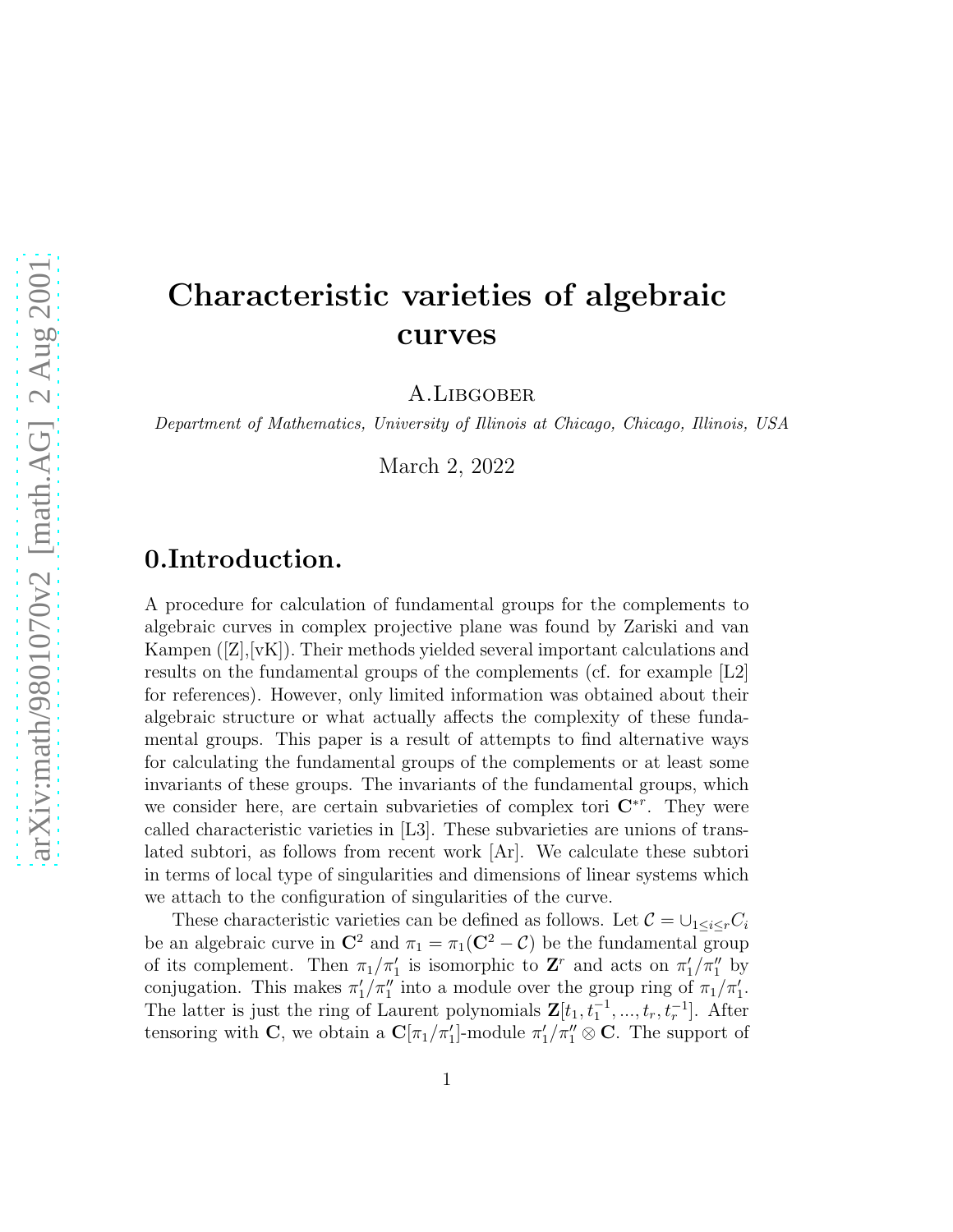its  $i - th$  exterior power is a subvariety of the torus SpecZ[ $t_1, t_1^{-1}, ..., t_r, t_r^{-1}$ ] called the i-th characteristic variety of C: Char<sub>i</sub>(C) (cf. [L3]).

This invariant of the fundamental group can be used to calculate the homology of abelian covers of  $\mathbb{C}^2-\mathcal{C}$  (cf. [L3]) and covers of  $\mathbb{P}^2$  branched over the projective closure of  $\mathcal{C}$  (cf. [Sa]). The above construction of characteristic varieties can be, of course, carried out for any topological space with  $H_1 = \mathbf{Z}^r$ and several known results can be recasted using them. For example, the modules  $\pi'_1/\pi''_1$  were widely studied in the context of the complements to links in spheres (cf. e.g. [Hil] and references there; for the case of algebraic links cf.  $[Sab]$ ). In this case, Char<sub>1</sub> is the set of zeros of the multi-variable Alexander polynomial. We shall see, however, that the characteristic varieties of algebraic curves rarely have codimension equal to one and hence cannot be described using single polynomial. The varieties  $Char_i(\mathcal{C})$  coincide with the cohomology support loci for local systems of rank 1 considered in [Ar]. The homology of the Milnor fiber of the function obtained by homogenizing a defining equation of  $\mathcal C$  (i.e. the Milnor fiber of the cone over the projective closure of  $\mathcal{C}$ ) can be found from the characteristic varieties of the latter. These Milnor fibers earlier were considered in the case when  $\mathcal C$  is an arrangement i.e. when all components of  $\mathcal C$  are lines (cf.  $|CS|$ ).

For an irreducible  $\mathcal C$  the characteristic varieties are subsets of  $\mathbb C^*$  i.e. collections of complex numbers. Those are the roots of the Alexander polynomial of  $\mathcal{C}$  (cf. [L1]) and the results of this paper are equivalent to the results of [L2].

Our calculation of  $Char_i$  based on the following observations. Firstly, by Arapura's theorem the characteristic varieties are translated tori and hence can be described by simple discrete data. Secondly, Sakuma's formula (cf.  $(1.3.2.2)$ , relating the homology of abelian branched over C cover to the characteristic varieties of  $\mathcal{C}$ , can be used to calculate such data for essential components (cf. 1.4.3)) of characteristic varieties completely from the information about the homology of all abelian covers with the branching locus C. Thirdly, these abelian covers can be realized as complete intersections and one can use the theory of adjoints (cf.  $(1.5)$ ) to calculate the homology of these covers (generalizing the calculations in the case of hypersurfaces cf. [Z], [L2], [L5]; complete intersections were used by Ishida (cf. [I], also [Zu]) in similar context for calculations in the case of abelian covers of  $\mathbf{P}^2$ branched along some arrangements). We associate with each singular point a collection of polytopes in the unit cube  $\mathcal U$  in  $\mathbb R^r$  union of which is  $\mathcal U$  and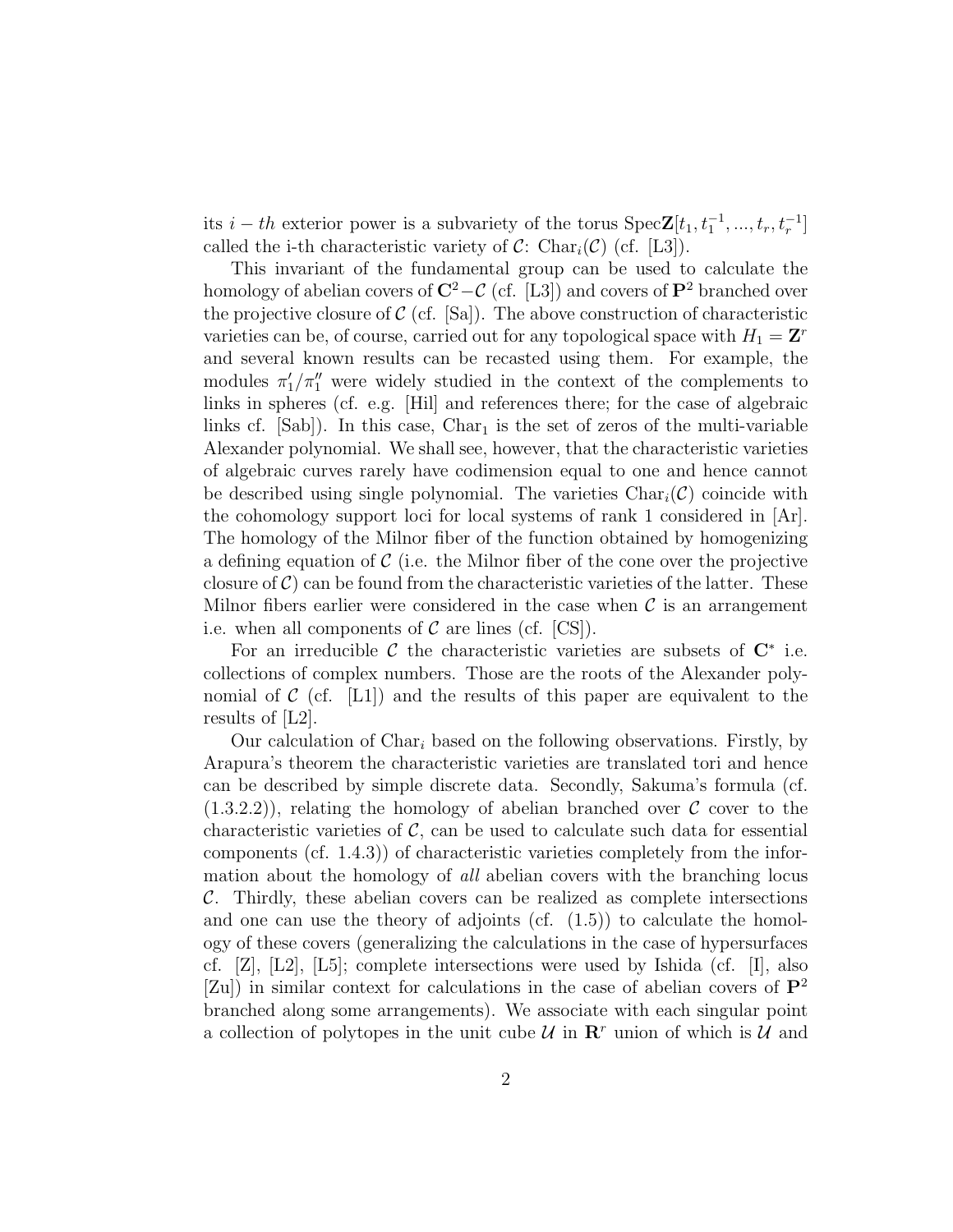call them the local polytopes of quasiadjunction (cf. sect. 2.4.1). Moreover, every such polytope defines the ideal in the local ring of the singular point. The collection of local polytopes defines new partition of the unit cube which is a refinement of partitions corresponding to all singular points of  $\mathcal C$  and reflecting the global information about singularities of  $\mathcal{C}$  (cf. sect. 2.6). We call the polytopes of this partition the global polytopes of quasiadjunction. In the set of faces of global polytopes of quasiadjnction we single out a subset of contributing ones. To each contributing face  $\delta$  corresponds the linear system  $H^0(\mathbf{P}^2, \mathcal{J}_{\delta}(deg \mathcal{C} - 3 - l(\delta))$  where the ideal sheaf  $\mathcal{J}_{\delta} \subset \mathcal{O}_{\mathbf{P}^2}$  and the integer  $l(\delta)$  are determined by the face  $\delta$ . The components of Char<sub>i</sub>C correspond to contributing faces of global polytopes of quasiadjunction for which  $dim H^{1}(\mathbf{P}^{2}, \mathcal{J}_{\delta}(deg \mathcal{C} - 3 - l(\delta))) = i$ . The main result of the paper is the theorem 3.1 where the equations for translated tori are given explicitly in terms of corresponding faces of polytopes of quasiadjunction (cf. sect. 3).

The procedure for calculating the characteristic varieties, though involving possibly large calculations, is entirely algorithmic. For example, suppose that the curve  $\mathcal C$  is an arrangement of r lines. (cf. sect. 3.3 for several examples of explicite calculations for such arrangements including Ceva's and Hesse's arrangements). Then any component of the characteristic variety  $Char_i(\mathcal{C})$ , having positive dimension either belongs to a component of characteristic variety of a sub-arrangement (i.e. is inessential and can be found by applying this algorithm to a sub-arrangement) or is a connected component of a subgroup corresponding to a collection  $S$  of vertices in arrangement having multiplicity greater than 2 (more detailed calculation allows to pick the component as well, cf. th.3.1). A collection  $S$  yields a component of characteristic variety if it satisfies the following conditions.

a) Certain system of linear homogeneous equations attached to  $S$  has a non zero solution. This system constructed as follows: The unknowns  $x_i$  are in one to one correspondence with  $r(S)$  lines of arrangement containing points from  $S$ . The equations are in one to one correspondence with the elements of  $S$ . Left hand side of each equation is the sum of variables corresponding to the lines through a point of  $\mathcal S$  and the right hand side is a positive integer (not exceeding the number of lines in the arramgements).

b) The set of solutions of the system from a) belongs to a hyperplane  $\sum_{i=1}^{r(\mathcal{S})} x_i = l(\mathcal{S}).$ 

c) Let  $\mathcal{I_S}$  be the ideal sheaf with  $\mathrm{Supp}\mathcal{O}_{{\bf P}^2}/\mathcal{I_S}=\mathcal{S}$  which stalk at  $P\in\mathcal{S}$  is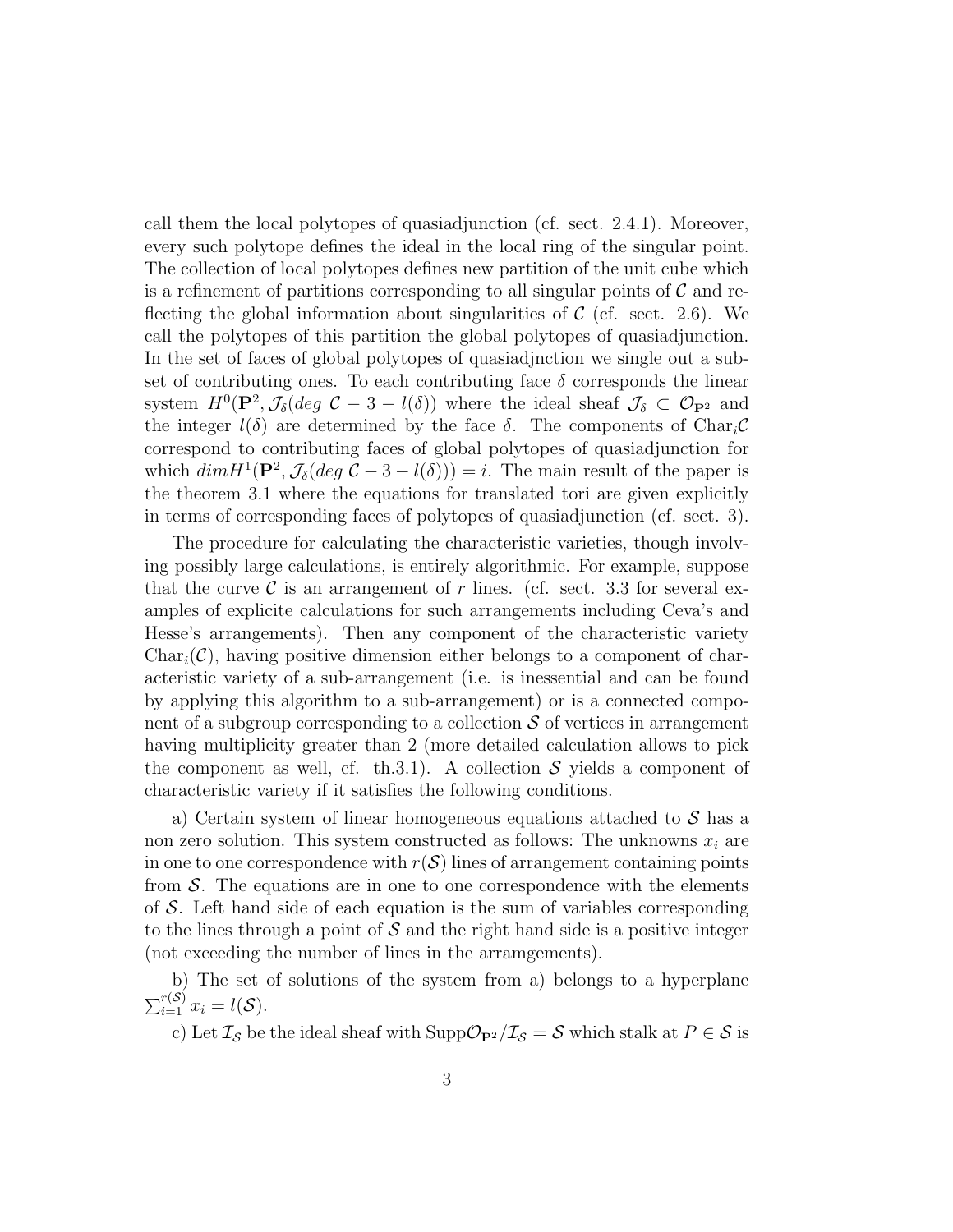$\mathcal{M}_P^{m-2-\rho(P)}$  where  $\mathcal{M}_P$  is the maximal ideal of P, m is the number of lines in S containing P and  $\rho(P)$  is the right hand side of the equaition in the system from a) corresponding to P. Then  $dim H^1(\mathbf{P}^2, \mathcal{I}_{\mathcal{S}}(r-3-l(\mathcal{S}))) = i \neq 0$ .

Moreover if a)-c) are satisfied then the corresponding to  $S$  subgroup is the set of solutions of  $exp(L_P) = 1$  where  $L_P = \rho(P)$  are the equations of the system mentioned in a). Selection of particular connected component follows from more technical description in theorem 3.1

This algorithm yields complete description of characteristic tori of positive dimension (and essential torsion points). An interesting problem which left unanswered here is the realization problem: which tori (or collections of tori) can appear as characteristic tori of an algebraic curve with fixed degrees of components and given local type of singularities. Some information in this direction however is provided in section 4. Finally in the case of line arrangements (or equivalently the case of fundamental groups of the complements to arbitrary arrangements) the characteristic varieties give new sufficient conditions (resonance conditions) for Aomoto complex of an arrangement to be quasi-isomorphic to the corresponding twisted DeRham complex (in many situations less restrictive than previously used (cf. [ESV]). We describe in a new way the space of "resonant" Aomoto complexes on given arrangement i.e. those with the cohomology different from the cohomology of generic Aomoto complexes (th. 5.4.1; this space was considered in [F]). Vice versa, this relation between the space of resonant Aomoto complexes and characteristic varieties shows that components of characteristic varieties which are subgroups of the group of characters are *combinatorial* invariants of arrangements. Moreover, Aomoto complexes provide another algorithm for calculating these components of characteristic varieties of the fundamental groups of the complements to arrangements.

The announcement of these results is presented in [L6]. This work was supported by NSF grants DMS-9803623, DMS-9872025 and Mittag Leffler Institute. I am also grateful to S.Yuzvinsky for very interesting correspondence regarding the material in section 5 and to J.Cogolludo for useful discussions of the manuscript.

# 1 Preliminaries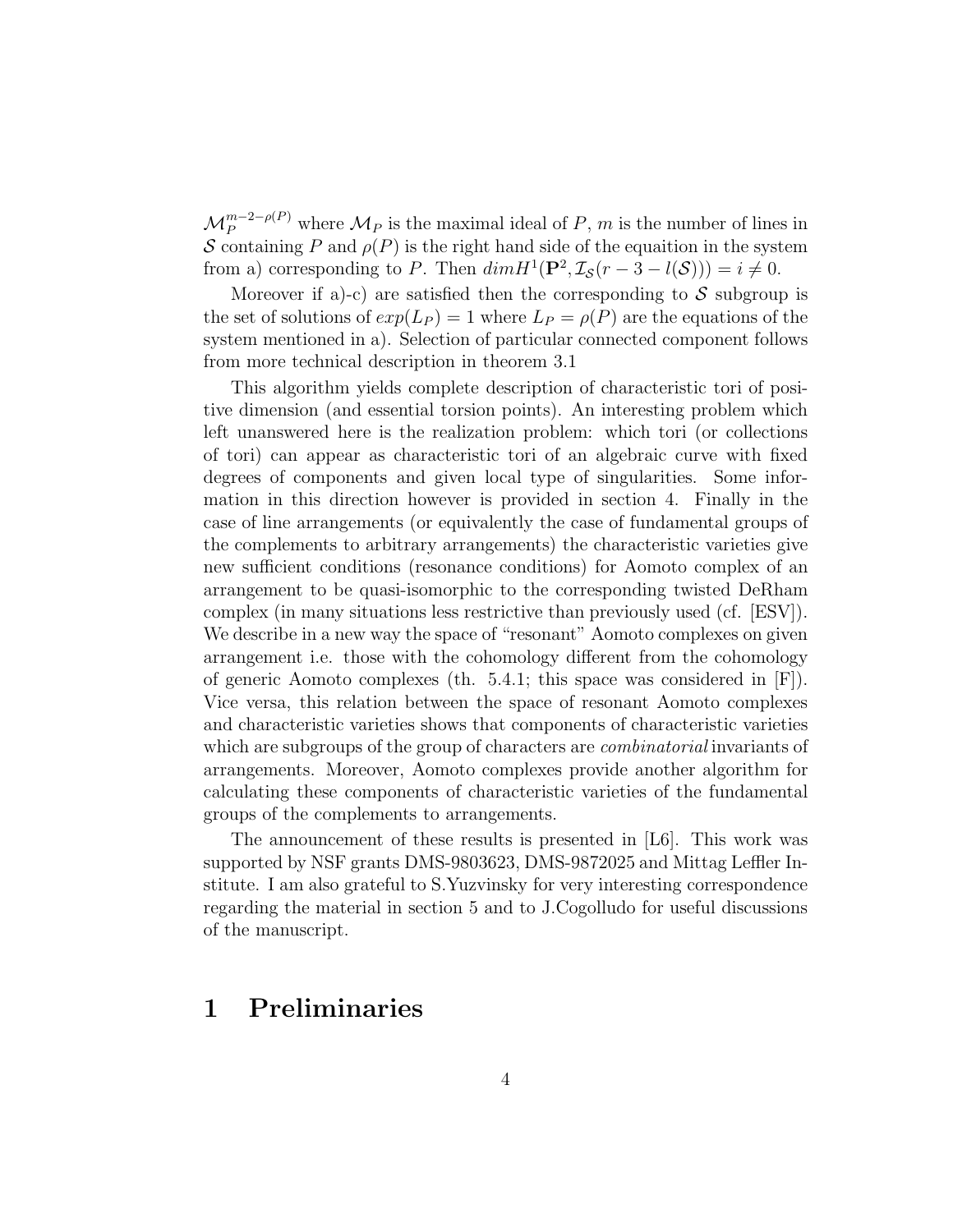# 1.1 Setting.

Let  $\bar{\mathcal{C}} = \cup \bar{C}_i (i = 1, ... r)$  be a reduced algebraic curve in  $\mathbf{P}^2$  where  $\bar{C}_i (i =$ 1, ...r) are the irreducible components of  $\overline{C}$ . We shall denote by  $d_i$  the degree of the component  $\bar{C}_i$ . Let  $L_{\infty}$  be a line in  $\mathbf{P}^2$  which we shall view as the line at infinity. We shall be concerned with the fundamental groups of the complements to  $\bar{\mathcal{C}}$  in  $\mathbf{P}^2$  and in  $\mathbf{C}^2 = \mathbf{P}^2 - L_{\infty}$ . Let  $\mathcal{C} = \cup C_i$  be the affine portion of  $\overline{C}$ . The homology of these complements are the following (cf. [L1]):

$$
H_1(\mathbf{C}^2 - C, \mathbf{Z}) = \mathbf{Z}^r, \quad H_1(\mathbf{P}^2 - \bar{C}, \mathbf{Z}) = \mathbf{Z}^r/(d_1, ..., d_r)
$$
(1.1.1)

Generators of these homology groups are represented by the classes of the loops  $\gamma_i$ , each of which is the boundary of a small 2-disk intersecting  $C_i$  (resp.  $\bar{C}_i$ ) transversally at a non singular point.

For the fundamental groups we have the exact sequence:

$$
\pi_1(\mathbf{C}^2 - \mathcal{C}) \to \pi_1(\mathbf{P}^2 - \bar{\mathcal{C}}) \to 1 \tag{1.1.2}
$$

If the line  $L_{\infty}$  is transversal to  $\bar{\mathcal{C}}$ , then the kernel of the surjection (1.1.2) is isomorphic to **Z** and belongs to the center of  $\pi_1(\mathbb{C}^2 - \mathcal{C})$  (cf. [L4]). In general, the fundamental group of the affine portion of the complement to  $\overline{\tilde{\mathcal{C}}}$  in  $\mathbf{P}^2$  depends on position of  $L_{\infty}$  relative to  $\overline{\tilde{\mathcal{C}}}$ . Throughout the paper we assume that  $L_{\infty}$  is transversal to  $\overline{C}$ .

### 1.2 Characteristic varieties of algebraic curves.

### 1.2.1

Let R be a commutative Noetherian ring and M be a finitely generated  $R$ module. Let  $\Phi: R^m \to R^n$  be such that  $M = \text{Coker}\Phi$ . Recall that the k-th Fitting ideal of M is the ideal generated by  $(n - k + 1) \times (n - k + 1)$  minors of the matrix of  $\Phi$  (clearly depending only on M rather than on  $\Phi$ ). The k-th characteristic variety M is the reduced sub-scheme of  $Spec R$  defined by  $F_k(M)$ .

If  $R = \mathbb{C}[H]$  where H is a free abelian group then R can be identified with the ring of Laurent polynomials and  $Spec R$  is a complex torus. In particular each k-th characteristic variety of an R-module is a subvariety  $V_k(M)$  of  $(\mathbf{C}^*)^{\text{rk}H}.$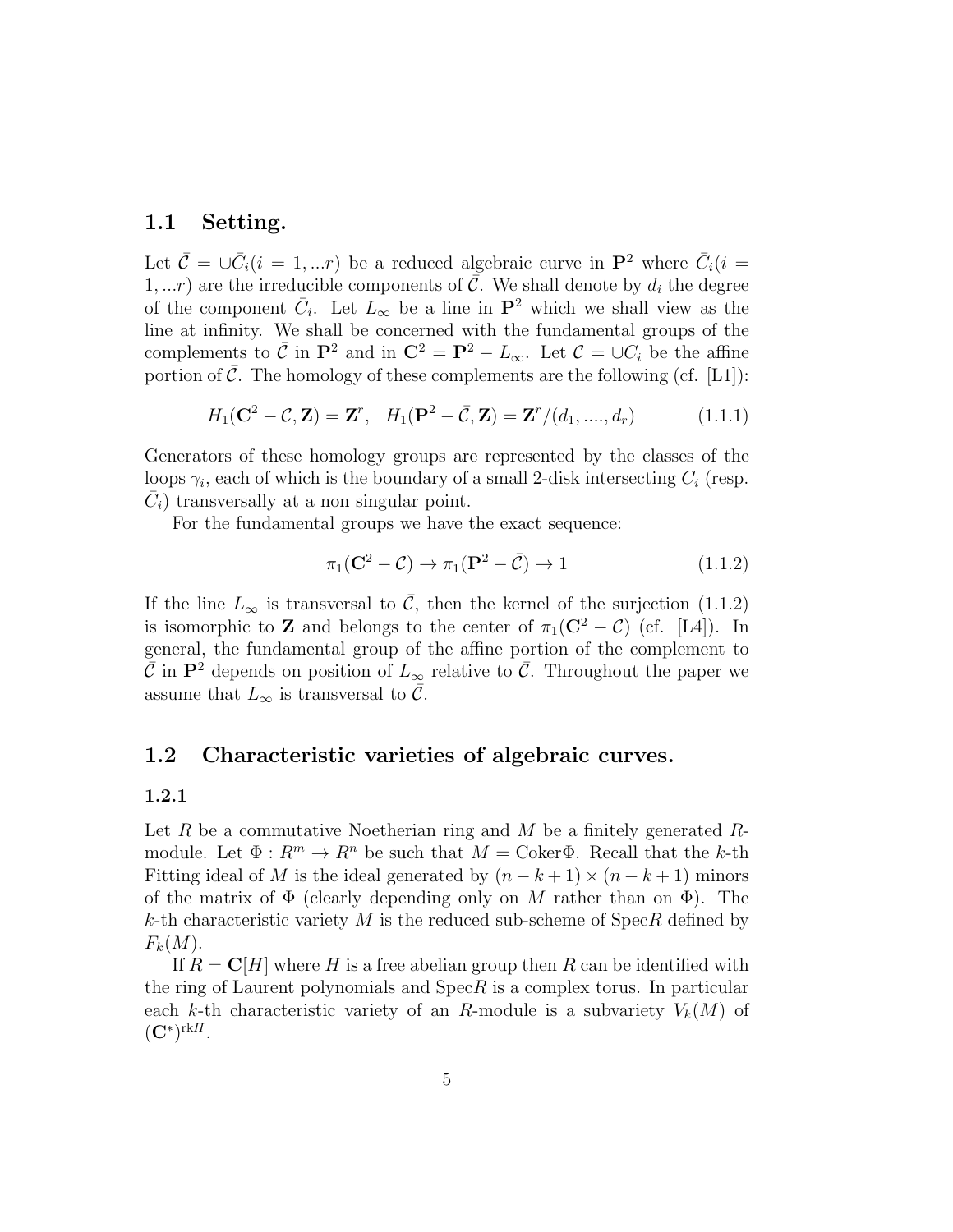If  $Ann \wedge^k M \subset R$  is the annihilator of the k-th exterior power of M then (cf. [BE], Cor.1.3):  $(Ann \wedge^k M)^t \subseteq F_k(M) \subseteq Ann \wedge^k M$  for some integer t. In particular, if  $\text{Supp}(M) \subset \text{Spec}(R)$  is the set of prime ideals in R containing Ann(M) (alternatively  $\{\varphi \in \text{Spec } R | M \otimes R / \varphi R \neq 0\}$ , cf. [Se] p.3), then  $\text{Supp}(\wedge^k M) = \text{Supp}(R/F_k(M))$  is the k-th characteristic variety of M.

Note the following:

**Lemma 1.2.1** Let  $0 \to M' \to M \to M'' \to 0$ . Then  $V_1(M) = V_1(M') \cup$  $V_1(M'')$  and for  $k \geq 2$ :  $V_k(M'') \subset V_k(M) \subset V_k(M'') \cup V_{k-1}(M'') \cap V_1(M')$ .

The first equality is Prop.  $4(a)$  in [Se]. The second follows from the first and the exact sequence:  $\Lambda^{k-1}M'' \otimes M' \to \Lambda^k(M) \to \Lambda^k(M'') \to 0$ , since  $\text{Supp}(A \otimes B) = \text{Supp}(A) \cap \text{Supp}(B)$  for any R-modules of finite type (cf.  $[Se]$ , Prop.  $4(c)$ ).

#### 1.2.2

Let G be a finitely generated, finitely presented group such that  $H_1(G, \mathbf{Z}) =$  $G/G' = \mathbf{Z}^r$  (for example  $G = \pi_1(\mathbf{C}^2 - C)$ ) where  $C = \cup C_i$  is a plane curve as in 1.1; another class of examples which was studied in detail is given by link groups, cf. [Hil]). Then  $G'/G'' \otimes \mathbf{C}$  can be viewed as  $H_1(\tilde{X}, \mathbf{C})$  where X is a topological space with  $\pi_1(X) = G$  and X is the universal abelian cover of X. The group  $G/G' = H_1(X, \mathbf{Z})$  acts as the group of deck transformations on  $\tilde{X}$  and hence  $G'/G'' \otimes \mathbf{C}$  has a structure of a  $\mathbf{C}[G/G']$ -module. We shall denote the i-th characteristic variety of this module as  $V_i(G)$  (or  $V_i(\mathcal{C})$ ) if  $G = \pi_1(\mathbf{C}^2 - \mathcal{C})$  and call it the i-th characteristic variety of G (resp. C). The depth of a component V is the integer  $i = \max\{j | V \subset V_i(G)\}\)$ . We shall see below that if a component has depth i and dimension  $\rho > 0$  and contains identity, then  $i = \rho - 1$ , cf. footnote in 1.4.2.

1.2.2.1.

If  $G = F_r$  is a free group on r-generators then  $G'/G'' = H_1(\widetilde{V_r S^1}, \mathbf{Z})$ , where  $\widetilde{\mathcal{N}_r S^1}$  is the universal abelian cover of the wedge of r circles. It fits into the exact sequence:

$$
0 \to H_1(\underset{r}{\bigvee}\widetilde{S}^1,{\bf C}) \to {\bf C}[{\bf Z}^r]^r \to I \to 0
$$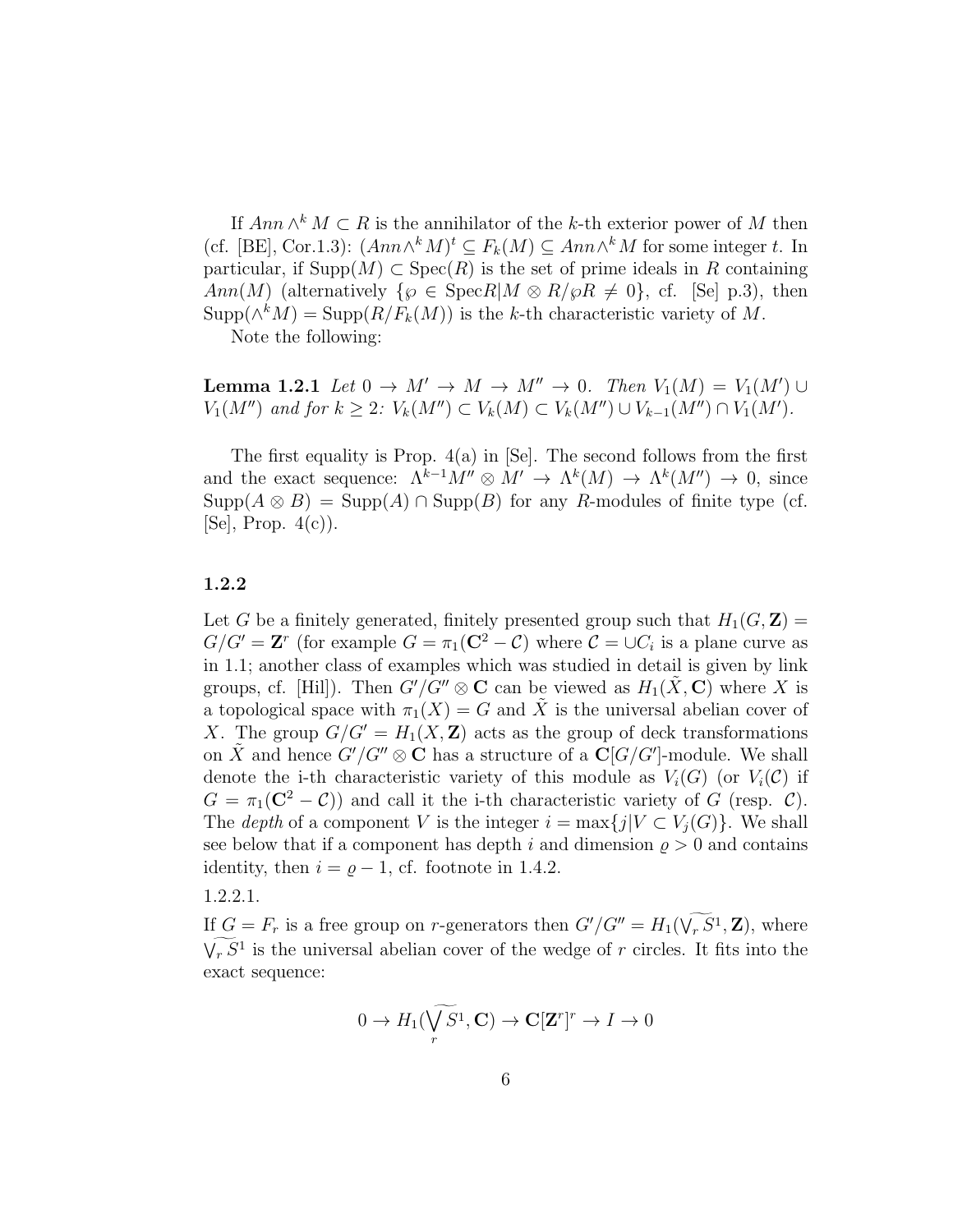with I denoting the augmentation ideal of the group ring of  $\mathbf{Z}^r$ . (As an universal abelian cover of  $\widetilde{\sqrt{g}}$  one can take the subset of  $\mathbb{R}^r$  of points having at least  $r - 1$  integer coordinates with the action of  $\mathbf{Z}^r$  given by translations; unit vectors of the standard basis provide identification of 1-chains with  $\mathbf{C}[\mathbf{Z}^r]^r$  while the module of 0-chains is identified with  $\mathbf{C}[\mathbf{Z}^r]$ . This shows that  $H_1(\widetilde{\mathsf{Var}} S^1, \mathbf{C})$  is cokernel of the map  $\Lambda^{r \choose 3} \mathbf{C} [\mathbf{Z}^r]^r \to \Lambda^{r \choose 2} \mathbf{C} [\mathbf{Z}^r]^r$  in the Koszul resolution corresponding to the  $(x_1 - 1), ..., (x_r - 1)$ . This implies that  $V_i(F_r) = \mathbf{C}^{*r}$  for  $0 < i \leq r - 1$  and  $V_i(F_r) = (1, ..., 1)$  for  $r \leq i \leq {r \choose 2}$ 2  $\overline{ }$ (cf. also  $(1.4.1)$  below).

If G is the fundamental group of a link in a 3-sphere  $S^3$  with r components, then the first determinantal ideal is generated by  $(t_1 - 1), ..., (t_r - 1)$  and certain principal ideal. A generator  $\Delta(t_1, ..., t_r)$  of the latter is called the Alexander polynomial. Alexander polynomial satisfies  $\Delta(1, ..., 1) = 0$  and hence  $V_1(G)$  is the hypersurface  $\Delta(t_1, ..., t_r) = 0$ . Extensive calculations of the Alexander polynomials of links can be found in [SW]. In particular, if G is the fundamental group of the complement to the Hopf link in  $S^3$  with r components then  $V_1(G)$  is the set of zeros of  $t_1 \cdot t_2 \cdots t_r - 1$ . Moreover  $V_1(G) = ... = V_{r-1}(G)$  (cf. [L4], p.165). From a presentation of G using Fox calculus one can calculate a presentation of  $\pi'_1/\pi''_1 \otimes \mathbf{C}$  as a  $\mathbf{C}([H])$ -module and hence the characteristic varieties of  $\pi_1$  (cf. [Hi], [CS] for examples of such calculations).

#### 1.2.3

Let  $T(L_{\infty})$  be a small tubular neighborhood of  $L_{\infty}$  in  $\mathbf{P}^2$ . If  $\partial T(L_{\infty})$  is its boundary then  $\pi_1(\partial T(L_\infty)-\partial T(L_\infty)\cap \mathcal{C})\to \pi_1(\mathbf{P}^2-L_\infty\cup \overline{\mathcal{C}})$  is a surjection. Lemma 1.2.1 implies that the characteristic variety of  $\mathcal C$  is a subset of the torus  $t_1^{d_1} \cdots t_r^{d_r} = 1$  since  $\mathcal{C} \cap \partial T(L_\infty) \subset \partial T(L_\infty) = S^3$  is the Hopf link with  $d_1 + \ldots + d_r$  components with  $d_i$  components of the link belonging to  $C_i$  and hence corresponding to  $t_i$  for each  $1 \leq i \leq r$  (cf. [L3]). In fact the characteristic varieties of an affine curve can be determined from the projectivization as follows.

It is a corollary of (1.1.1) that  $\mathbf{T}_a = \text{Spec} \mathbf{C}[H_1(\mathbf{C}^2 - \mathcal{C})]$  is the torus of dimension r and that  $\mathbf{T}_p = \text{Spec} \mathbf{C}[H_1(\mathbf{P}^2 - \bar{\mathcal{C}})]$  is the sub-scheme of zeros of  $t_1^{d_1} \cdots t_r^{d_r} - 1$  in  $\mathbf{T}_a$ . We denote by  $E: \mathbf{T}_p \to \mathbf{T}_a$  the corresponding embedding. On the other hand, the construction of  $(1.2.1)$  and  $(1.2.2)$  yields subvarieties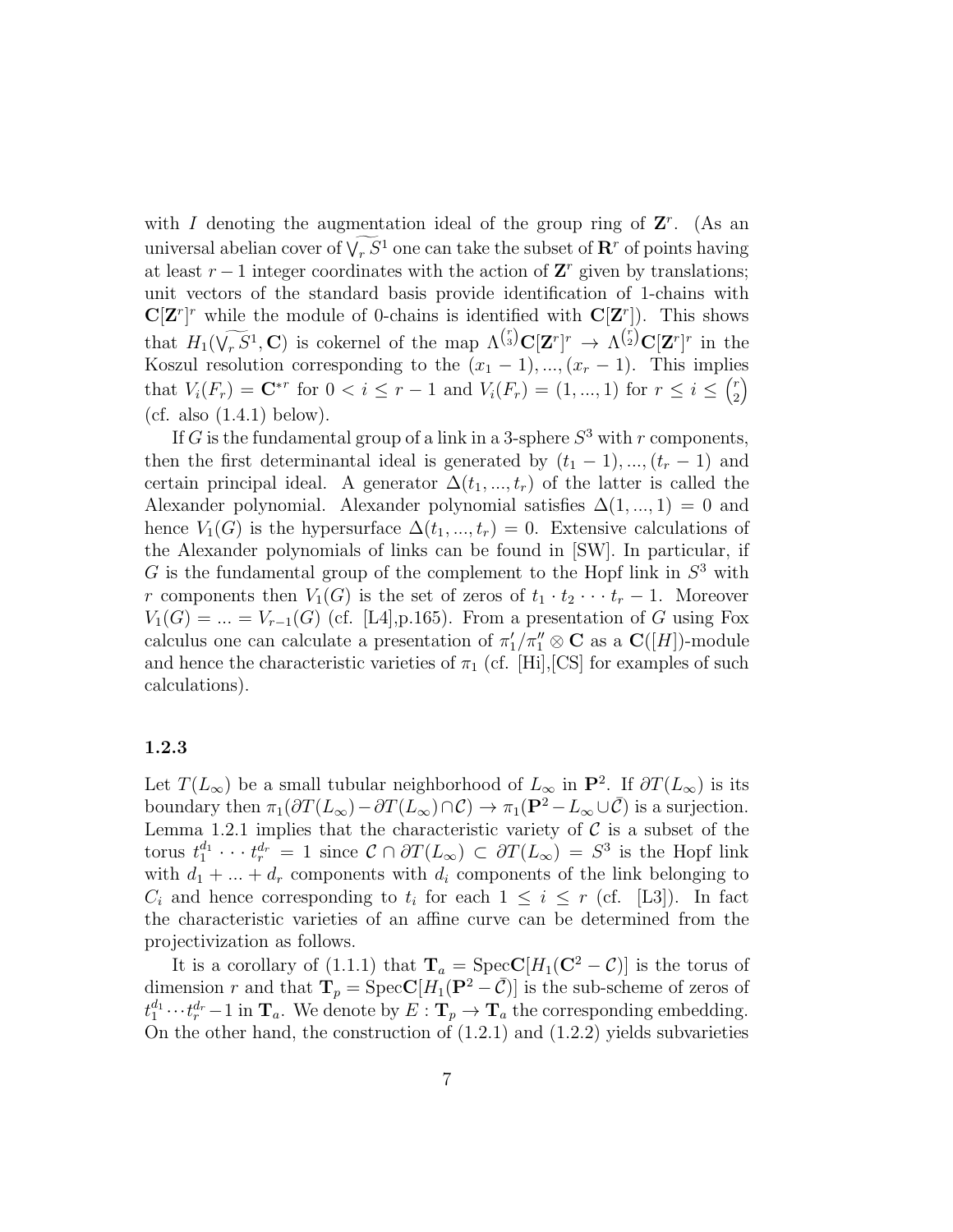$V_i(\bar{\mathcal{C}})_p$  in  $\mathbf{T}_p$ .

**Proposition 1.2.3** The characteristic variety of projective and affine curves satisfy:

$$
V_i(\mathcal{C}) = E(V_i(\bar{\mathcal{C}})_p)
$$
\n(1.2.3.1)

Proof. It follows from the isomorphism:

$$
\pi_1'(\mathbf{P}^2 - \bar{\mathcal{C}}) / \pi_1''(\mathbf{P}^2 - \bar{\mathcal{C}}) = \pi_1'(\mathbf{C}^2 - \mathcal{C}) / \pi_1''(\mathbf{C}^2 - \mathcal{C})
$$
\n(1.2.3.2)

equivariant with respect to the action of  $H_1(\mathbb{C}^2 - \mathcal{C})$ . This isomorphism is a consequence of  $(1.1.2)$  because in the latter the left map induces isomorphism on commutators. Indeed, the kernel of surjection  $(1.1.2)$  is isomorphic to **Z** (cf. (1.1)) and does not intersect  $\pi'_1(\mathbf{C}^2-\mathcal{C})$  because it injects into  $H_1(\mathbf{C}^2-\mathcal{C})$  $(cf. also [L4]).$ 

# 1.3 Abelian covers

#### 1.3.1

Let  $m_1, ..., m_r$  be positive integers and  $h_{m_1, ..., m_r}: H_1(\mathbf{C}^2 - \mathcal{C}, \mathbf{Z}) \to \mathbf{Z}/m_1\mathbf{Z} \oplus$  $\ldots \oplus \mathbf{Z}/m_r\mathbf{Z}$  be the surjection  $\gamma_i \to \gamma_i \mod m_i$ . The kernel of the homomorphism  $\pi_1(\mathbf{C}^2-\mathcal{C}) \to \mathbf{Z}/m_1\mathbf{Z} \oplus ... \oplus \mathbf{Z}/m_r\mathbf{Z}$ , which is the composition of the abelianization  $ab : \pi_1(\mathbf{C}^2 - \mathcal{C}) \to H_1(\mathbf{C}^2 - \mathcal{C})$  and  $h_{m_1,...,m_r}$ , defines an unbranched cover of  $\mathbb{C}^2 - \mathcal{C}$ . We shall denote it as  $(\mathbb{C}^2 - \mathcal{C})_{m_1,\dots,m_r}$ . This is a quasi-projective algebraic variety defining a birational class of projective surfaces  $(\mathbf{C}^2 - \mathcal{C})_{m_1,...,m_r}$ . Birational invariants of surfaces in this class (in particular the first Betti number of a non singular model) depend only on  $\mathcal C$ and the homomorphism  $h_{m_1,...,m_r}$ .

If  $h_{m_1,...,m_r}(d_1\gamma_1+...d_r\gamma_r)=0$ , then the corresponding branched covering of  $\mathbb{C}^2$  is a restriction of the covering of  $\mathbb{P}^2$  unbranched over the line at infinity. It can be easily checked that the first Betti numbers of those two branched coverings are the same, since we assume (cf.  $(1.1)$ ) that the line at infinity is transversal to  $\mathcal{C}$  (cf. [L1]).

A model (singular, in general) for a surface birational to  $(\mathbf{C}^2 - \widetilde{\mathcal{C}})_{m_1,...,m_r}$ can be constructed as follows. Let  $f_i(u, x, y) = 0$  be an equation of the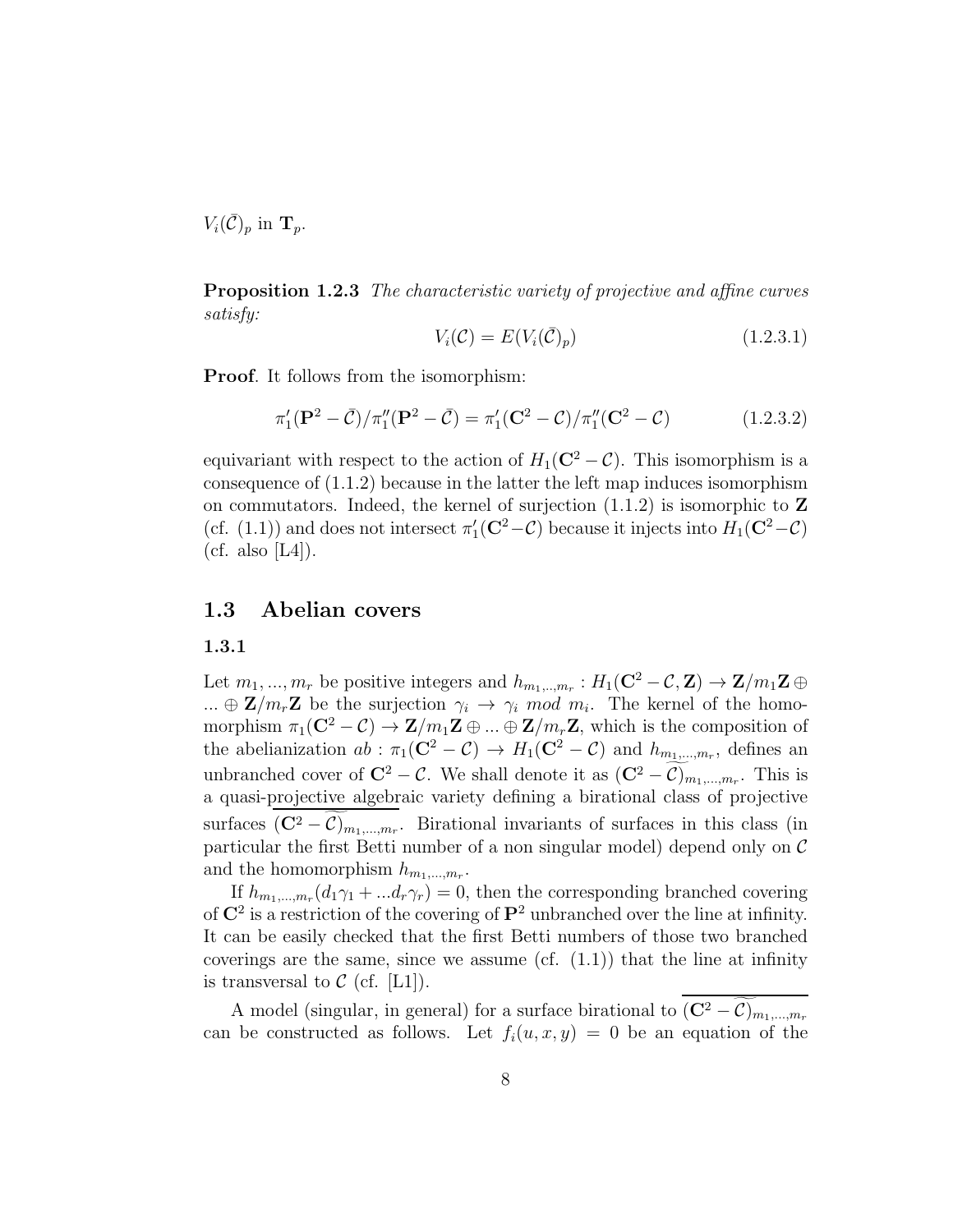component  $C_i$   $(i = 1, ..., r)$ . Let  $V_{m_1,...,m_r}$  be a complete intersection on  $\mathbf{P}^{r+2}$ (coordinates of which we shall denote  $z_1, \ldots, z_r, u, x, y$ ) given by the equations

$$
z_1^{m_1} = u^{m_1 - d_1} f_1(u, x, y), \dots, z_r^{m_r} = u^{m_r - d_r} f_r(u, x, y) \tag{1.3.1.1}
$$

Projection from the subspace given by  $u = x = y = 0$  onto the plane  $z_1 = ... = z_r = 0$  (i.e.  $(z_1, ..., z_r, u, x, y) \rightarrow (u, x, y)$ ), when restricted on the preimage in  $V_{m_1,...,m_r}$  of  $\mathbb{C}^2-\mathcal{C}$ , is unbranched cover of  $\mathbb{C}^2-\mathcal{C}$  corresponding to  $Ker(h_{m_1,...,m_r} \circ ab)$ .

#### 1.3.2

The first Betti number of unbranched cover  $(\mathbf{C}^2 - \mathcal{C})_{m_1,\dots,m_r}$  can be found in terms of the characteristic varieties of C as follows (cf. [L3]). For  $P \in \mathbb{C}^{*r}$ let  $f(P, C) = \{max \ i | P \in V_i(C) \}.$  Then

$$
b_1((\mathbf{C}^2 - \widetilde{\mathcal{C}})_{m_1,\dots,m_r}) = r + \sum_{\omega_i^{m_i} = 1,(\omega_{m_1},\dots,\omega_{m_r}) \neq (1,\dots,1)} f((\omega_{m_1},\dots,\omega_{m_r}), \mathcal{C})
$$
\n(1.3.2.1)

The first Betti number of a resolution of branched cover of  $\mathbf{P}^2$  (i.e. of  $V_{m_1,...,m_r}$  can be calculated using the characteristic varieties of curves formed by components of C (cf. [Sa]). Let  $V_{m_1,...,m_r}$  be such a resolution. For a torsion point of  $\omega = (\omega_1, ..., \omega_r), \omega_i^{m_i} = 1$  in the torus  $\mathbf{C}^{*r}$  let  $\mathcal{C}_{\omega} = \cup_{i | \omega_i \neq 1} C_i$ . Then the first Betti number of  $V_{m_1,\dots,m_r}$  equals:

$$
\Sigma_{\omega} \max \{ i | \omega \in Char_i(\mathcal{C}_{\omega}) \}
$$
\n(1.3.2.2)

More precisely, if  $\chi_{\omega}$  is the character of  $\pi_1(\mathbf{C}^2 - \mathcal{C})$  such that  $\chi_{\omega}(\gamma_i) = \omega_i$ and for a character  $\chi$  of the Galois group  $Gal(\tilde{V}_{m_1,...,m_r}/\mathbf{P}^2)$  we put:

$$
H_{1,\chi}(\tilde{V}_{m_1,\dots,m_r}) = \{x \in H_1(\tilde{V}_{m_1,\dots,m_r}) | g(x) = \chi(g) \cdot x, \forall g \in Gal(\tilde{V}_{m_1,\dots,m_r}/\mathbf{P}^2) \}
$$
(1.3.2.3)

then

$$
dim H_{1,\chi_{\omega}} = max\{i|\omega \in Char_i(C_{\omega})\}
$$
\n(1.3.2.4)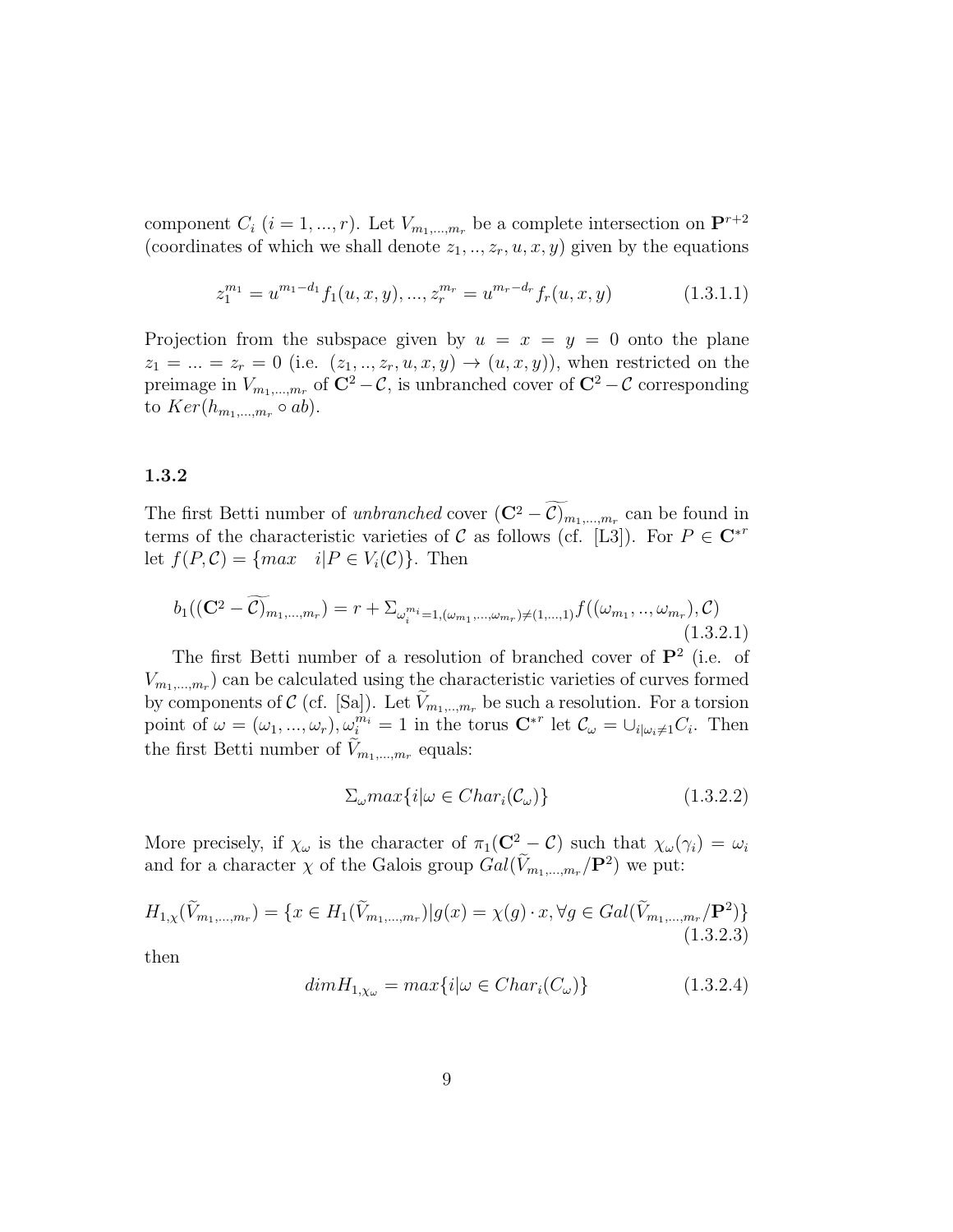#### 1.3.3 A bound on the growth of Betti number.

**Proposition 1.3.3** Let  $b_1(\bar{\mathcal{C}}, n)$  (resp.  $b_1(\mathcal{C}, n)$ ) be the first Betti number of the cover of  $\mathbf{P}^2$  (resp.  $\mathbf{C}^2-\mathcal{C}$ ) branched over  $\tilde{L}_{\infty}\cup\bar{\mathcal{C}}$  (resp. unbranched) and corresponding to the surjection  $h_{n,\dots,n} : \pi_1(\mathbf{P}^2 - L_{\infty} \cup \overline{C}) \to (\mathbf{Z}/n\mathbf{Z})^r$  (given by evaluation modulo n of the linking numbers of loops with the components of C modulo n). Then  $b_1(\bar{\mathcal{C}}, n) \leq \bar{C}_1 \cdot n^{r-1}$ . (resp.  $b_1(\mathcal{C}, n) \leq C_1 \cdot n^{r-1}$ ) for some constants  $C_1, \bar{C}_1$  independent of n.

Proof. This follows from the Sakuma's formula (1.3.2.2) (resp. (1.3.2.1)) and the obvious remark that the number of  $n$ -torsion points on a torus of dimension l grows as  $n^l$  since  $dim(Char_i(\pi_1(\mathbf{C}^2-\mathcal{C})'/\pi_1(\mathbf{C}^2-\mathcal{C})'') \leq r-1$ by 1.2.3.

#### 1.3.4 Characteristic varieties and the homology of Milnor fibers.

The polynomial  $f_1(u, x, y) \cdots f_r(u, x, y)$  (which set of zeros in  $\mathbf{P}^2$  is  $\overline{\mathcal{C}}$ ) defines a cone in  $\mathbb{C}^3$  having a non isolated singularity, provided C is singular. The Milnor fiber  $M_c$  of this singularity (cf. [CS] in the case when  $deg f_i = 1, \forall i$ ) is diffeomorphic to an affine hypersurface given by the equation:  $f_1 \cdots f_r = c, c \neq 0$ . Quotient of the latter by the action of the cyclic group  $\mathbf{Z}/d\mathbf{Z}$   $(d = \Sigma_i d_i, d_i =$  $deg f_i)$  acting via  $(u, x, y) \rightarrow (\omega_d u, \omega_d x, \omega_d y), \omega_d^d = 1$  is  $\mathbf{P}^2 - \bar{\mathcal{C}}$ . In other words, the Milnor fiber is the cyclic cover  $p : M_c \to \mathbf{P}^2 - \bar{\mathcal{C}}$  corresponding to the homomorphism sending  $\gamma_i \rightarrow 1 \mod d$ . The exact sequence of the pair  $(M_c, p^{-1}(\mathbf{P}^2 - \bar{C} \cup L_\infty))$  shows that  $rkH_1(M_c) = rkH_1(p^{-1}(\mathbf{P}^2 - \bar{C} \cup L_\infty) - 1,$ since we assume that  $\bar{\mathcal{C}}$  is transversal to  $L_{\infty}$  (cf. [L1]). Hence it follows from (1.3.2.1) that

$$
rkH_1(M_c) = r - 1 + \sum_{i=1}^{d-1} f((\omega_d^i, ..., \omega_d^i), C) \tag{1.3.4.1}
$$

# 1.4 Characteristic varieties and support loci for rank one local systems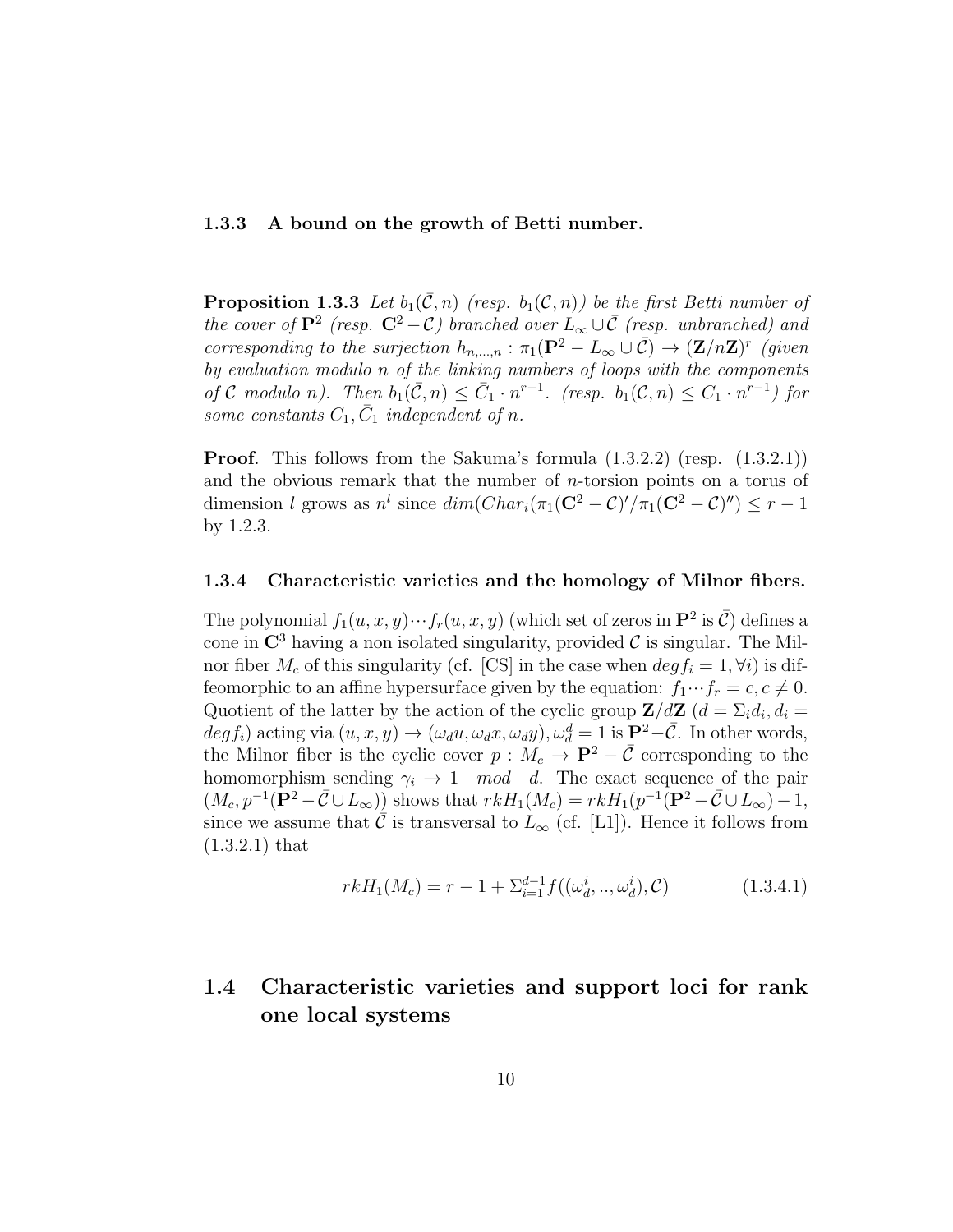#### 1.4.1

Let again G be a group such that  $G/G' = \mathbf{Z}^r$ . If X is a topological space with  $\pi_1(X) = G$  then the local systems of rank one on X correspond to the points  $Hom(G, \mathbb{C}^*)$  (cf. [St]). The latter has a natural identification with  $H^1(X, \mathbb{C}^*)$ . Each  $\gamma_i$ , corresponding to a component  $C_i$  of  $\mathcal{C}$  (cf. 1.1), defines the homomorphism  $t_i$ : Hom $(G, \mathbb{C}^*) \to \mathbb{C}^*$  given by  $t_i(\chi) = \chi(\gamma_i), \chi \in$ Hom $(G, \mathbb{C}^*)$ . Therefore  $t_i$ 's provide an identification of Hom $(G, \mathbb{C}^*)$  with  $\mathbf{C}^{*r}$ .

The homology groups  $H_i(X, \rho)$  of X with coefficients in a local system corresponding to a homomorphism  $\rho : \pi_1(X) \to H_1(X, \mathbb{Z}) \to \mathbb{C}^*$  are the homology of the complex  $C_i(X) \otimes_{H_1(X,\mathbf{Z})} \mathbf{C}$  where C is equipped with the structure of  $\mathbf{Z}[H_1(X, \mathbf{Z})]$ -module using  $\rho$ . If  $\rho \neq 1$  then

$$
H_1(\tilde{X}, \mathbf{C}) \otimes_{\mathbf{C}[H_1(X, \mathbf{Z})]} \mathbf{C} = H_1(X, \rho) \tag{1.4.1.1}
$$

This follows, for example, from the exact sequence of the low degree terms in the spectral sequence corresponding to the action of  $H_1(X, \mathbf{Z})$  on the universal abelian cover  $\tilde{X}$ :  $H_p(H_1(X, \mathbf{Z}), H_q(X)_{\rho}) \Rightarrow H_{p+q}(X, \rho)$  (here  $H_q(X)_{\rho}$ denotes the homology of the complex  $C_i(X) \otimes_{\mathbf{Z}} \mathbf{C}$  with the action of  $H_1(X,\mathbf{Z})$ given by  $g(e \otimes \alpha) = g \cdot e \otimes \rho(g^{-1})\alpha, g \in H_1(X, \mathbb{Z}), e \in C_i(\tilde{X}), \alpha \in \mathbb{C}$  i.e. the usual homology  $H_q(\tilde{X}, \mathbf{C})$  with the action of  $H_1(X, \mathbf{Z})$  changed by the character  $\rho$  (cf. [CE],ch. XVI,th. 8.4). This exact sequence is:

$$
H_2(X,\rho) \to H_2(H_1(X,\mathbf{Z}),\rho) \to (H_1(\tilde{X})_\rho)_{H_1(X,\mathbf{Z})} \to H_1(X,\rho) \to H_1(H_1(X,\mathbf{Z}),\rho) \to 0
$$

(cf. [CE], ch XVI, (4a)). Since for  $\rho \neq 1$  we have  $H_i(H_1(X, \mathbf{Z}), \rho) = 0$ , we obtain (1.4.1.1). For  $\rho = 1$ , an argument similar to [L3], sect. 1 yields that  $dim H_1(X, \mathbf{C}) \otimes_{\mathbf{C}[H_1(X, \mathbf{Z})]} \mathbf{C}$  is the dimension of the kernel of the map  $\cup_X : \Lambda^2 H^1(X, \mathbf{C}) \to H^2(X, \mathbf{C})$  given by the cup product. From the definition of Fitting ideals (cf. 1.2.1) it follows that for  $\rho \neq 1$  one has:

$$
V_i(X) = \{ \rho \in \text{Hom}(G, \mathbf{C}^*) | H_1(X, \rho) \ge i \}
$$
 (1.4.1.2)

and that  $\rho = 1$  belongs to  $V_{dim \text{Ker}\cup_X}$  (cf. [L3], Prop.1.1).

For example if  $G = F_r$  then  $dim H_0(F_r, \rho)$  is 0, if  $\rho$  is non trivial, and 1 otherwise. Using  $e(F_r, \rho) = r - 1$  we obtain that  $dim H^1(F_r, \rho)$  is  $r - 1$ , if  $\rho$  is non trivial, and otherwise is r. Since  $dimKer\cup_{F_r}={\binom{r}{2}}$ 2 we recover the description of the characteristic varieties for  $F_r$  mentioned in  $(1.2.2.1)$ .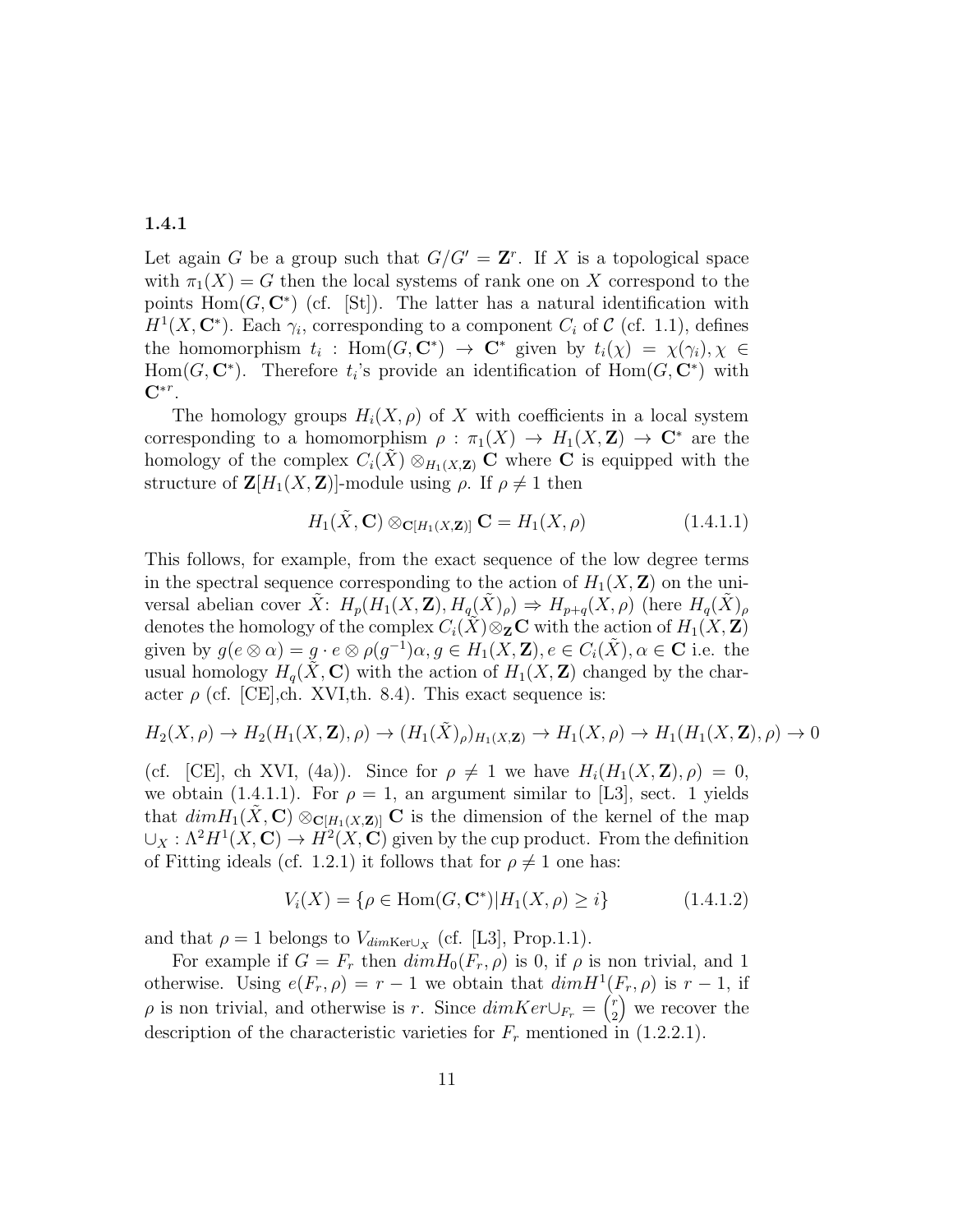#### 1.4.2 Structure of characteristic varieties.

We will need the following theorem of D.Arapura (cf. [Ar]) which generalizes the results of C.Simpson to quasi-projective case.

Let  $\bar{X}$  be a Kähler manifold such that  $H^1(\bar{X}, \mathbf{C}) = 0$ , D a divisor with normal crossings and  $X = \overline{X} - D$ . Then, for each characteristic variety V, there exist a finite number of torsion characters  $\rho_i \in \text{Hom}(G, \mathbb{C}^*)$ , a finite number of unitary characters  $\rho'_j$  and surjective maps onto (quasiprojective) curves  $f_i: X \to C_i$  such that

$$
V(X) = \bigcup_{i} \rho_i f^* H^1(C_i, \mathbf{C}^*) \cup \bigcup \rho'_j
$$
\n(1.4.2.1)

A consequence of 1.4.2.1 for curves in  $\mathbb{C}^2$  is that the components of positive dimensions of their characteristic varieties are subtori of  $\mathbf{C}^{*r}$  translated by points of finite order  $<sup>1</sup>$ .</sup>

#### 1.4.3 Essential for a given set of components tori.

By coordinate torus (corresponding to components  $C_{i_1},...C_{i_s}$ ) we shall mean a subtorus in  $\mathbb{C}^{*r}$  given by

$$
t_{i_1} = \ldots = t_{i_s} = 1. \tag{1.4.3.1}
$$

The inclusion  $I_{i_1,..,i_s}: \mathbb{C}^2-\cup_{i=1,..,r} C_i \to \mathbb{C}^2-\cup_{i \neq i_1,...,i_s} C_i$  induces a surjective  $\min_{\alpha_i} \tilde{I}_{i_1,..,i_s} : \pi_1(\mathbf{C}^2 - \cup_{i=1,...,r} C_i) \rightarrow \pi_1(\mathbf{C}^2 - \cup_{i \neq i_1,...,i_s} C_i)$  with restriction  $ilde{I}'_{i_1,..,i_s} : \pi'_1(\mathbf{C}^2 - \cup_{i=1,...,r} C_i) \to \pi'_1(\mathbf{C}^2 - \cup_{i \neq i_1,..i_s} C_i)$  which is also surjective. Indeed if  $K = \text{Ker} \pi_1(\mathbf{C}^2 - \cup_{i=1,,r} C_i) \to H_1(\mathbf{C}^2 - \cup_{i \neq i_1,...,i_s} C_i)$  then  $K \to$  $\pi_1'(\mathbf{C}^2 - \cup C_{i \neq i_1,\dots,i_s})$  is surjective. Since K' is a normal closure of  $\pi_1'(\mathbf{C}^2 \cup_{i=1,...r}C_i$ ) and loops trivial in  $\pi_1(\mathbf{C}^2-\cup_{i\neq i_1,...,i_s}C_i)$  (e.g. loops which consist

<sup>&</sup>lt;sup>1</sup>though the paper [Ar] considers only the case of the first characteristic variety (i.e. in terminology of [Ar] characters  $\rho$  such that  $dim H^1(\rho) \ge 1$ , D.Arapura communicated to the author that the statement is true for all  $V_k$ . Moreover it follows from his argument that the dimension of  $V_k$ , containing the identity of the group of characters, is  $k+1$ . Indeed by  $(1.4.2.1)$  for any local system in such irreducible component of positive dimension of  $V_k(X)$ there exist L' on an appropriate curve C and the map  $f: X \to C$  such that  $L = f^*L'$ . Moreover it follows from Proposition 1.7 in  $\text{Ar}|$  that for all but finitely many L one has  $H_1(X, L) = H_1(C, L')$ . But  $\pi_1(C)$  is free and if  $k + 1$  is the number of its generators and L' is not trivial then  $dim H_1(C, L') = k$  (cf. 1.2.2.1).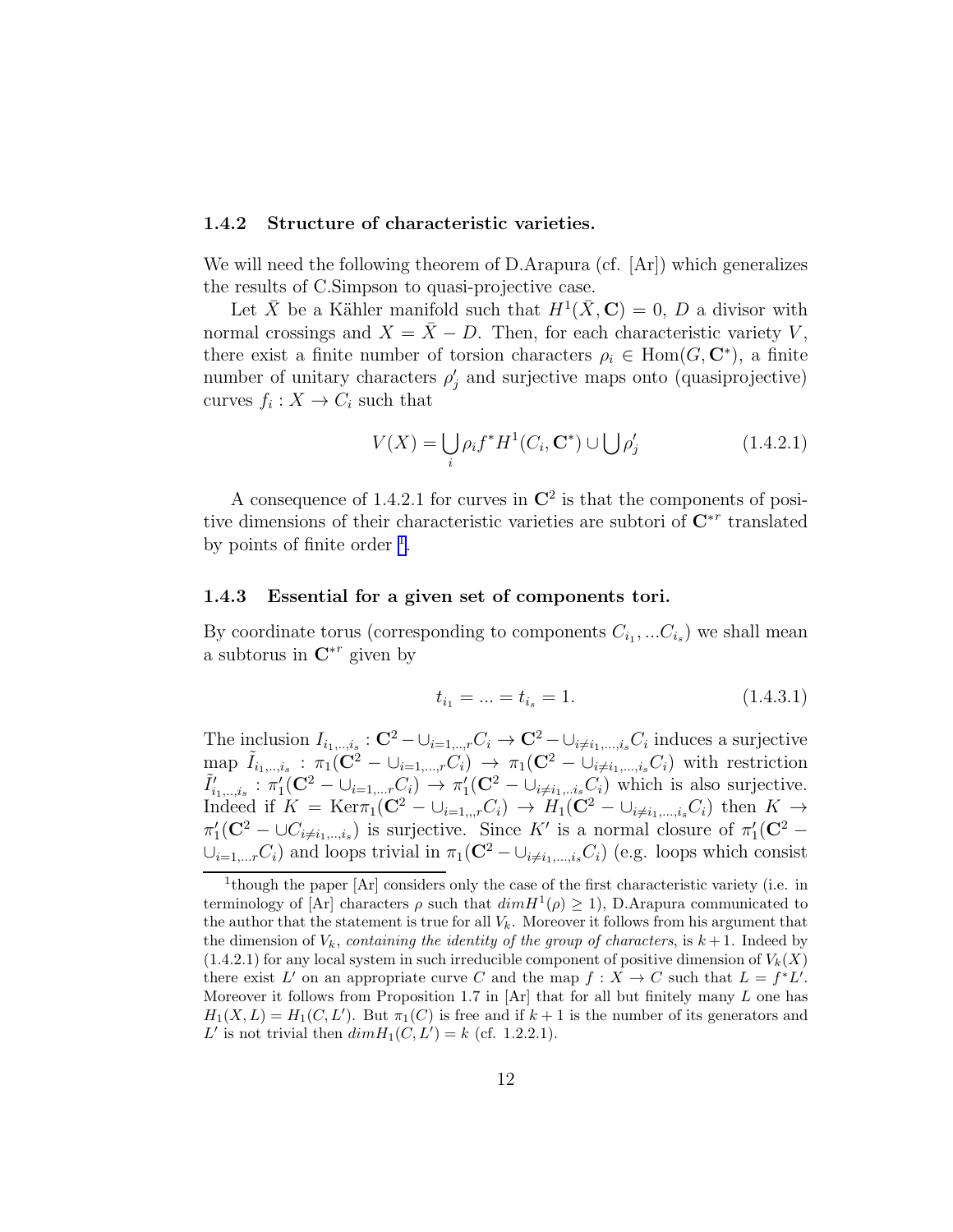of paths from the base point to a point in vicinity of  $C_i$ ,  $(i \neq i_1, ..., i_s)$  and loops bounding small disk transversal to  $C_i$ ) the surjectivity of  $I'_{i_1, ..., i_s}$  follows.

The latter gives rise to a surjective map of  $\mathbb{C}[H_1(\mathbb{C}^2-\cup_{i=1,..,r}\tilde{C}_i)]$ -modules:

 $\pi'_1/\pi''_1(C^2 - \cup_{i=1,\dots,r} C_i) \to \pi'_1/\pi''_1(C^2 - \cup_{i \neq i_1,\dots,i_s} C_i)$  which induces an injection of corresponding characteristic varieties:

$$
V_k(\mathbf{C}^2 - \cup_{i \neq i_1, \dots, i_s} C_i) \to V_k(\mathbf{C}^2 - \cup_{i=1, \dots, r} C_i)
$$
(1.4.3.2)

(cf. Lemma 1.2.1). A component of  $V_k(\mathbf{C}^2 - \bigcup_{i=1,\dots,r} C_i)$  which is an image of a component for some  $i_1, ..., i_s$  in  $(1.4.3.2)$  is called obtained via a pull back. A component of  $V_k(\mathbf{C}^2 - \bigcup_{i=1,\dots,r} C_i)$  is called essential if it isn't a pull back of component of a characteristic variety of a curve composed of irreducible components of  $\mathcal{C}$ .

**Lemma 1.4.3** Let V be a connected component of the characteristic variety  $V_1$  of C having positive dimension and belonging to the coordinate torus  $t_{i_1} = ... = t_{i_s} = 1$ . Then it is obtained via a pull back of a component of characteristic variety for the union of components of  $\cup C_i$  (i  $\neq i_1, ..., i_s$ ).

**Proof.** According to Arapura's theorem (cf.  $[Ar]$ , $(1.4.2)$ ) component V defines a map  $f: \mathbb{C}^2 - \mathcal{C} \to C$  for some quasiprojective curve C such that for some local system  $E \in \text{Char}\pi_1(\mathbb{C}^2 - \mathcal{C})$  one has:  $V = E \otimes f^*(\text{Char}\mathcal{C})$ where  $CharC = Hom(\pi_1(C), \mathbb{C}^*)$ . We claim that f factors as follows:

$$
\mathbf{C}^2 - \mathcal{C} \xrightarrow{I_{i_1,\dots,i_s}} \mathbf{C}^2 - \bigcup_{\substack{i \neq i_1,\dots,i_s\\i \neq j}} C_i
$$
\n
$$
\downarrow \hat{f} \tag{1.4.3.3}
$$

The lemma is a consequence of existence of  $\tilde{f}$ . Indeed for almost all local systems L on C we have  $H^1(E \otimes f^*(L)) = H^1(f^*(E) \otimes L)$  (cf. proof of Prop. 1.7 in [Ar]). Moreover  $H^1(f_*(E) \otimes L) = H^1(\tilde{f}_* \circ (I_{i_1, \ldots, i_s})_*(E) \otimes L) =$  $H^1((I_{i_1,\ldots,i_s})_*E\otimes \tilde{f}^*L)$  and the latter has the same dimesnion for almost all L again by the same argument from the proof of Prop. 1.7 in  $[Ar]$ .

To show the existence of  $\tilde{f}$ , let  $D = \overline{C} - C$  where  $\overline{C}$  is a non singular compactification of C. Since for  $j = i_1, ..., i_s$  we have  $t_j = 1$  on a translate (i.e. a coset) of  $f^*(Hom(H_1(C), \mathbb{C}^*))$  and hence  $t_j = 1$  on the latter subgroup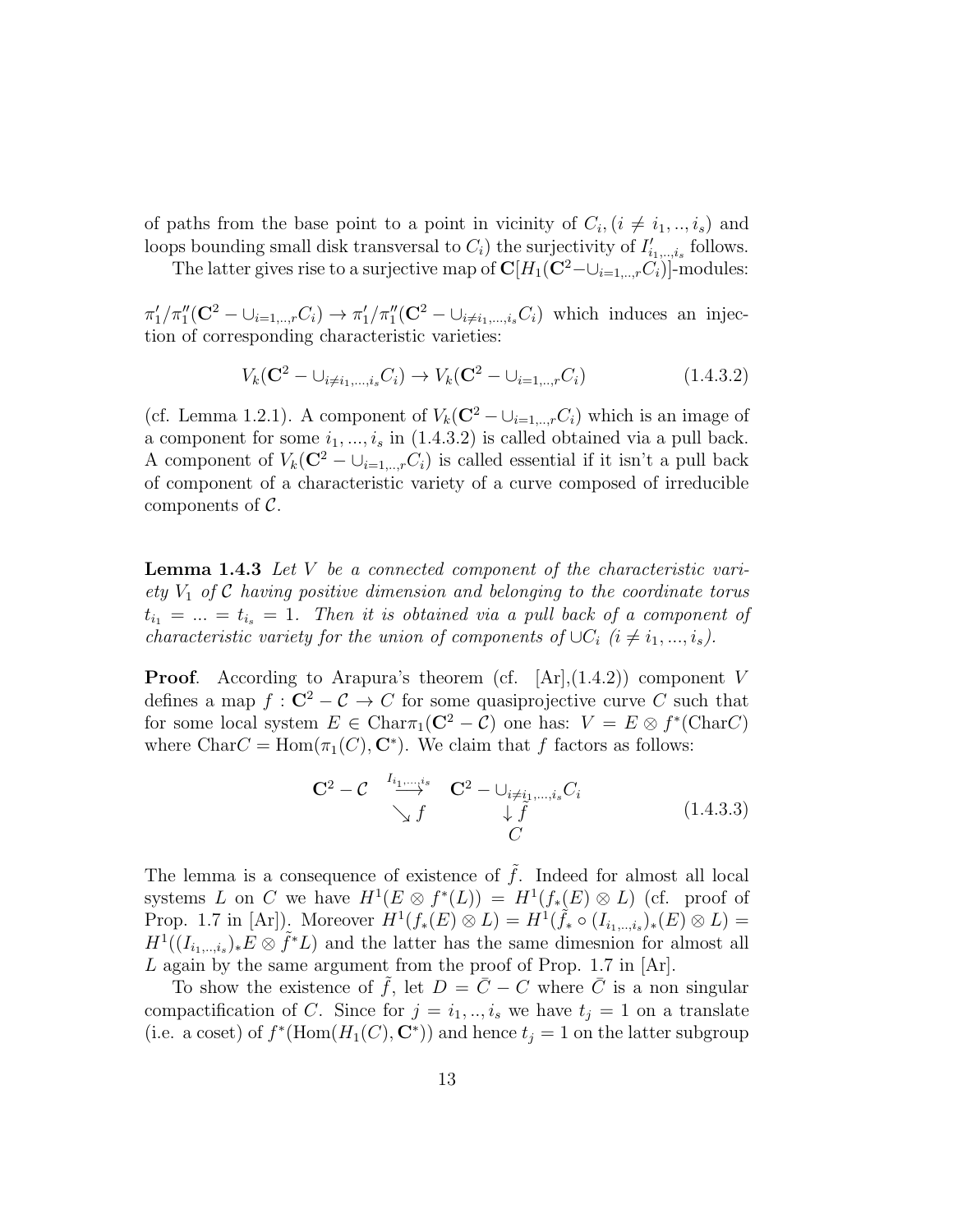of  $Char(\pi_1(\mathbf{C}^2-\mathcal{C}))$  we have for any  $\chi \in Char(H_1(C,\mathbf{Z}))$  and  $j = i_1, ..., i_s$  the following:  $\chi(f_*(\gamma_j)) = f^*(\chi)(\gamma_j) = t_j(f^*(\chi)) = 1$ . Equivalently  $f_*(\gamma_j) = 0$ . Therefore  $f_*(\gamma) = 0$  in  $H_1(C, \mathbf{Z})$  for  $\gamma \in H_1(\mathbf{C}^2 - C, \mathbf{Z})$  if and only if  $\gamma$  belongs to the subgroup generated by  $\gamma_{i_1},...,\gamma_{i_s}$ . Let us consider the pencil of curves on  $\mathbf{P}^2$  formed by the fibres of f. f extends to the map from the complement to the base locus of this pencil to  $\overline{C}$  <sup>2</sup>. Preimage of D in this extension is a union of components of  $\mathcal C$  and we want to show that none of these components is  $C_i$  with  $i = i_1, \dots i_s$ . But none of the components  $C_i$ ,  $i = i_1, \dots, i_s$  is taken by this extension into D since otherwise  $f_*(\gamma_i) \neq 0$  for the corresponding  $\gamma_i$ . Hence domain of this extension of f contains all points of  $C_{i_1} \cup ... \cup C_{i_s}$  not belonging to the remaining components of  $\mathcal{C}$ .

Note that for isolated points of characteristic varieties it can occur that  $H^1(\mathbf{C}^2 - \cup_{i \neq i_1, ..., i_s} C_i, L) \neq H^1(\mathbf{C}^2 - C, I^*_{i_1, ..., i_s}(L))$  as is shown by examples in  $[CS]$ .

# 1.5 Adjoints for complete intersections

#### 1.5.1

Let  $F \subset \mathbf{P}^n$  be a surface which is a complete intersection given by the equations:

$$
\bar{F}_1 = \dots = \bar{F}_{n-2} = 0 \tag{1.5.1.1}
$$

of degrees  $d_1, ..., d_{n-2}$  respectively. Let (cf. [Ha] p.242)

$$
\Omega_F = \mathcal{E}xt^{n-2}(\mathcal{O}_F, \Omega_{\mathbf{P}^n}^n))
$$

be the dualizing sheaf of  $F$ . From the latter and the Koszul resolution

$$
0 \to \mathcal{O}_{\mathbf{P}^n}(-d_1 - \dots - d_{n-2}) \to \dots \to \mathcal{O}_{\mathbf{P}^n}(-d_1) \oplus \dots \oplus \mathcal{O}_{\mathbf{P}^n}(-d_{n-2}) \to \mathcal{O}_{\mathbf{P}^n} \to \mathcal{O}_F \to 0
$$
\n(1.5.1.2)

it follows that one can identify  $\Omega_F$  with  $\mathcal{O}_F(d_1 + ... + d_{n-2} - n - 1)$ .

Let  $f : \tilde{F} \to F$  be a resolution of singularities of F and  $\tau : f_*(\Omega_{\tilde{F}}) \to \Omega_F$ be the trace map (cf. [BL]). It identifies sections of  $f_*(\Omega_{\tilde{F}})$  over an open set with those meromorphic differentials on non singular part of this open set in F which when pulled back on a resolution  $\tilde{F}$  admit a holomorphic extension

<sup>&</sup>lt;sup>2</sup>incidentally, since the resolution  $\bar{X}$  of the base locus of this pencil is simply-connected one has  $\bar{C} = \mathbf{P}^1$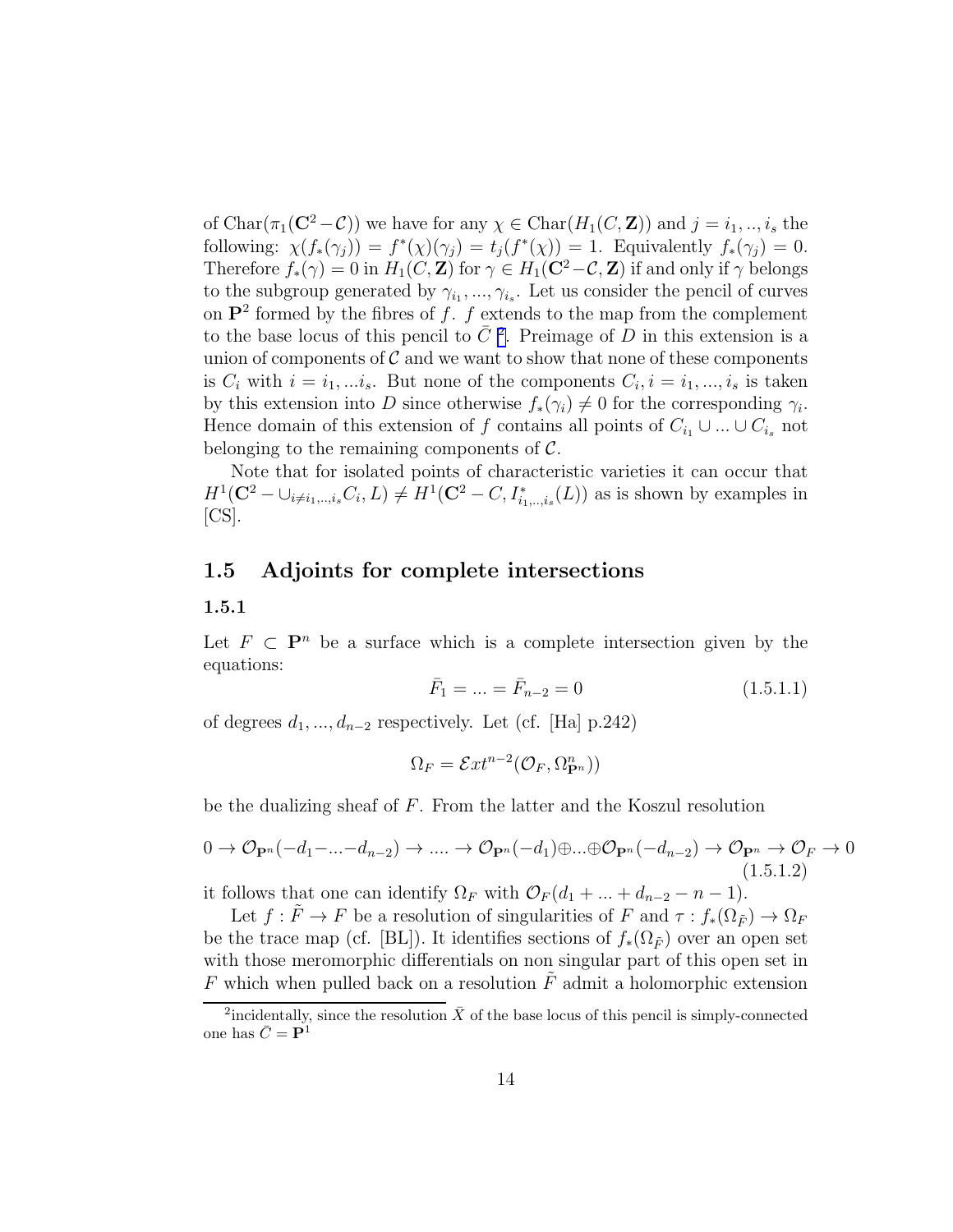over the exceptional set of f. The adjoint ideal  $\mathcal{A}'$  is the annihilator of the cokernel of  $\tau$  i.e.

$$
\mathcal{A}' = \mathcal{H}om_{\mathcal{O}_F}(\Omega_F, f_*(\Omega_{\tilde{F}})) = f_*(\Omega_{\tilde{F}})(-d_1 - \dots - d_{n-2} + n + 1) \tag{1.5.1.3}
$$

We define the sheaf of adjoint ideals on  $\mathbf{P}^n$  as  $\mathcal{A} = \pi^{-1}(\mathcal{A}')$  (also denoted as  $Adj F$ ) where  $\pi$  is the most right map in (1.5.1.2). The degeneration of Leray spectral sequence for  $f$  (due to the Grauert-Riemenschneider vanishing theorem ([GR])) yields

$$
H^i(\tilde{F},\Omega_{\tilde{F}})=H^i(F,f_*(\Omega_{\tilde{F}}))=
$$

$$
= H^{i}(F, \mathcal{A}'(d_1 + ... + d_{n-2} - n - 1)) = H^{i}(\mathbf{P}^n, \mathcal{A}(d_1 + ... + d_{n-2} - n - 1)) \tag{1.5.1.4}
$$

In particular the irregularity of  $\tilde{F}$  i.e.  $dim H^1(\tilde{F}, \mathcal{O})$  can be found as the difference between the actual dimension  $H^0(\mathbf{P}^n, \mathcal{A}(d_1 + \dots + d_{n-2} - n - 1))$ and the "expected" dimension (i.e.  $\chi(A(d_1 + ... d_{n-2} - n-1)))$  of the adjoints (since  $H^{i}(\mathcal{A}(d_1 + ... d_{n-2} - n - 1)) = 0$  for  $i \ge 2$ ).

#### 1.5.2 Local description of adjoint ideals.

Let

$$
F_1(w_1, \dots, w_n) = 0, \dots, F_{n-2}(w_1, \dots, w_n) = 0 \tag{1.5.2.1}
$$

be a germ of a complete intersection of hypersurfaces in  $\mathbb{C}^n$  having an isolated singularity at the origin O. For any two pairs  $1 \leq i, j \leq n, i \neq j$  and  $1 \leq k, l \leq n, k \neq l$  we have up to sign:

$$
\frac{dw_i \wedge dw_j}{\frac{\partial (F_1, \dots, F_{n-2})}{\partial (w_1, \dots, \hat{w}_i, \dots, \hat{w}_j, \dots, w_n)}} = \frac{dw_k \wedge dw_l}{\frac{\partial (F_1, \dots, F_{n-2})}{\partial (w_1, \dots, \hat{w}_k, \dots, \hat{w}_l, \dots, w_n)}}\n \tag{1.5.2.2}
$$

Indeed the Cramer's rule for the solutions of the system of equations:

$$
\frac{\partial F_k}{\partial w_1} dw_1 \wedge dw_i + \dots + \frac{\partial F_k}{\partial w_n} dw_n \wedge dw_i = 0 \quad (k = 1, ..., n-2)
$$

when one views  $dw_k \wedge dw_i (k = 1, ..., \hat{i}, ..., n-1)$  as unknowns yields that up to sign:

$$
dw_k \wedge dw_i = \frac{\frac{\partial (F_1, \dots, F_{n-2})}{\partial (w_1, \dots, \hat{w}_k, \dots, \hat{w}_i, \dots, w_n)} dw_n \wedge dw_i}{\frac{\partial (F_1, \dots, F_{n-2})}{\partial (w_1, \dots, \hat{w}_i, \dots, w_{n-1})}}
$$
(1.5.2.3)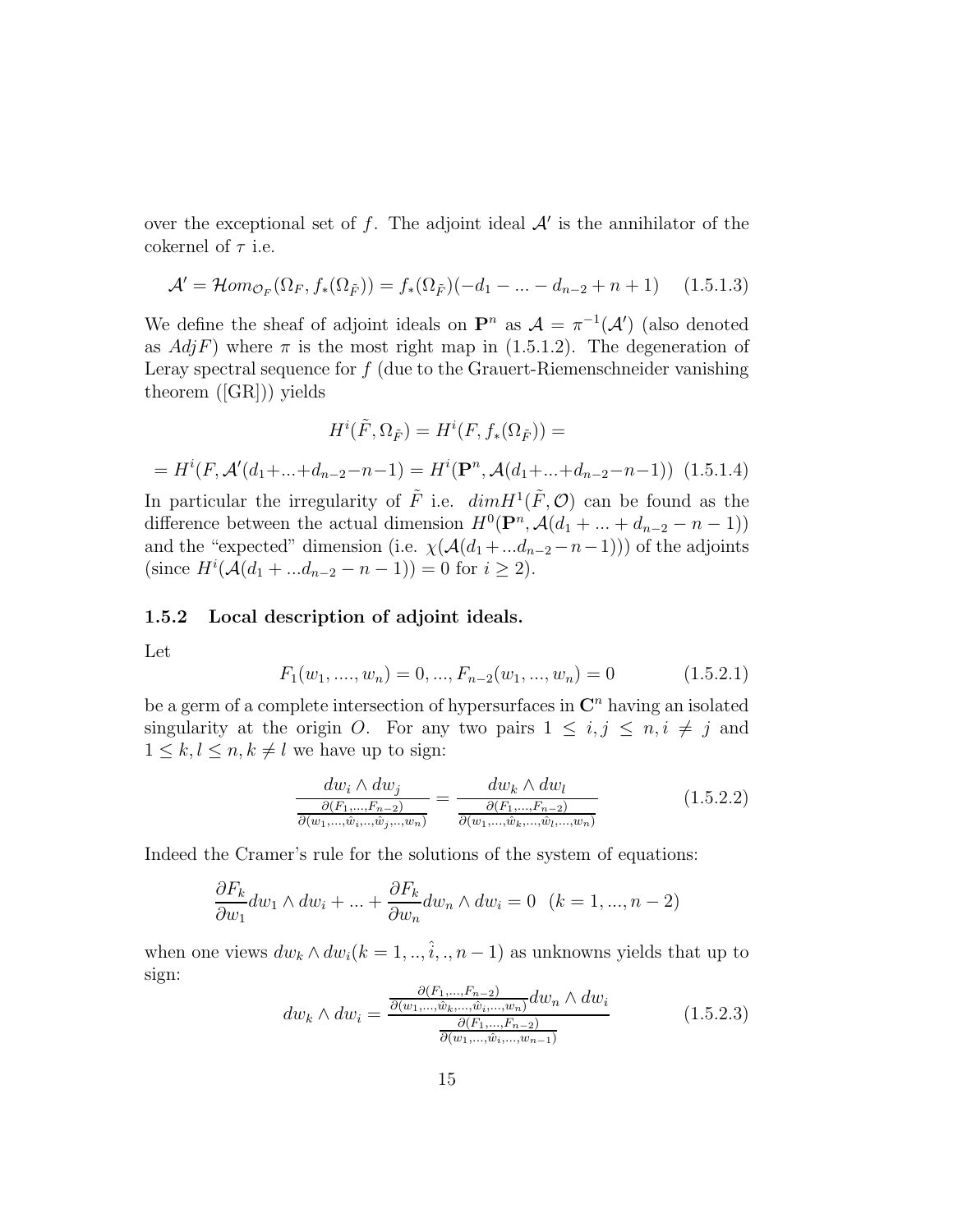$(1.5.2.2)$  follows from this for any two pairs  $(i, j)$ ,  $(k, l)$ ,  $i \neq j$ ,  $k \neq l$ .

Since  $F_1 = ... = F_{n-2} = 0$  is a complete intersection with isolated singularity one of the Jacobians  $\frac{\partial(F_1,..,F_{n-2})}{\partial(w_1,..,\hat{w}_i,...,\hat{w}_j,...,w_n)}$  is non vanishing in a neighborhood of the singularity everywhere except for the singularity itself. In particular each side (1.5.2.2) defines a holomorphic 2-form outside of the origin for any  $(i, j), i \neq j$  or  $(k, l), k \neq l$ . In fact this form is just the residue of the log-form  $\frac{dz_1\wedge\ldots\wedge dz_n}{F_1\cdots F_{n-2}}$  at non singular points (i.e. outside of the origin) of  $(1.5.2.1).$ 

The adjoint ideal  $\mathcal{A}_{\Omega}$  in the local ring  $\mathcal{O}_{\Omega}$  of the origin of a germ of complete intersection (1.5.2.1), according to the description of the trace map 1.5.1 can be made explicit as follows. Let  $f: \mathbb{C}^n \to \mathbb{C}^n$  be an embedded resolution of (1.5.1.1). Then  $\mathcal{A}_O$  consists of  $\phi \in \mathcal{O}_O$  such that  $f^*(\phi \cdot \frac{dw_i \wedge dw_j}{\phi \cdot (F_1, \ldots, F_{n-1})})$  $\partial(F_1,\ldots,F_{n-2})$  $\partial(w_1,...\hat{w}_i,..,\hat{w}_j,..,w_n)$ )

admits a holomorphic extension from  $f^{-1}(\mathbf{C}^n - O)$  to  $\tilde{\mathbf{C}}^n$ .

Similarly, the elements of  $H^0(\mathcal{A}(d_1 + ... + d_{n-2} - n - 1) \subset H^0(\Omega_{\mathbf{P}^n}(d_1 + ... + d_n - n - 1))$  $\dots + d_{n-2}$ ) can be viewed as meromorphic forms with log singularities near non singular points of (1.5.1.1) having as residue a 2-form on a non singular locus of  $F$  and admitting a holomorphic extension on  $\ddot{F}$ .

# 2 Ideals and polytopes of quasiadjunction.

# 2.1 Ideals of quasiadjunction.

Let f be a germ of a *reduced* algebraic curve having a singularity with  $r$  irreducible branches at the origin of  $\mathbb{C}^2$  near which it is given by local equation  $f = f_1(x, y) \cdots f_r(x, y) = 0$ . Let  $\mathcal O$  be the local ring of the origin and A be an ideal in  $\mathcal{O}$ .

**Definition 2.1.1** An ideal A is called an ideal of quasiadjunction of f with parameters  $(j_1, ..., j_r | m_1, ..., m_r)$   $(j_i, m_i$  are integers) if  $A = \{ \phi \in \mathcal{O} | z_1^{j_1} ... z_r^{j_r} \phi \in \mathcal{O} \}$  $Adj V_{(m_1,f_1),...,(m_r,f_r)}$ } where  $V_{(m_1,f_1),,(m_r,f_r)}$  is a germ at the origin of the complete intersection in  $\mathbb{C}^{r+2}$  given by the equations:

$$
z_1^{m_1} = f_1(x, y), \dots, z_r^{m_r} = f_r(x, y). \tag{2.1.1}
$$

An ideal of quasiadjunction is an ideal in  $\mathcal O$  which is an ideal of quasiadjunction for some system of parameters.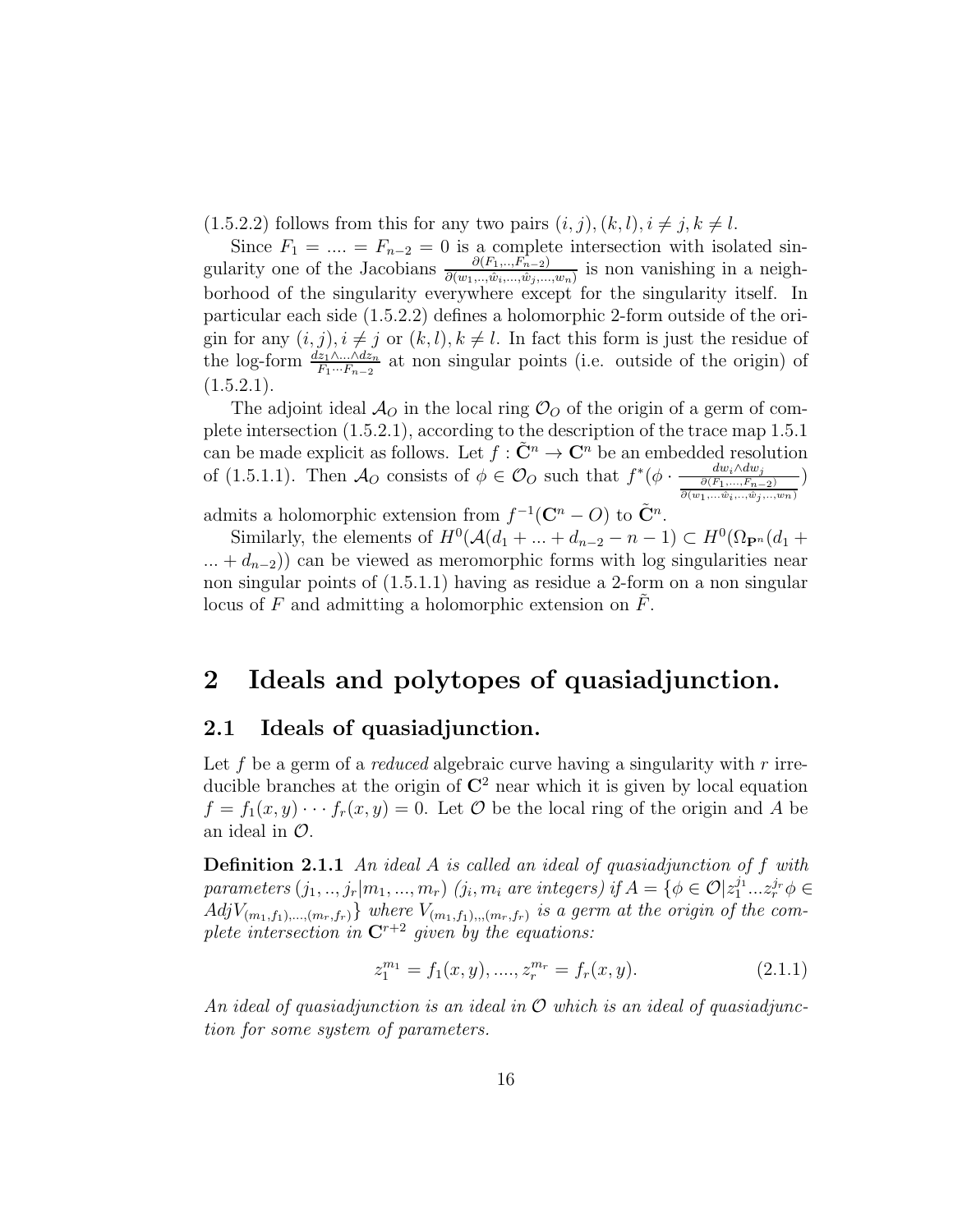### 2.2 Basic Ideal.

Let  $A(f_1, ..., f_r) \subset \mathcal{O}$  be the ideal generated by

$$
\frac{(f_i)_x}{f_i} f_1 \cdot f_2 \cdots f_r, \frac{(f_i)_y}{f_i} f_1 \cdot f_2 \cdots f_r, (i = 1, ..., r), \frac{Jac(\frac{(f_i, f_j)}{(x,y)})}{f_i f_j} f_1 \cdots f_r, (i, j = 1, ..., r, i \neq j)
$$
\n(2.2.1)

(we shall call it the basic ideal).

Equating all polynomials (2.2.1) to zero yields a system of equations having  $(0,0)$  as the only solution. Therefore  $\mathcal{O}/A(f_1, ..., f_r)$  is an Artinian algebra.

Moreover for any set of parameters  $(i_1, ..., i_r|m_1, ..., m_r)$  the corresponding ideal of quasiadjuction contains  $A(f_1, ..., f_r)$ . Indeed, if  $F_i = z_i^{m_i} - f_i(x, y)$ , then up to sign  $\frac{\partial (F_1,...,F_r)}{\partial (z_1,...,\hat{z}_i,...,z_r,x)} = z_1^{m_1-1} \cdots z_r$  $z_i^{\hat{m_i}-1} \cdot z_r^{m_r-1} \cdot (f_i)_x$  and hence

$$
\frac{(f_i)_x f_1 \cdots \hat{f}_i \cdots f_r dz_i \wedge dy}{\frac{\partial (F_1, \dots F_r)}{\partial (z_1, \dots \hat{z}_i, \dots, z_r, x)}} = \frac{(f_i)_x f_1 \cdots \hat{f}_i \cdots f_r dz_i \wedge dx}{z_1^{m_1 - 1} \cdots z_i^{m_i - 1} \cdots z_r^{m_r - 1} (f_i)_x} = z_1 \cdots \hat{z}_i \cdots z_r dz_i \wedge dy
$$
\n(2.2.2)

which is holomorphic on  $\mathbb{C}^{r+2}$ . Similarly, one sees that the 2-forms corresponding to other generators of  $A(f_1, ..., f_r)$  coincide on  $F_1 = ... = F_r = 0$ with the forms admitting a holomorphic extension to  $\mathbb{C}^{r+2}$ .

In particular, there are only finitely many ideals of quasiadjunction.

# 2.3 Ideals of quasiadjunction and polytopes.

Let  $\mathcal{U} = \{(x_1, ..., x_r) \in \mathbb{R}^r | 0 \le x_i < 1\}$  be the unit cube with coordinates corresponding to the components of a curve  $\mathcal{C}$ . Sometimes we shall denote this cube as  $U(\mathcal{C})$ . If  $\mathcal{C}'$  is formed by components of  $\mathcal C$  then we shall view  $\mathcal{U}(\mathcal{C}')$  as the face of  $\mathcal{U}(\mathcal{C})$  given by  $x_j = 0$  where j runs through indices corresponding to components of  $\mathcal C$  *not* belonging to  $\mathcal C'$ .

By a *convex polytope* mean a subset of  $\mathbb{R}^{n-3}$  which is the convex hull of a finite set of points with some faces possibly deleted. By a polytope we mean a finite union of convex polytopes. Class of polytopes in this sense is closed under finite unions and intersections. A complement to a polytope within an ambient polytope is a polytope. By face of maximal dimension

<sup>&</sup>lt;sup>3</sup>only subsets of  $U$  will occur below.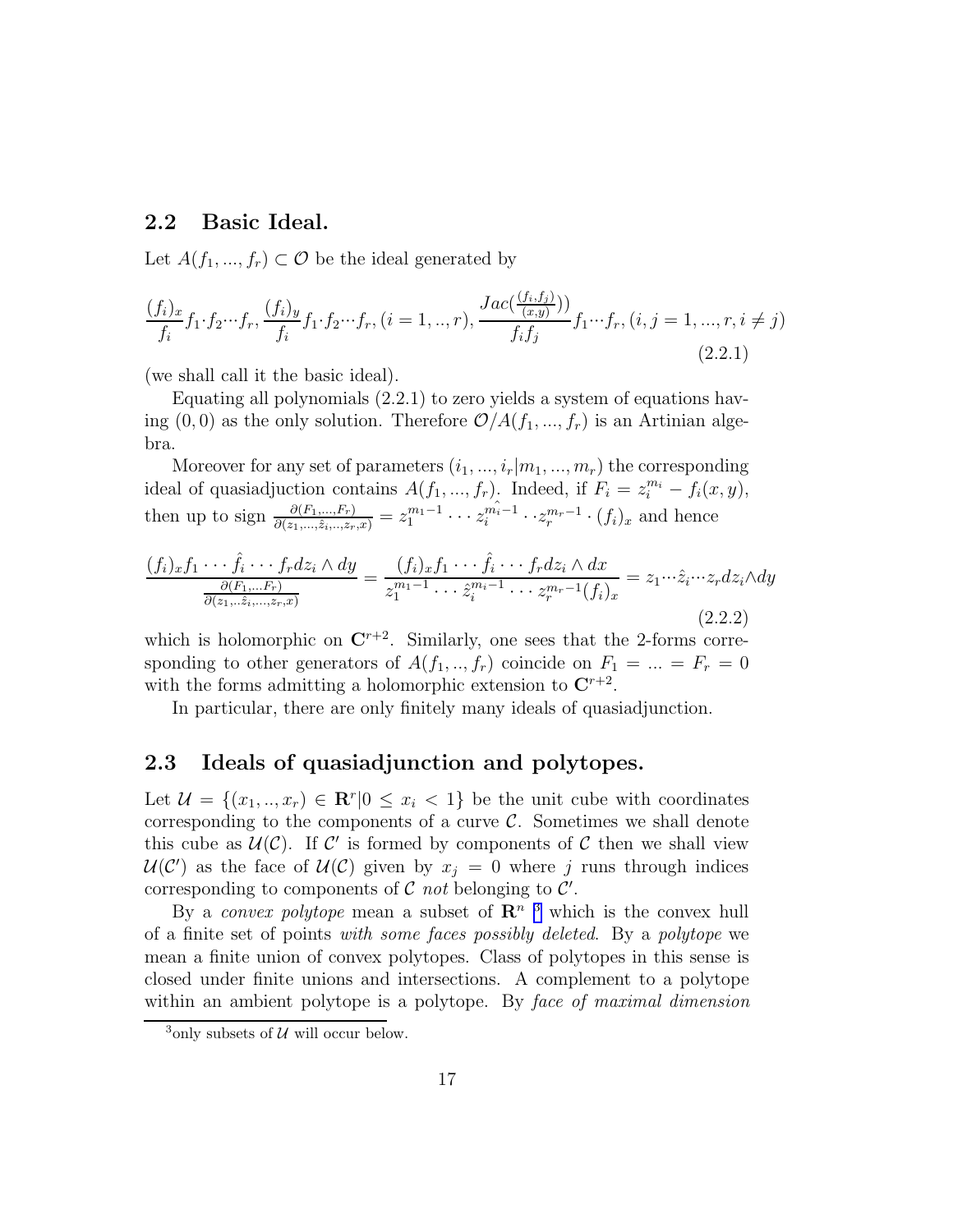of a polytope we mean the intersection of the polytope's boundary with the hyperplane for which this intersection has the dimension equal to the dimension of the boundary. A *face* of a polytope is an intersection of faces of maximal dimension. This is again a closed polytope.

Each  $(x_1, ..., x_r) \in \mathcal{U}$  defines the character  $\chi(x_1, ..., x_r)$  of  $\pi_1(\mathbb{C}^2-\mathcal{C})$  such that  $\chi(x_1, ..., x_r)(\gamma_i) = exp(2\pi\sqrt{-1}x_i)$ . We shall call it the exponential map. We also put  $\overline{(x_1, ..., x_r)} = (1 - x_1, ..., 1 - x_r)$  and call this conjugation since  $\chi(1-x_1, ..., 1-x_r) = \overline{\chi(x_1, ..., x_r)}$ . This map is an involution of the interior of  $\mathcal{U}: \mathcal{U}^{\circ} = \{(x_1, ..., x_r) \in \mathcal{U} | x_i \neq 0, i = 1, ...r \}.$ 

Different arrays  $(i_1, ..., i_r|m_1, ..., m_r)$  may define the same ideals of quasiadjunction. The next proposition describes when this is the case.

**Proposition 2.3.1** Let A be an ideal of quasiadjunction. Then there is a polytope  $\Delta(A)$ , which is a open subset in U, with the following property: for  $(m_1, ..., m_r) \in \mathbf{Z}^r$  and  $(j_1, ..., j_r) \in \mathbf{Z}^r, 0 \leq j_i < m_i, i = 1, ..., r$  a holomorphic function  $z_1^{j_1} \cdots z_r^{j_r} \phi$  belongs to the adjoint ideal of the germ of an abelian branched cover of the type  $(m_1, ..., m_r)$  of a neighborhood of the origin in  $\mathbb{C}^2$ for any  $\phi \in A$  if and only if  $(\frac{j_1+1}{m_1})$  $\frac{j_1+1}{m_1},...,\frac{j_r+1}{m_r}$  $(\frac{r+1}{m_r}) \in \overline{\Delta}(A).$ 

**Proof.** Let  $\rho: Y_f \to \mathbb{C}^2$  be an embedded resolution for the singularity  $f =$  $f_1(x, y) \cdots f_r(x, y) = 0$  at the origin. The complete intersection  $V_{(m_1, f_1), \dots, (m_r, f_r)}$ (cf. (2.1.1)) provides a model with an isolated singularity of a branched abelian cover of a neighborhood of the origin in  $\mathbb{C}^2$  with  $f = 0$  as its branching locus. Let  $\pi_{(m_1,f_1),...,(m_r,f_r)}: V_{m_1,...,m_r} \to \mathbb{C}^2$  be the canonical projection. If  $\bar{V}_{(m_1,f_1),...,(m_r,f_r)}$  is the normalization of  $Y_f \times_{\mathbf{C}^2} V_{(m_1,f_1)...,(m_r,f_r)}$  then the projection  $\rho_{(m_1,f_1)\dots,(m_r,f_r)}$ :  $\bar{V}_{(m_1,f_1),\dots,(m_r,f_r)} \to V_{(m_1,f_1)\dots,(m_r,f_r)}$  on the second factor is a resolution of the singularity at the origin in the category of  $V$ manifolds. We have the diagram:

$$
\begin{array}{ccc}\n\bar{\pi}_{(m_1,f_1),\ldots,(m_r,f_r)} & \pi_{(m_1,f_1),\ldots,(m_r,f_r)} & Y_f \\
\downarrow \rho_{(m_1,f_1),\ldots,(m_r,f_r)} & \pi_{(m_1,f_1),\ldots,(m_r,f_r)} & \downarrow \rho & (2.3.1) \\
V_{(m_1,f_1),\ldots,(m_r,f_r)} & \to & \mathbf{C}^2\n\end{array}
$$

Let  $E = \bigcup_k E_k$  be the exceptional locus of  $\rho$ . The exceptional locus of  $\rho_{(m_1,f_1),...,(m_r,f_r)}$  is  $\cup E_{k,l}$  where  $E_{k,l}$  is a cover of  $E_k$ .

Let  $a_{k,i} = mult_{E_k} \rho^* f_i(x, y), (i = 1, ..., r), c_k = mult_{E_k} \rho^* (dx \wedge dy)$ . For  $\phi \in \mathcal{O}$  we put  $f_k(\phi) = mult_{E_k} \rho^*(\phi)$ . Finally let  $g_{k,i} = g.c.d(m_i, a_{k,i})$ ,  $(i =$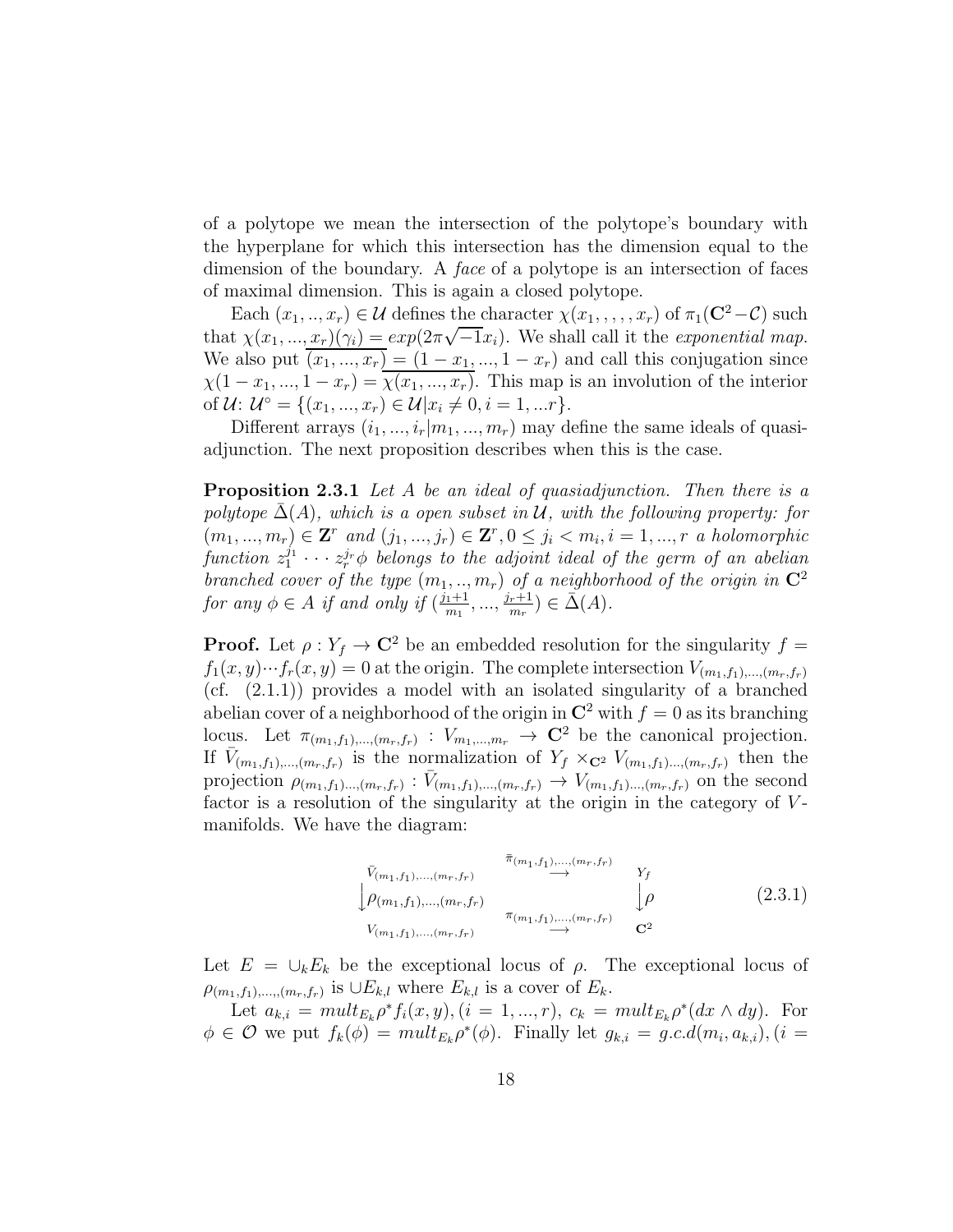1, ..., r) and  $s_k = g.c.d.(\frac{m_1}{q_{k-1}})$  $\frac{m_1}{g_{k,1}}, \ldots \frac{m_r}{g_{k,r}}$  $\frac{m_r}{g_{k,r}}$ ,  $(i = 1, ..., r)$ . The form  $\frac{dx \wedge dy}{z_1^{m_1 - 1} \cdots z_r^{m_r - 1}}$  is a non vanishing form on

$$
V_{(m_1,f_1),..,(m_r,f_r)} - Sing V_{(m_1,f_1),..,(m_r,f_r)}
$$

(cf. (1.5.2.2)). If A is an ideal of quasi-adjunction with parameters  $(\bar{j}_1, ..., \bar{j}_r)$  $m_1, ..., m_r$ ) then the condition  $\phi \in A$  is equivalent to the existence of a holomorphic extension of  $\rho^*_{(m_1,f_1),...,(m_r,f_r)}(\frac{z_1^{\bar{j}_1}...z_r^{\bar{j}_r}\phi dx\wedge dy}{z_1^{m_1-1}...z_n^{m_r-1}})$  $\sum_{i=1}^{\infty} \frac{m_i - 1}{m_i - 1}$  over the exceptional locus ∪ $E_{k,l}$  in a neighborhood of each point of ∪ $E_{k,l}$  not belonging to  $E_{k,l} \cap E_{\bar{k},\bar{l}}$ for any  $(k, l), (\bar{k}, \bar{l})$ . This, in turn, is equivalent to:

$$
\sum_{i=1}^{i=r} (\bar{j}_i - m_i + 1) mult_{E_{k,l}} \rho^*_{(m_1, f_1), \dots, (m_r, f_r)}(z_j) + mult_{E_{k,l}} \rho^*_{(m_1, f_1), \dots, (m_r, f_r)} \phi ++ mult_{E_{k,l}} \rho^*_{(m_1, f_1), \dots, (m_r, f_r)}(dx \wedge dy)) \ge 0
$$
\n(2.3.2)

for any pair of indices  $(k, l)$ . On the other hand, we have the following equalities:

$$
mult_{E_{k,l}} \rho^*_{(m_1,f_1),..., (m_r,f_r)}(z_i) = \frac{m_1 \cdots \hat{m}_i \cdots m_r \cdot a_{k,i}}{g_{k,1} \cdots g_{k,r} \cdot s_k}, mult_{E_{k,l}} \rho^*_{(m_1,f_1),..., (m_r,f_r)}(\phi) =
$$
  

$$
= \frac{f_k(\phi) \cdot m_1 \cdots m_r}{g_{k,1} \cdots g_{k,r} \cdot s_k},
$$

$$
mult_{E_{k,l}} \rho^*_{(m_1,f_1),..., (m_r,f_r)}(dx \wedge dy) = \frac{c_k \cdot m_1 \cdots m_r}{g_{k,1} \cdots g_{k,r} \cdot s_k} + \frac{m_1 \cdots m_r}{g_{k,1} \cdots g_{k,r} \cdot s_k} - 1
$$

$$
(2.3.3)
$$

To see (2.3.3), we can select local coordinates  $(u, v)$  on  $Y_f$  near a point belonging to a single component  $E_k$  in which the latter is given by the equation  $u = 0$ . Then  $\rho^*(f_i(x, y)) = u^{a_{k,i}} \cdot \epsilon_i(u, v)$  where  $\epsilon_i(u, v)(i = 1, ..., r)$  are units in the corresponding local ring. The fiber product  $Y_f \times_{\mathbf{C}^2} V_{(m_1,f_1),...,(m_r,f_r)}$  is a subvariety in  $\mathbb{C}^{r+2} \times_{\mathbb{C}^2} Y_f$  given by the equations:

$$
z_1^{m_1} = u^{a_{k,1}} \epsilon_1(u,v), \dots, z_r^{m_r} = u^{a_{k,r}} \epsilon_r(u,v) \tag{2.3.4}
$$

Each branch of (2.3.4) has the following local parameterization:

$$
u = t^{\frac{m_1 \cdots m_r}{g_{k,1} \cdots g_{k,r} \cdot s_k}}, z_i = t^{\frac{m_1 \cdots \hat{m}_i \cdots m_r \cdot a_{k,i}}{g_{k,1} \cdots g_{k,r} \cdot s_k}}, i = 1, ..., r
$$
 (2.3.5)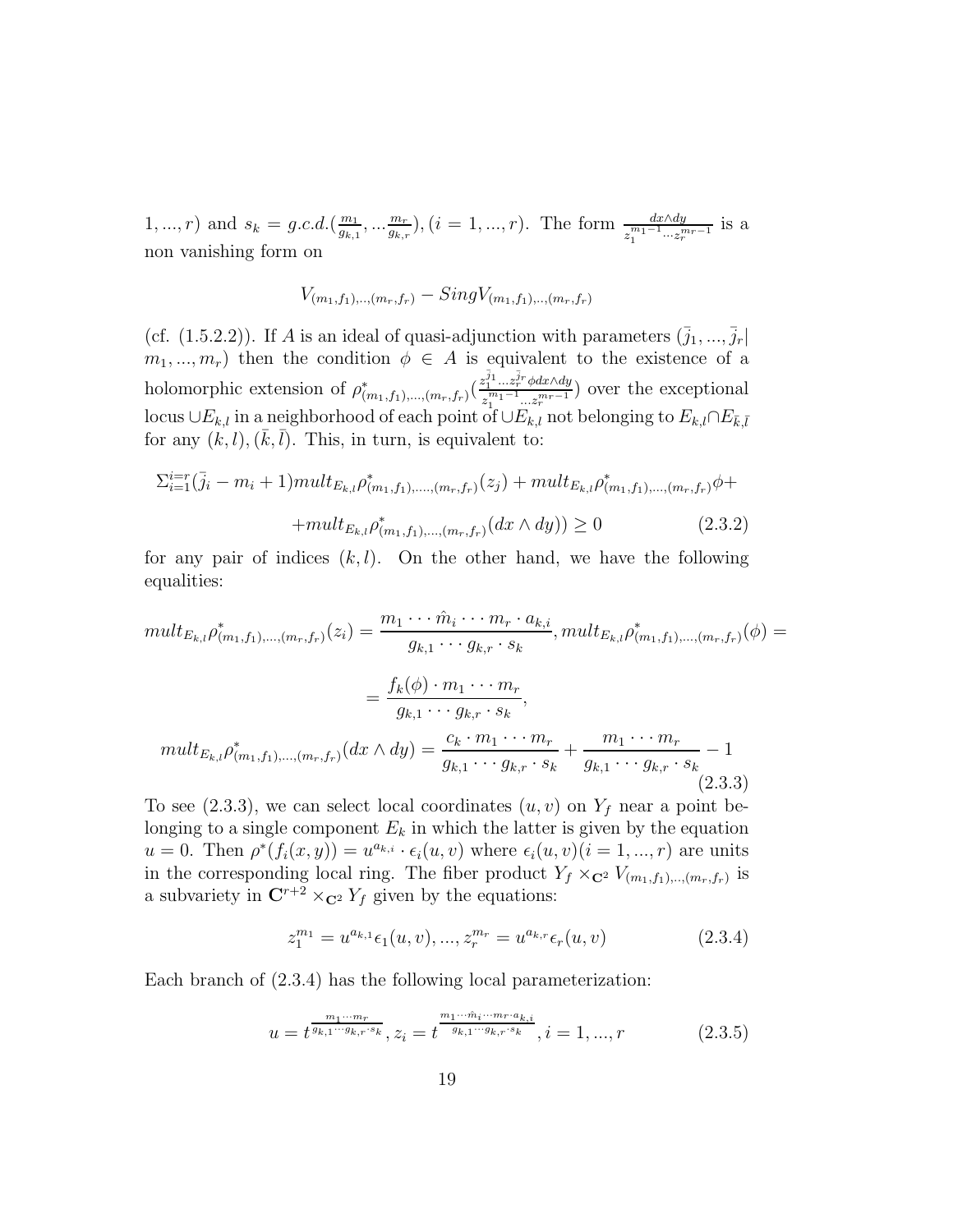(exponents are chosen so that their greatest common divisor will be equal to 1 and so that they will satisfy (2.3.4)). This yields the first equality in (2.3.3). We have

$$
mult_{E_{k,l}} \rho_{(m_1,f_1),...,(m_r,f_r)}^*(\phi) = mult_{E_{k,l}} \bar{\pi}_{(m_1,f_1),...,(m_r,f_r)} u^{f_k(\phi)}
$$

Hence the second equality in (2.3.3) follows from (2.3.5).

Finally, since the map  $\bar{\pi}_{(m_1,f_1),...,(m_r,f_r)}$  is given locally by  $(t, v) \to (t)$  $\frac{m_1\cdots m_r}{g_{k,1}\cdots g_{k,r}},v),$ we have:

.

$$
\rho_{(m_1,f_1),...,(m_r,f_r)}^*(dx \wedge dy | V_{(m_1,f_1),...,(m_r,f_r)}) =
$$
\n
$$
= \rho_{(m_1,f_1),...,(m_r,f_r)}^*(dx \wedge dy | \mathbf{C}^2) =
$$
\n
$$
= \bar{\pi}_{(m_1,f_1),...,(m_r,f_r)}^*(u^{c_k} du \wedge dv) = t^{\frac{c_k \cdot m_1 \cdot m_r}{g_{k,1} \cdots g_{k,1} \cdot s_k} + \frac{m_1 \cdot m_r}{g_{k,1} \cdots g_{k,r} \cdot s_k} - 1} dt \wedge dv
$$

which implies the last equality in  $(2.3.3)$ .

Now it follows from  $(2.3.2)$  and  $(2.3.5)$  that  $\phi \in A(\bar{j}_1, ..., \bar{j}_r | m_1, ..., m_r)$  if and only if for any k the multiplicity  $f_k(\phi)$  satisfies:

$$
\sum_{i=1}^{i=r} (\bar{j}_i - m_i + 1) \frac{m_1 \cdots \hat{m}_i \cdots m_r \cdot a_{k,i}}{g_{k,1} \cdots g_{k,r} s_k} + \frac{m_1 \cdots m_r \cdot f_k(\phi)}{g_{k,1} \cdots g_{k,r} \cdot s_k} + \frac{c_k \cdot m_1 \cdots m_r}{g_{k,1} \cdots g_{k,r} \cdot s_k} + \frac{m_1 \cdots m_r}{g_{k,1} \cdots g_{k,r} \cdot s_k} - 1 \ge 0
$$
 (2.3.6)

For given k let  $f_k(A)$  be the minimal *integer* solution, with  $f_k(\phi)$  considered as unknown, for this inequality and  $\phi_k$  be such that  $f_k(\phi_k) = f_k(A)$ . In other words  $\phi \in A$  if and only if  $f_k(\phi) \geq f_k(A)$ . We have  $f_k(A) = \{\sum_{i=1}^{i=k} (a_{k,i} - (\bar{j}_i +$  $(1)_{\frac{a_{k,i}}{m_i}}^{\frac{a_{k,i}}{m_i}} - c_k - 1$  =  $[(\sum_{i=1}^{i=k} (a_{k,i} - \frac{\bar{j}_i+1}{m_i})$  $\binom{i+1}{m_i} a_{k,i} - c_k$  where  $\{r\}$  (resp. [*r*]) denotes the smallest integer which is strictly greater than (resp. the integer part of) r. We shall call  $f_k(A)$  the multiplicity of A along  $E_k$ . This is the minimum of multiplicities along  $E_k$  of pull backs on  $Y_f$  of elements of A.

The same calculation shows that  $z_1^{j_1} \cdots z_r^{j_r} \phi$ , where  $\phi$  belongs to an ideal of quasiadjunction A, is in the adjoint ideal of  $z_1^{m_1} = f_1(x, y), ..., z_r^{m_r} = f_r(x, y)$ if and only if:

$$
\Sigma_{i=1}^{i=r} (j_i - m_i + 1) \frac{m_1 \cdots m_r a_k}{g_{k,1} \cdots g_{k,r} \cdot m_i \cdot s_k} + \frac{m_1 \cdots m_r f_k(A)}{g_{k,1} \cdots g_{k,r} \cdot s_k} + \frac{c_k \cdot m_1 \cdots m_r}{g_{k,1} \cdots g_{k,r} s_k} + \frac{m_1 \cdots m_r}{g_{k,1} \cdots g_{k,r} s_k} - 1 \ge 0
$$
\n(2.3.7)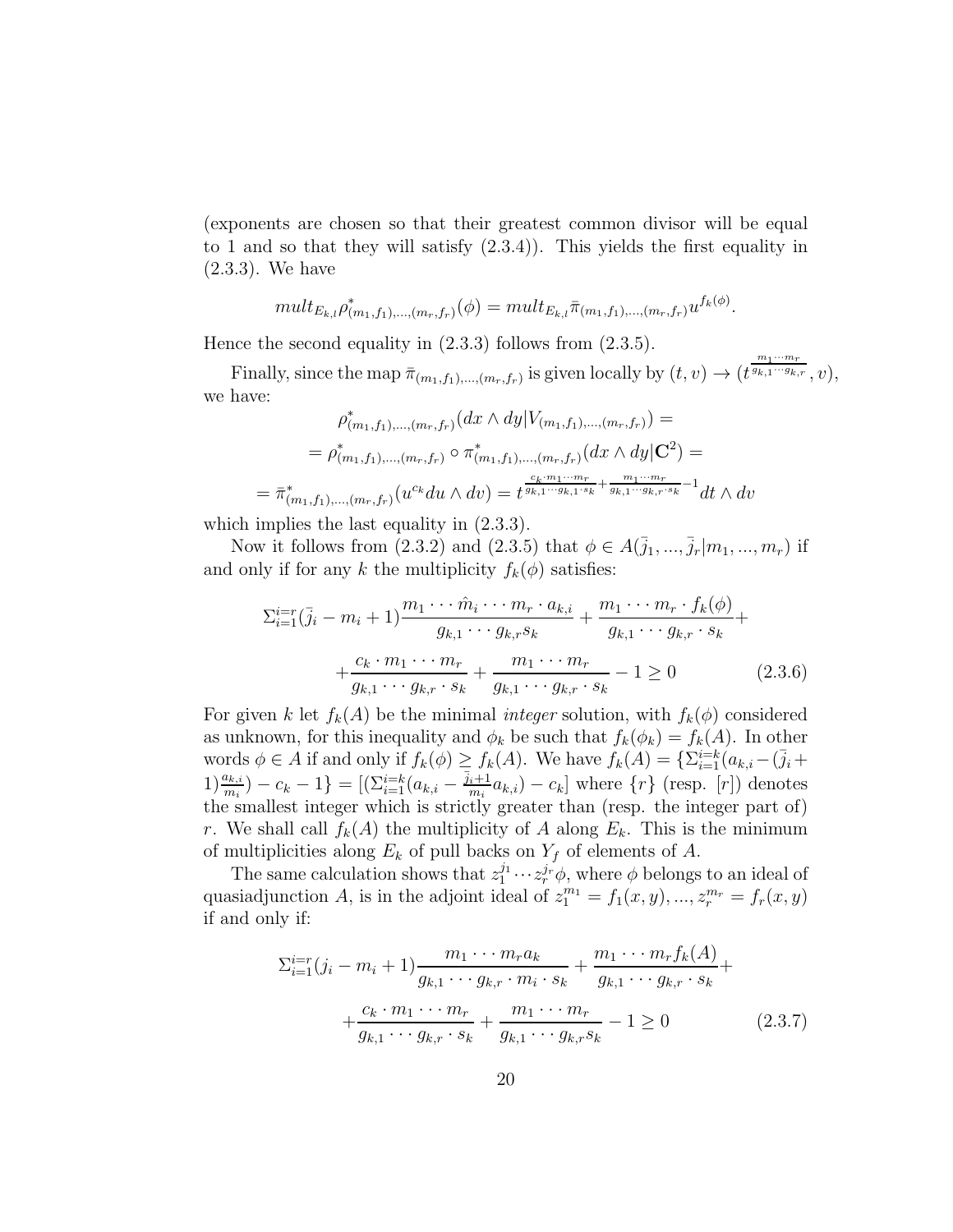or equivalently:

$$
\sum_{i=1}^{i=r} \frac{j_i+1}{m_i} a_{k,i} > \sum_{i=1}^{i=r} a_{k,i} - f_k(A) - c_k - 1 \tag{2.3.8}
$$

Indeed, if (2.3.7) holds, then, since  $f_k(\phi) \geq f_k(A)$  for any  $\phi \in A$ , one can replace  $f_k(A)$  in (2.3.7) by  $f_k(\phi)$ . This converts (2.3.7) into a necessary and sufficient condition for  $z_1^{j_1} \cdots z_r^{j_r} \phi$  to belong to the adjoint ideal of (2.1.1) (cf. derivation of (2.3.6)). Vice versa, for  $\phi_k$  satisfying  $f_k(\phi_k) = f_k(A)$ , the condition that  $z_1^{j_1} \cdots z_r^{j_r} \phi_k$  is in the adjoint ideal of  $(2.1.1)$ , is nothing else but (2.3.7).

The polytope  $\Delta(A)$  satisfying the conditions of the proposition is the set of solutions of the inequalities:

$$
\sum_{i=1}^{i=r} x_i a_{k,i} > \sum_{i=1}^{i=r} a_{k,i} - f_k(A) - c_k - 1
$$
\n(2.3.9)

for all  $k$ .

#### 2.3.1 Remarks.

1. If  $A_1$  and  $A_2$  are ideals of quasiadjunction and  $A_1 \subset A_2$  then  $\overline{\Delta}(A_2) \subset$  $\Delta(A_1)$ 

2. The polytope corresponding the basic ideal  $A(f_1, ..., f_r)$  (cf. 2.2) is the whole unit cube  $\mathcal{U}$ .

3. O is considered as improper "ideal" of quasiadjunction since  $A(m_1 1, ..., m_r - 1 | m_1, ..., m_r) = \mathcal{O}.$ 

# 2.4 Local polytopes of quasiadjunction and faces of quasiadjunction.

#### 2.4.1

**Definition 2.4.1** We say that two points in the unit cube  $U$  are equivalent if the collections of polytopes  $\Delta(A)$  containing each of the points coincide. A (local) polytope of quasiadjunction  $\Delta$  is an equivalence class of points with this equivalence relation.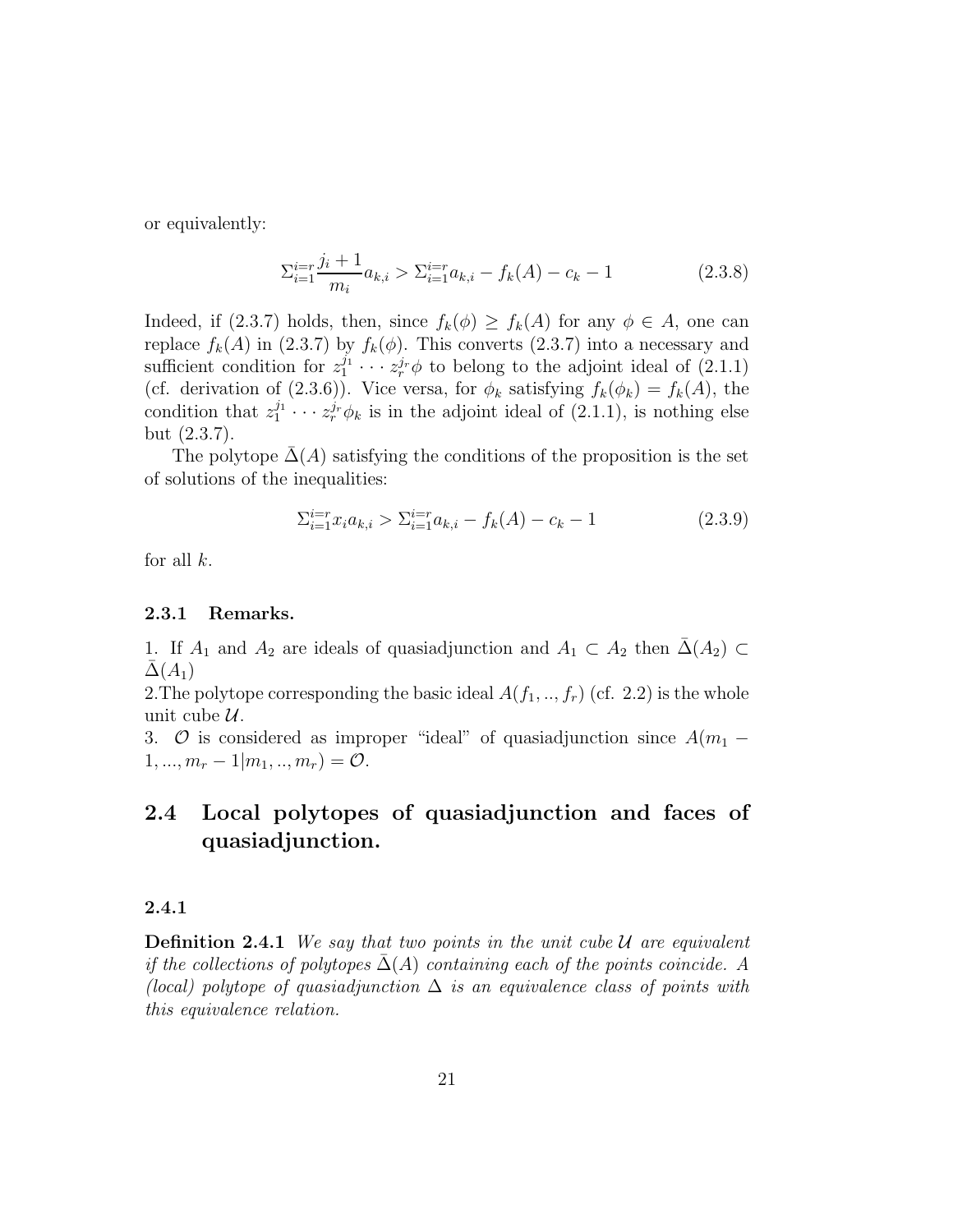**Definition 2.4.2** A face of quasiadjunction is an intersection of a face (cf. (2.3)) of a local polytope of quasiadjunction and a (different) polytope of quasiadjunction. In particular, each face of quasiadjunction belongs to a unique polytope of quasiadjunction.

For each face let us consider the system of equation defining the affine subspace of  $\mathbf{Q}^r$  spanned by this face. One can normalize the system so that all coefficients of variables and the free term are integers and the g.c.d. of non zero minors of maximal order is equal to 1.

Definition 2.4.3 The order of a face of quasiadjunction is the q.c.d of minors of maximal order in the matrix of coefficients in the normalized system of linear equations defining this face.

This is the order of the torsion of the quotient of  $\mathbf{Z}^r$  by the subgroup generated by the vectors having as coordinates the coefficients of variables in the equations of the face. In particular this integer is independent of the chosen normalized system of equations and depends only on the face of quasiadjunction.

The (local) ideal of quasiadjunction corresponding to a face of quasiadjunction is the ideal of quasiadjunction corresponding to the polytope of quasiadjunction containing this face. The ideal corresponding to a face of quasiadjunction has the form  $A(j_1, ..., j_r|m_1, ..., m_r)$  where  $(\frac{j_1+1}{m_1}, ..., \frac{j_r+1}{m_r})$  $\frac{r+1}{m_r}$ ) belongs to this face.

### 2.5 Examples.

1. In the case of the branch with one component the ideals of quasiadjunction correspond to the constants of quasiadjunction (cf. [L2]). Recall that for a germ  $\phi$  the rational number  $\kappa_{\phi}$  is characterized by the property  $min\{i|z^{i}\phi \in$  $Adj(z^n = f(x, y))$  =  $[\kappa_{\phi} \cdot n]$ . The ideal of quasiadjunction corresponding to  $\kappa$  consists of  $\phi$  such that  $\kappa_{\phi} > \kappa$ . For example for the cusp  $x^2 + y^3$ the only non zero constant of quasiadjunction is  $\frac{1}{6}$ , there are two polytopes of quasiadjunction i.e.  $\Delta' = \{x \in [0,1] | 1 > x > \frac{1}{6}\}\$ and  $\Delta'' = \{x \in [0,1] | 1 > x > \frac{1}{6}\}\$  $[0,1]$  $\left|\frac{1}{6}\right| \geq x \geq 0$  $\}$ .  $x = \frac{1}{6}$  $\frac{1}{6}$  is the face of quasiadjunction and the corresponding ideal of quasiadjunction is the maximal ideal. For an arbitrary unibranched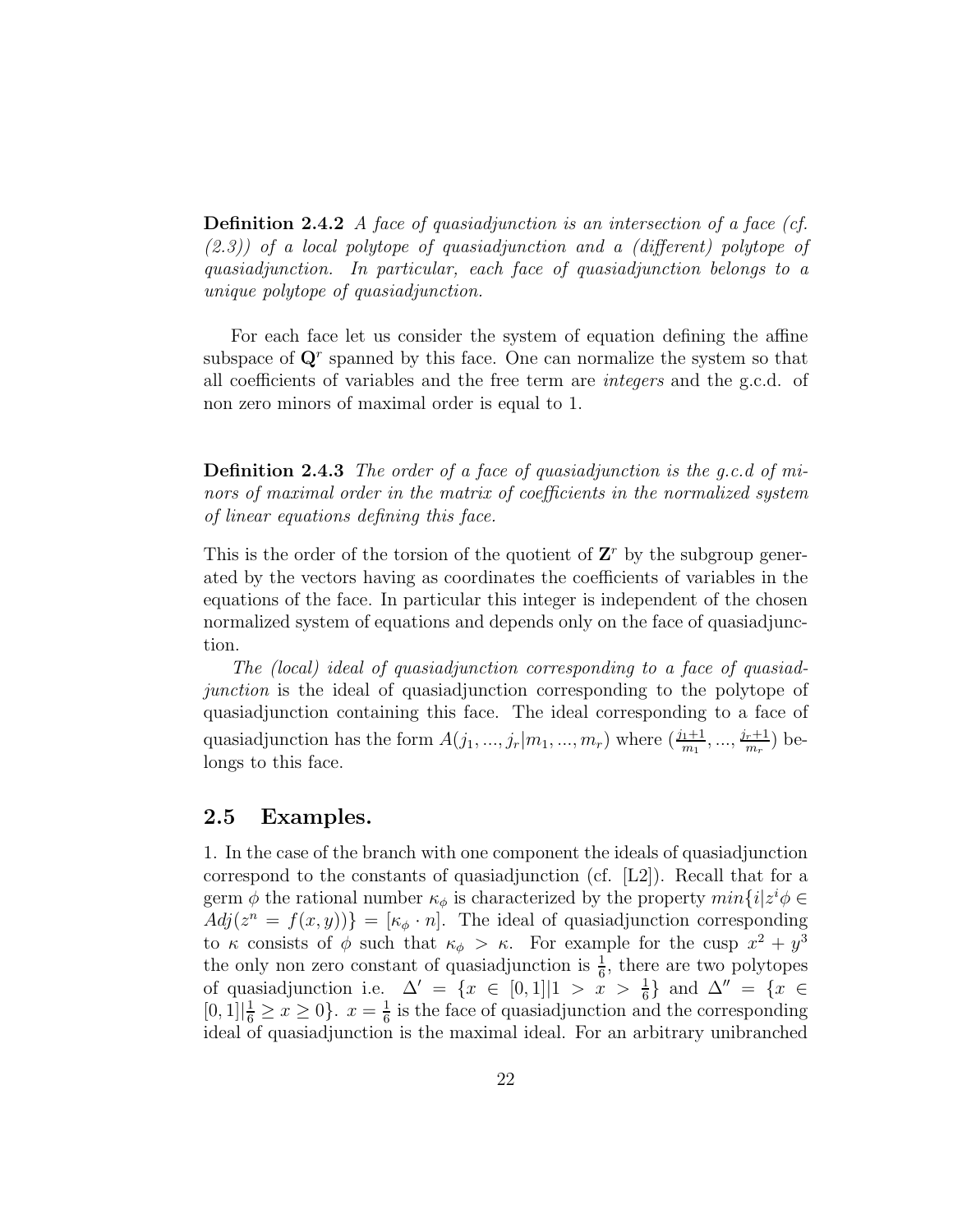singularity we have  $\bar{\Delta}(A_{\kappa}) = \{x | x > \kappa\}$ . The order of the face  $x = \kappa$  is equal to the order of the root of unity  $exp(2\pi i\kappa)$ .

2. Let us consider a tacnode, locally given by the equation:  $y(y - x^2)$ (i.e.  $f(x, y) = y, g(x, y) = y - x^2$ ). Then the basic ideal is the maximal ideal and hence there is only one ideal of quasiadjunction. If  $M$  is the maximal ideal, then  $\Delta(\mathcal{M})$  is the whole unit square. To determine the polytope  $\Delta(\mathcal{O})$ , note that after two blowups we obtain an embedded resolution which in one of the charts looks like:  $x = uv, y = u^2v$  where  $u = 0$  and  $v = 0$  are the exceptional curves. Hence for the component  $u = 0$  we obtain  $a = b =$  $2, f(\phi = 1) = 0, c = 2$  and the corresponding polytope is  $x + y > \frac{1}{2}$ . The face of quasiadjunction is  $x + y = \frac{1}{2}$  $\frac{1}{2}$  and the corresponding ideal is the maximal one.

3. For the ordinary singularity of multiplicity m:  $(\alpha_1 x + \beta_1 y) \cdots (\alpha_m x + \beta_m y)$  $(\beta_m y) = 0$  the basic ideal is  $\mathcal{M}^{m-2}$  where  $\mathcal{M} \subset \mathcal{O}$  is the maximal ideal of the local ring at the origin. Since the resolution can be obtained by a single blow up, we have  $a_{1,i} = 1, c_1 = 1, i = 1, ..., m$  i.e. the polytope  $\bar{\Delta}(A)$  of an ideal of quasiadjunction A is:

$$
x_1 + \dots + x_m > m - 2 - f_1(A) \tag{2.5.1}
$$

Since  $f_1(\phi) \ge f_1(A)$  is equivalent to  $\phi \in \mathcal{M}^{f_1(A)}$  i.e. the latter is the ideal corresponding to the polytope (2.5.1). The faces of quasiadjunction are  $x_1 +$ ... +  $x_m = m - 2 - f_1(A)$   $(f_1(A) = 0, ..., m - 3)$  and the corresponding ideal of quasiadjunction is  $\mathcal{M}^{f_1(A)+1}$ .

Additional examples are discussed in [L7].

## 2.6 Global polytopes and sheaves of quasiadjunction.

Let  $\mathbb{R}^r$ , as in 2.3, be vector space coordinates of which are in one to one correspondence with the components of the curve  $\mathcal{C} = \cup_{i=1}^{i=r} C_i$ . For a singular point p of C, let  $\mathcal{C}_p$  be the collection of components of C passing through p. Each polytope of quasiadjunction  $\Delta_p \subset \mathcal{U}(\mathcal{C}_p)$  of p defines the polytope in  $\mathcal{U} = \{(x_1, ..., x_r) | 0 \le x_i \le 1\} \subset \mathbb{R}^r$  consisting of points  $\{(x_1,...,x_r)| (x_1,..,x_r) \in \mathcal{U}, (x_{i_1},...,x_{i_{r(p)}}) \in \Delta_p\}$  where  $(i_1,...,i_{r(p)})$  are the coordinates corresponding to the components of  $\mathcal{C}_p$  (i.e. passing through the singularity p). We shall use the notation  $\Delta_p(\mathcal{U})$  for this polytope in  $\mathcal{U}$ .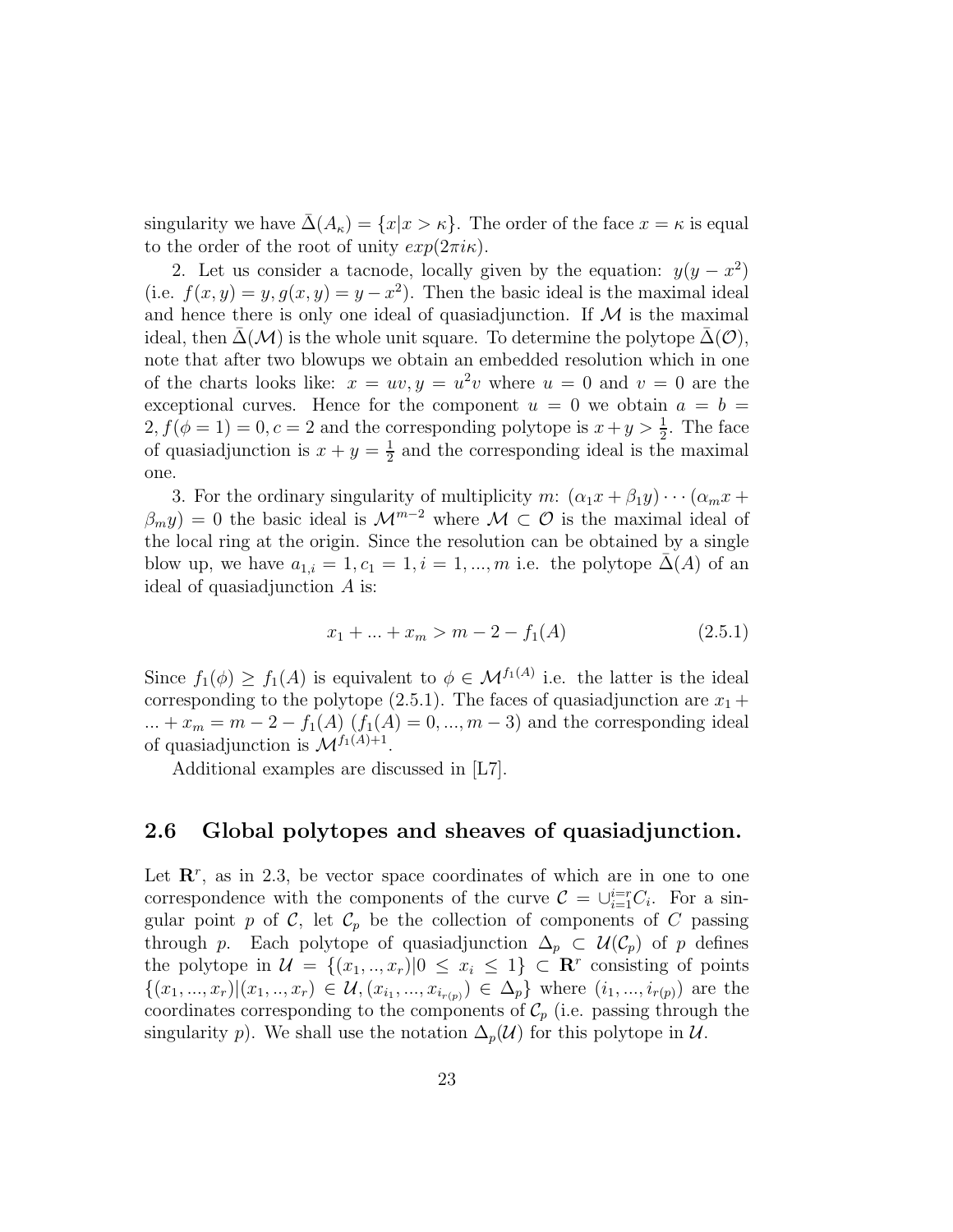#### 2.6.1 Definition

A type of a point in U is the collection of polytopes  $\Delta_p(\mathcal{U}) \subset \mathcal{U}$  to which this point belongs, where p runs through all  $p \in Sing\mathcal{C}$ .

We call two points in  $\mathcal U$  equivalent if they have the same type. A *(global)* polytope of quasiadjunction is an equivalence class of this equivalence relation. Global polytopes of quasiadjunction form a partition which is a refinement of every partitions of U defined by polytopes  $\Delta_p(\mathcal{U})$  corresponding to local polytopes of quasiadjunction of singularities of  $\mathcal{C}$ .

### 2.6.2 Definition.

We shall call a face  $\delta$  of quasiadjunction *contributing* if it belongs to a hyperplane  $d_1x_1 + ... + d_rx_r = l$  where  $d_1, ... d_r$  are the degrees of the components of C corresponding to respective coordinates  $x_1, ..., x_r$ . This hyperplane is called *contributing*, the integer  $l = l(\delta)$  is called the *level* of both the contributing hyperplane and contributing face. The *order* of a global face of quasiadjunction is defined as in local case (cf. 2.4.2). A polytope of quasiadjunction is called contributing if it contains a contributing face.

A point  $(x_1, ..., x_r) \in \delta$  is called *interior*  $\mathcal{C}'$ -point for a curve  $\mathcal{C}'$  formed by components of C if  $x_i \neq 1$  if and only if i corresponds to a component of C' and  $(x_1, \ldots, x_r)$  is in the interior of  $\delta$ .

Remarks 2.6.2.1 In the case when  $r = 1$ , e.g. for an irreducible curve, an order of a global face of quasiadjunction is the order of a root of the Alexander polynomial. Indeed, for a constant of quasiadjunction  $\kappa$ ,  $exp(2\pi i\kappa)$  is a root of Alexander polynomial (cf. [LV]).

2.6.2.2. The collection of orders of faces of quasiadjunction for reducible curves a priori cannot be determined just by the local types of all singular points. However it is combinatorial invariant of the curve in the sense that it depends only on local information about singularities and specification of components which contain specified singular points, e.g. it is independent of the geometry of the set of singular points in  $\mathbf{P}^2$ . In the case of arrangements of lines this is combinatorial invariant in the common sense of the word.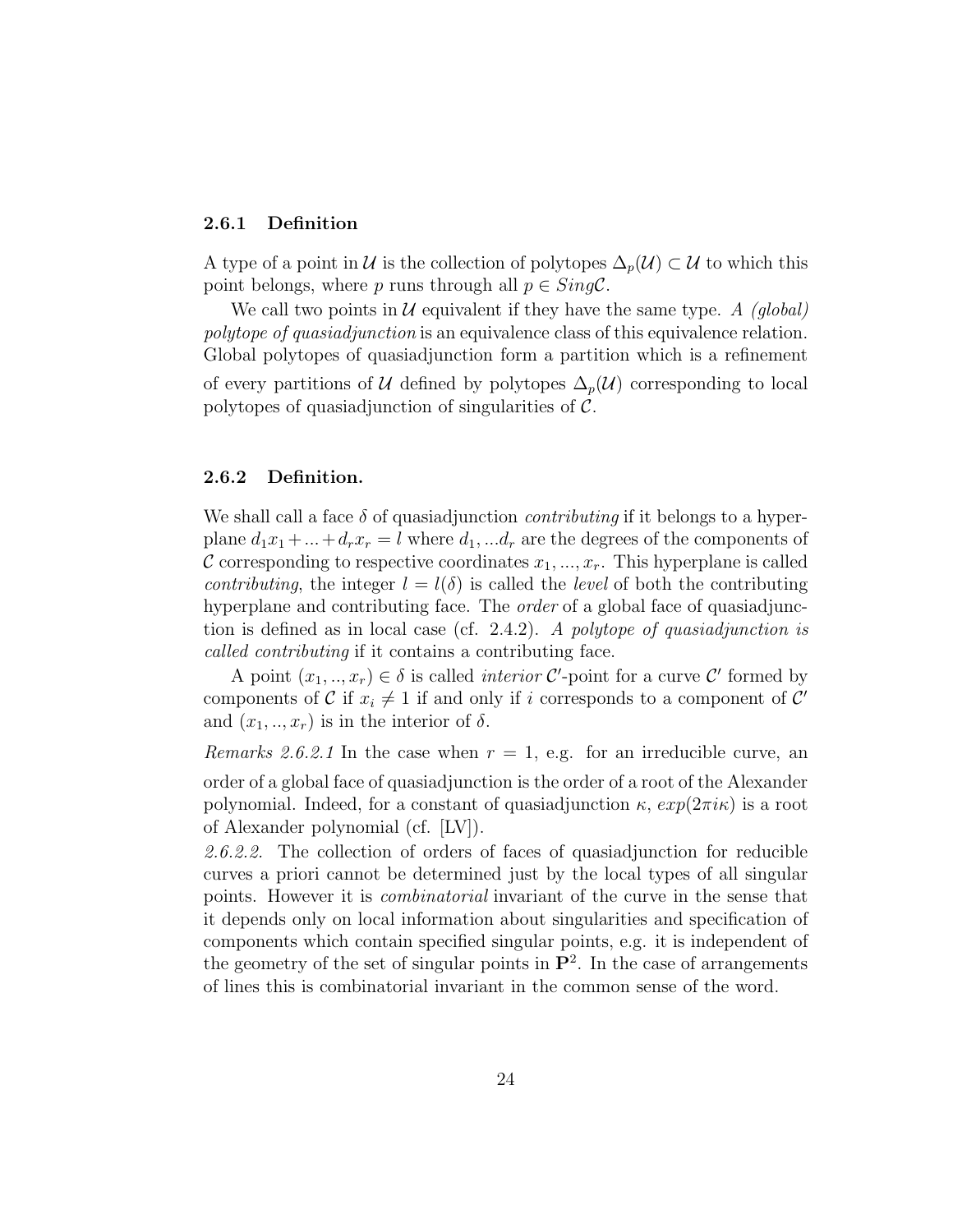#### 2.6.3 Definition.

The sheaf of ideals  $\mathcal{A}(\delta) \subset \mathcal{O}_{\mathbf{P}^2}$  such that  $Supp(\mathcal{O}_{\mathbf{P}^2}/\mathcal{A}) \subset Sing\mathcal{C}$  is called the sheaf of ideals of quasiadjunction corresponding to the face of quasiadjunction δ if the stalk  $\mathcal{A}_p$  at each singular point  $p \in \mathcal{C}$  with local ring  $\mathcal{O}_p$  is the ideal A of quasiadjunction corresponding to the face  $\Delta_p = \Delta \cap H_p$  with  $H_p \subset \mathbb{R}^r$ being given by  $x_{i_j} = 0$  where  $i_j$  are the coordinates corresponding to the components of  $\mathcal C$  not passing through  $p$ .

#### 2.6.4 Examples.

1.(cf.  $[L2]$ ) For an irreducible curve of degree d with nodes and the ordinary cusps as the only singularities the global polytope of quasiadjunction coincide with the local one of the cusp. The only face of quasiadjunction is  $x = \frac{1}{6}$  $\frac{1}{6}$ . The contributing hyperplane is given by  $dx = \frac{d}{6}$  $\frac{d}{6}$  and its level is  $\frac{d}{6}$ . The sheaf of quasiadjunction corresponding to this face of quasiadjunction is the ideal sheaf having stalks different from the local ring only at the points of  $\mathbf{P}^2$  where the curve has cusps and the stalks at those points are the maximal ideals of the corresponding local rings.

2. Let us consider C which is an arrangement of lines. For a point P let  $m_P$ denotes the multiplicity. We consider only points with  $m_P > 2$ . Each global face of quasiadjunciton is a solution of a system of equations:

$$
L_P: x_{i_1} + \ldots + x_{i_m} = s_P \tag{2.6.1}
$$

where  $s_P = 1, ..., m_P - 2$  (cf. example 3 in 2.5). The indices of variables x correspond to the lines of the arrangement and  $x_i$  appears in  $L_P$  if and only if it correspond to a line passing through  $P$ . Each system  $(2.6.1)$  corresponding to a face of quasiadjunciton singles out a collection of vertices of the arrangement. This face is contributing if the equation

$$
x_1 + \dots + x_r = k, \quad (k \in \mathbf{N})
$$
 (2.6.2)

is a linear combination of equations  $(2.6.1)$ . The level of such contributing face is k. Its order is the g.c.d of minors of maximal order in system  $(2.6.1)$ .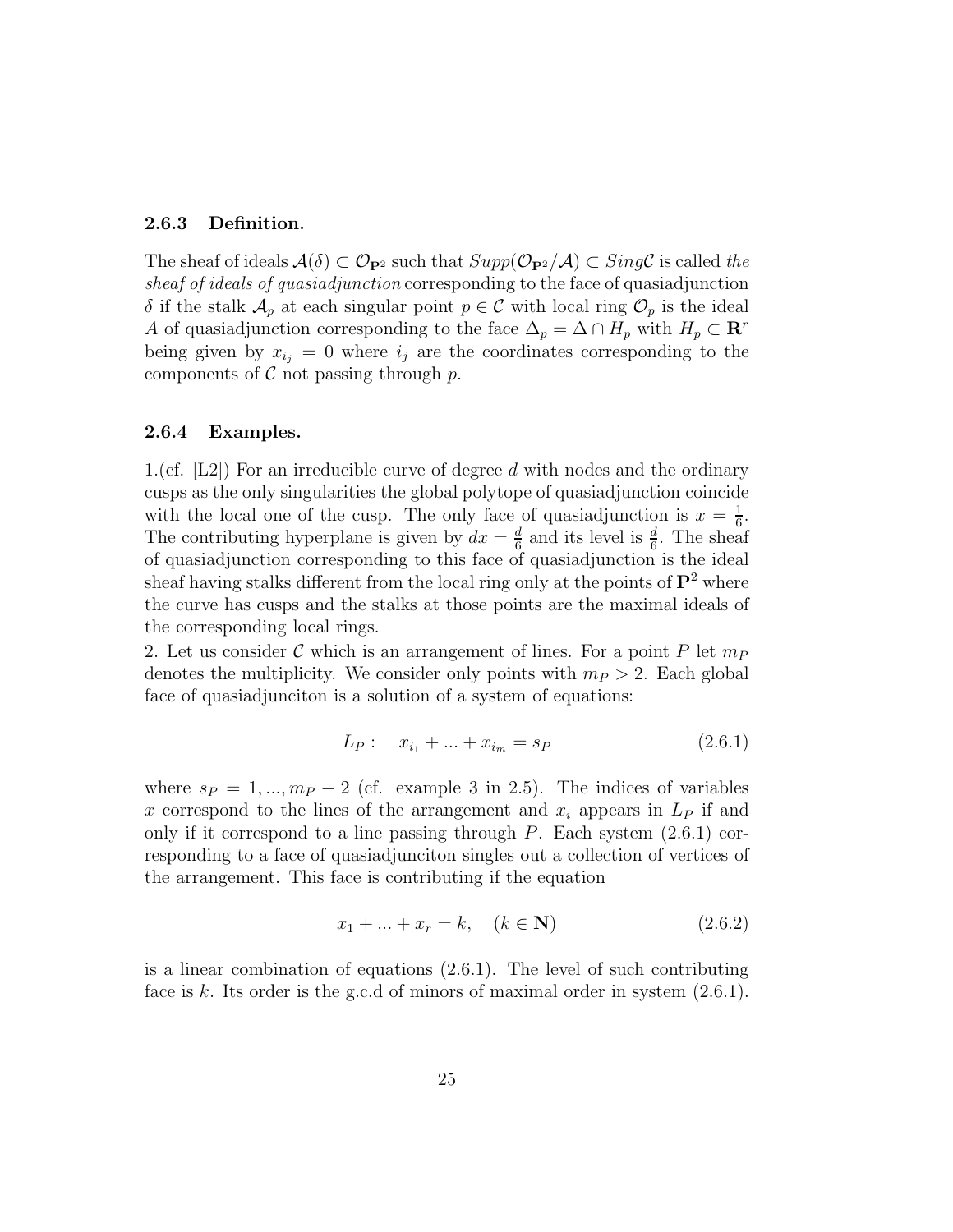# 3 The first Betti number of an abelian cover.

In this section we shall prove a formula for the irregularity of an abelian covers of  $\mathbf{P}^2$  branched over C in terms of the polytopes of quasiadjunction introduced in the last section. More precisely we shall calculate the multiplicity of a character of the Galois group of the cover acting on the space  $H^{1,0}(\tilde{V}_{m_1,\dots,m_r})$  of holomorphic 1-forms. We translate this into an information about characteristic varieties of the fundamental group and consider several examples of characteristic varieties for the fundamental groups of the complements to arrangements of lines.

### 3.1 Statement of the theorem.

Let  $\mathcal{C} = \bigcup_{i=1}^{i=r} C_i$  be a reduced curve  $f(u, x, y) = f_1(u, x, y) \cdots f_r(u, x, y)$  with r irreducible components and the degrees of components equal to  $d_1, ..., d_r$  and  $d = d_1 + ... + d_r$  be the total degree of  $f(u, x, y) = 0$ . Let  $L_{\infty}$  be the line  $u = 0$  at infinity which, as above, we shall assume *transversal* to  $\mathcal{C}$  (cf.1.1).

a) The irregularity of a desingularization  $V_{m_1,...,m_r}$  of an abelian cover of  $\mathbf{P}^2$  branched over  $\mathcal{C} \cup L_{\infty}$  and corresponding to the surjection  $\pi_1(\mathbf{P}^2 - \mathcal{C} \cup$  $L_{\infty}$ )  $\rightarrow$  Z/m<sub>1</sub>Z  $\oplus$  ...  $\oplus$  Z/m<sub>r</sub>Z is equal to

$$
\Sigma_{\mathcal{C}'}(\Sigma_{\delta(\mathcal{C}')}N(\delta(\mathcal{C}')) \cdot dim H^1(\mathcal{A}_{\delta(\mathcal{C}')}((d-3-l(\delta(\mathcal{C})))))
$$
\n(3.1.1)

where the summations are over all curves  $\mathcal{C}'$  formed by the components of  $\mathcal{C}$ and the contributing faces of quasiadjunction  $\delta(C')$  respectively. Here  $l(\delta(C'))$ is the level of the contributing face of  $\delta(C')$  and  $N(\delta(C'))$  is the number of interior  $\mathcal{C}'$ -points  $\left(\frac{i_1+1}{m_1}, \ldots, \frac{i_r+1}{m_r}\right)$  $\frac{r+1}{m_r}$ ) in the contributing face of  $\delta(C')$ .

b) Let  $\chi_j$  be the character of  $\mathbf{Z}_{m_1} \oplus ... \oplus \mathbf{Z}_{m_r}$  taking on  $(a_1, ..., a_j, ..., a_r)$ value  $exp(2\pi\sqrt{-1}\frac{a_j}{m_j})$  $\frac{a_j}{m_j}$ ). For a character  $\chi$  of  $\mathbf{Z}_{m_1} \oplus ... \oplus \mathbf{Z}_{m_r}$  let

$$
H_{\chi}^{1,0}(\tilde{V}_{m_1,...,m_r}) = \{x \in H^{1,0}(\tilde{V}_{m_1,...,m_r}), g \in \mathbf{Z}_{m_1} \oplus ... \oplus \mathbf{Z}_{m_r} | g \cdot x = \chi(g) \cdot x\}.
$$

If  $\left(\frac{i_1+1}{m_1},\ldots,\frac{i_r+1}{m_r}\right)$  $\frac{r+1}{m_r}$ ) is an interior C-point (cf. 2.3.2) belonging to the contributing face  $\delta$  then

$$
dim H^1_{\chi_1^{i_1}\cdots\chi_r^{i_r}}(\tilde{V}_{m_1,\ldots,m_r}) = dim H^1(\mathcal{A}_{\delta}(d-3-l(\delta)))
$$
\n(3.1.2)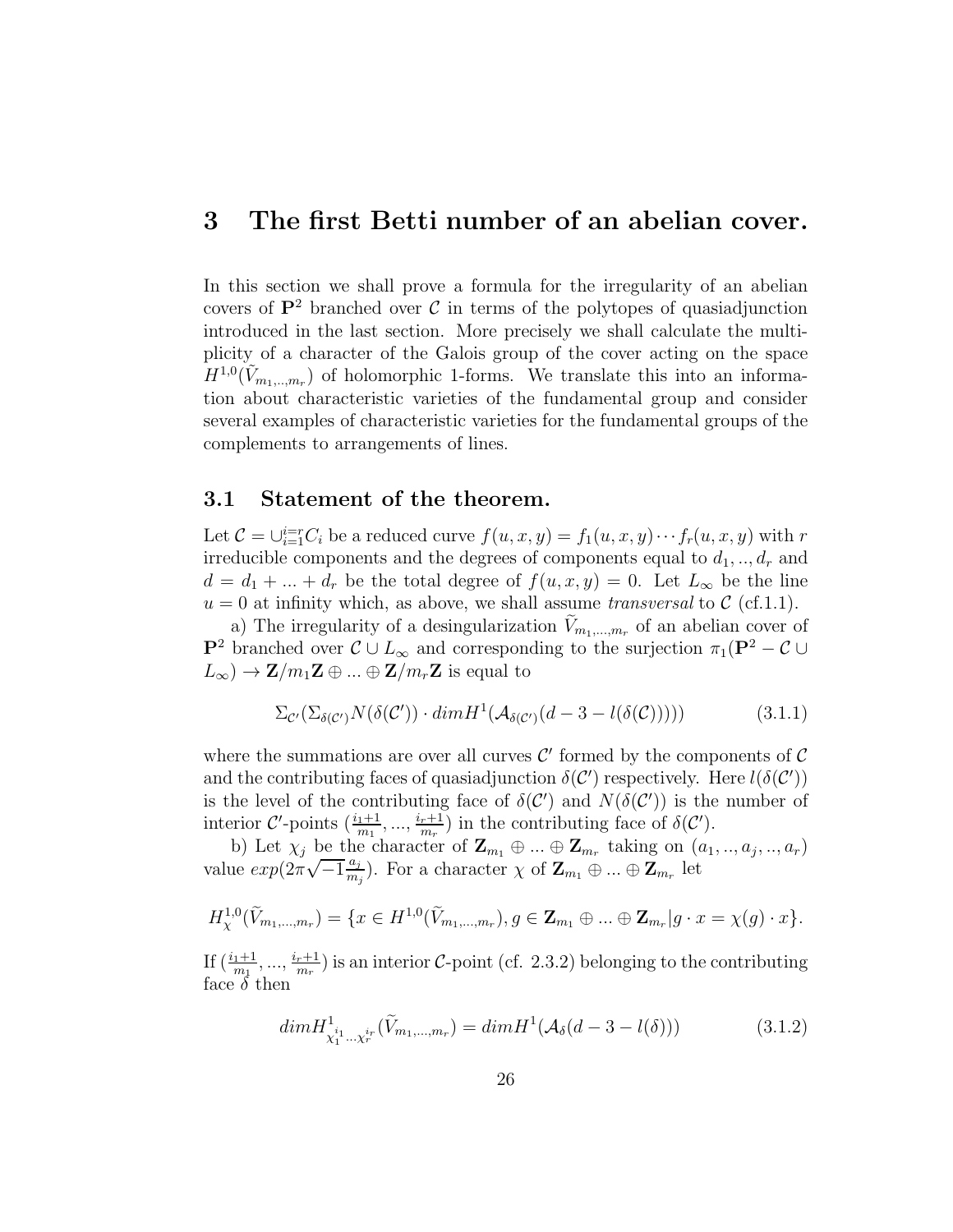c) Let  $t_i = exp(2\pi\sqrt{-1}x_i)$ . For each contributing face  $\delta$  belonging to  $\mathcal{U}^{\circ}$ and its image  $\bar{\delta}$  under the conjugation map (cf. 2.3), let  $L_s(x_1,..,x_r) = \beta_s$ be the system of equations defining it where  $L_s(x_1, ... x_r)$  is a linear form with integer coefficients such that g.c.d. of the minors of maximal order in the matrix of coefficients is equal to 1. Then the corresponding essential component of the characteristic variety of  $\pi_1(\mathbf{P}^2-\mathcal{C}\cup L_{\infty})$ , which either has a positive dimension or is a torsion point, is the intersection of cosets given by the equations:

$$
exp(2\pi\sqrt{-1}L_s) = exp(2\pi\sqrt{-1}\beta_s)
$$
\n(3.1.3)

written in terms of  $t_i$ 's. Vice versa, any essential component can be obtained in such way.

Note that c) implies that the essential components of the characteristic varieties are Zariski's closures of the images of the contributing faces under the exponential map. Indeed, since g.c.d. of minors of coefficients in  $L_s$ is 1 the intersection of subgroups  $exp(2\pi\sqrt{-1}L_s) = 1$  is connected and the closure of the image of the face of quasiadjunction is Zariski dense in the translation of this connected component given by (3.1.3).

## 3.2 Proof of the Theorem

We shall start with the case when  $m_i \geq d_i$  for  $i = 1, ..., r$ . Let  $\mathcal{A} \subset \mathcal{O}_{\mathbf{P}^{r+2}}$ be the sheaf of adjoint ideals of the complete intersection  $V_{m_1,...,m_r} \subset \mathbf{P}^{r+2}$ given by the equations (cf.  $(1.3.1.1)$ ):

$$
z_1^{m_1} = u^{m_1 - d_1} f_1(u, x, y), \dots, z_r^{m_r} = u^{m_r - d_r} f_r(u, x, y) \tag{3.2.1}
$$

 $V_{m_1,\dots,m_r}$  provides a model of an abelian branched cover of  $\mathbf{P}^2$  branched over  $f_1 \cdots f_r = 0$  and the line at infinity.  $V_{m_1,...,m_r}$  has isolated singularities at the points of (3.2.1) which are above the singularities of  $\mathcal{C}$  in  $\mathbf{P}^2-L_{\infty}$ . The action of the Galois group of the cover is induced from the action of the product of groups of roots of unity  $\mu_{m_1} \times \cdots \times \mu_{m_r}$  on the  $\mathbf{P}^{r+2}$  via multiplication of corresponding z-coordinates.

Let H be the set of common zeros of  $z_1, ..., z_r \in H^0(\mathbf{P}^{r+2}, \mathcal{O}(1))$  and  $\mathcal{A}_{i_1,...,i_r}$  be the subsheaf of  $\mathcal{O}_{\mathbf{P}^{r+2}}$  germs of section product of which with  $z_1^{i_1} \cdots z_r^{i_r}$  belongs to A. The action of  $\mu_{m_1} \times \cdots \times \mu_{m_r}$  on  $\mathbf{P}^{r+2}$  induces the action on  $\mathcal{A}_{i_1,\dots,i_r}$ .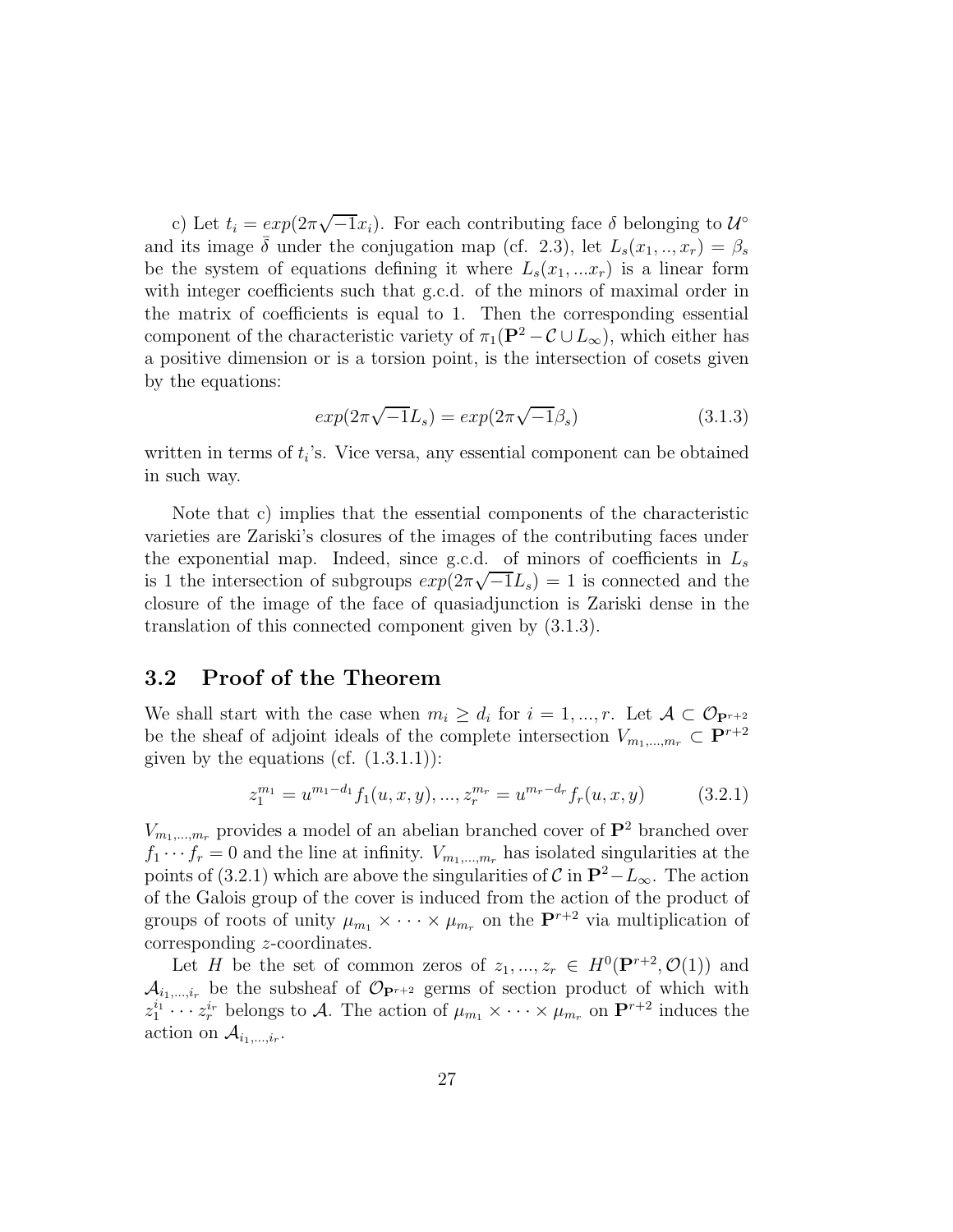Let  $\mathcal{J}_H$  be the ideal sheaf of the plane  $H \subset \mathbf{P}^2$ . We have the following  $\mu_{m_1} \times \cdots \times \mu_{m_r}$ -equivariant sequence:

$$
0 \to \mathcal{A}_{i_1,\dots,i_r}((m_1-i_1)+\dots+(m_r-i_r)-r-3)\otimes \mathcal{J}_H \to \mathcal{A}_{i_1,\dots,i_r}((m_1-i_1)+\dots+(m_r-i_r)-r-3)\to \mathcal{A}_{i_1,\dots,i_r}((m_1-i_1)+\dots(m_r-i_r)-r-3)|_H \to 0
$$
 (3.2.2)

Let

$$
F(i_1, ..., i_r) = dim H^1(\mathcal{A}_{i_1, ..., i_r}((m_1 - i_1) + ... + (m_r - i_r) - r - 3));
$$
  

$$
F_{\chi}(i_1, ..., i_r) = dim\{x \in H^1(\mathcal{A}_{i_1, ..., i_r}((m_1 - i_1) + ... + (m_r - i_r) - r - 3)|g \cdot x = \chi(g)x,
$$
  

$$
\forall g \in \mu_{m_1} \times \cdots \mu_{m_r}\}
$$
(3.2.3)

In particular  $F(0, ..., 0)$  is the irregularity of a nonsingular model of  $V_{m_1,...,m_r}$ .

Step 1. Degree of the curves in the linear system  $H^0(A_{i_1,\ldots,i_r}((m_1-i_1)+\dots+i_r))$  $...+(m_r-i_r)-r-3)|_H$ ). Let us calculate the multiplicity of the line  $L_{\infty}:z_1 =$  $\ldots = z_r = u = 0$  as the fixed component of the curves in the linear system cut on H by the hypersurfaces in the linear system  $H^0(\mathcal{A}_{i_1,\dots,i_r}(m_1-i_1)+...+$  $(m_r - i_r) - r - 3)$ ). This multiplicity is the smallest k such that  $u^k$  belongs to the latter system of hypersurfaces. In appropriate coordinates  $(z_1, ..., z_r, u, v)$ at a point P of this line outside of  $L_{\infty} \cap C$  (i.e. we have  $f_1(P) \cdots f_r(P) \neq 0$ ) the local equation of  $V_{m_1,...,m_r}$  is  $z_1^{m_1} = u^{m_1-d_1},..., z_r^{m_r} = u^{m_r-d_r}$ . Let

$$
l = l.c.m.(\frac{m_1}{m_1 - d_1}(m_1 - d_1) \cdots (m_r - d_r), ...,
$$

$$
\dots \frac{m_r}{m_r - d_r}(m_1 - d_1) \cdots (m_r - d_r), (m_1 - d_1) \cdots (m_r - d_r))
$$

Then each branch of the normalization of  $V_{m_1,...,m_r}$  has the parameterization  $(t, v)$  such that:

$$
z_1 = t^{\frac{l(m_1 - d_1)}{m_1(m_1 - d_1)\cdots(m_r - d_1)}},..., z_r = t^{\frac{l(m_r - d_r)}{m_r(m_1 - d_1)\cdots(m_r - d_r)}}, u = t^{\frac{l}{(m_1 - d_1)\cdots(m_r - d_r)}}
$$

Therefore the pull back of the form  $\frac{z_1^{i_1} \cdots z_r^{i_r} u^k du \wedge dv}{z^{m_1-1} \cdots w_r-1}$  $\frac{z_1^{m_1-...z_r-u} \; du \wedge dv}{z_1^{m_1-1} \cdots z_r^{m_r-1}}|_{V_{m_1,...,m_r}}$  to the  $(t, v)$  chart is regular if and only if

$$
k > \sum_{j=1}^{j=r} (m_j - d_j - (i_j + 1)) + \frac{d_j(i_j + 1)}{m_j} - 1
$$
 (3.2.4)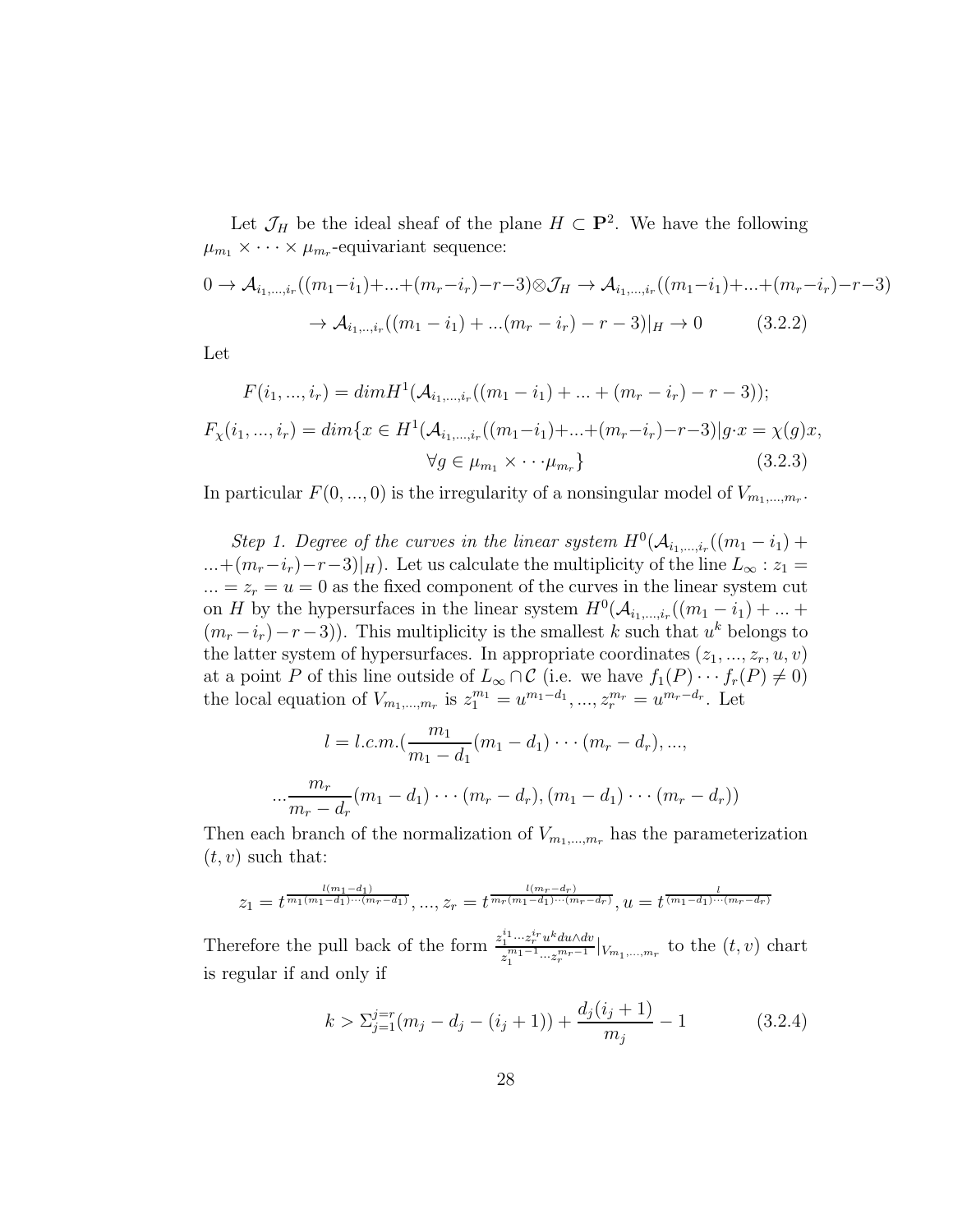The smallest  $k$  which satisfies this inequality, i.e. the multiplicity of the line  $u = 0$  as the component of a generic curve from  $H^0(A_{i_1,\dots,i_r}(m_1-i_1))$ ... $(m_r - i_r) - r - 3)|_H$ , is equal to

$$
\Sigma_j(m_j - d_j - (i_j + 1)) + [\Sigma_j \frac{d_j(i_j + 1)}{m_j}]
$$
\n(3.2.5)

A consequence of this is that the degree of the moving curves in the linear system  $H^0(A_{i_1,...,i_r}((m_1-i_1)+...(m_r-i_r)-r-3)|H)$  is equal to  $\Sigma_jd_j$  $3 - [\sum_j \frac{d_j(i_j+1)}{m_j}]$  $\frac{i_j+1_j}{m_j}$  and therefore the moving curves belong to the linear system  $H^0 ({\cal A}_{\Delta}((\Sigma_jd_j)-3-[\frac{d_j(i_j+1)}{m_j}$  $\binom{i_j+1}{m_j}$  where  $\Delta$  is the polytope of quasiadjunction containing  $\left(\frac{i_1+1}{m_1},\ldots,\frac{i_r+1}{m_r}\right)$  $\frac{r+1}{m_r}$ ). In fact the moving curves form a complete system since the cone over any curve in  $H^0(\mathcal{A}_{\Delta}(\Sigma_j d_j - 3 - [\Sigma_j \frac{d_j(i_j+1)}{m_j}$  $\binom{\lfloor ij+1 \rfloor}{m_j}$  belongs to  $H^0(A_{i_1,...,i_r}(\Sigma_j(m_j - i_j) - r - 3)).$ 

Step 2. A recurrence relation for  $F(i_1, ..., i_r)$  and  $F_{\chi}(i_1, ..., i_r)$ . Let  $s(i_1, ..., i_r)$  $dim H^1({\cal A}_{\Delta}(\Sigma_j d_j-3-[\Sigma_j {{d_j(i_j+1)} \over {m_j}}$  $\binom{n_j+1}{m_j}$  where  $\Delta$  is the polytope of quasiadjunction of C containing  $\left(\frac{i_1+1}{m_1}, \ldots, \frac{i_r+1}{m_r}\right)$  $\frac{r+1}{m_r}$  and  $\epsilon_{\chi}(i_1,...,i_r) = 1$  (resp. 0) if  $\chi = \chi_1^{i_1 - m_1 + 1} \cdots \chi_r^{i_r - m_r + 1}$  (resp. otherwise). We claim the following recurrence:

$$
F(i_1, ..., i_r) = s(i_1, ..., i_r) + \sum_{l=1}^{l=r} (-1)^{l+1} \sum_{i_{j_1} < ... < i_{j_l}} F(..., i_{j_1} + 1, ..., i_{j_l} + 1, ...);
$$
  
\n
$$
F_{\chi}(i_1, ..., i_r) = \epsilon_{\chi}(i_1, ..., i_r) s(i_1, ..., i_r) +
$$
  
\n
$$
\sum_{l=1}^{l=r} (-1)^{l+1} \sum_{i_{j_1} < ... < i_{j_l}} F_{\chi(\chi_{j_1} \cdots \chi_{j_l})^{-1}}(..., i_{j_1} + 1, ..., i_{j_l} + 1, ...)
$$
 (3.2.6)

Equivalently the first of equalities (3.2.6) can be written as

$$
s(i_1, ..., i_r) = \sum_{l=0}^{l=r} (-1)^l \sum_{i_{j_1} < ... < i_{j_l}} F(..., i_{j_1} + 1, ..., i_{j_l} + 1, ...)
$$

and similarly for the second. This identity will be derived from the following. For h such that  $1 \leq h \leq r$  let

$$
F(i_1,..,i_r|q_1,...,q_h) = dim H^1(\mathcal{A}_{i_1,..,i_r}((m_1-i_1)+...(m_r-i_r)-r-3)|_{H_{q_1}\cap...H_{q_h}})
$$

where  $H_s$  is the hyperplane  $z_s = 0$  in  $\mathbf{P}^{r+2}$  while for  $h = 0$  we let  $F(i_1, ..., i_r|\emptyset) =$  $F(i_1, ..., i_r)$ . In particular  $s(i_1, ..., i_r) = F(i_1, ..., i_r|1, ..., r)$ .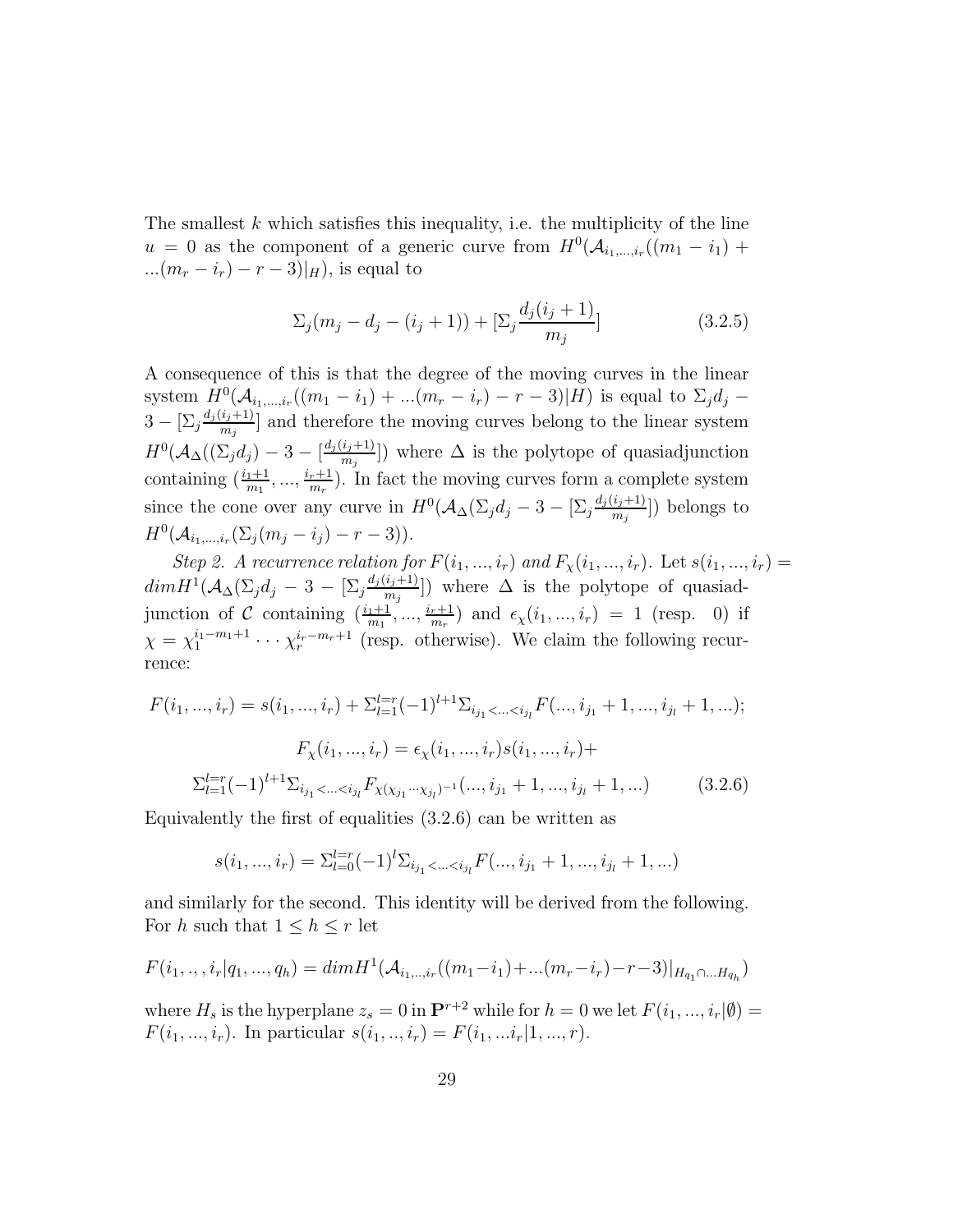Similarly one defines  $F_{\chi}(i_1, ..., i_r|q_1, ..., q_h)$ . We shall prove by induction over h:

$$
F(i_1, ..., i_r | q_1, ..., q_h) =
$$
  
\n
$$
\sum_{l=0}^{l=h} (-1)^l \sum_{i_{j_1} < ... < i_{j_l}, i_{j_1}, ..., i_{j_l} \subset (q_1, ..., q_h)} F(..., i_{j_1}, ..., i_{j_l}, ...)
$$
  
\n
$$
F_{\chi}(i_1, ..., i_r | q_1, ..., q_h) =
$$
  
\n
$$
\sum_{l=0}^{l=h} (-1)^l \sum_{i_{j_1} < ... < i_{j_l}, (i_{j_1}, ..., i_{j_l}) \subset (q_1, ..., q_h)} F_{\chi \cdot \chi_{j_1}^{-1} \cdots \chi_{j_l}^{-1}}(..., i_{j_1} + 1, ..., i_{j_l} + 1, ...)
$$
  
\n(3.2.7)

The identity (3.2.6) is a special case of (3.2.7) when  $q_i = i$ . For any  $(i_1, ..., i_r|q_1, ..., q_h)$ ,  $(h \ge 0)$  from the exact sequence (in which the left map is the multiplication by  $z_{q_{h+1}}$ ):

$$
0 \to \mathcal{A}_{\dots, i_{q_{h+1}+1}, \dots}(\dots + (m_{q_{h+1}} - i_{q_{h+1}} - 1) + \dots - r - 3)|_{H_{q_1} \cap \dots \cap H_{q_h}} \to
$$
  

$$
\mathcal{A}_{i_1, \dots, i_r}((m_1 - i_1) + \dots + (m_r - i_r) - r - 3)|_{H_{q_1} \cap \dots \cap H_{q_h}} \to
$$
  

$$
\mathcal{A}_{i_1, \dots, i_r}((m_1 - i_1) + \dots + (m_r - i_r) - r - 3)|_{H_{q_1, \dots, q_h, q_{h+1}}} \to 0
$$
 (3.2.8)

we obtain

$$
F(i_1, ..., i_r | q_1, ..., q_h, q_{h+1}) = -F(i_1, ..., i_{q_{h+1}} + 1, ... i_r | q_1, ..., q_h) + F(i_1, ..., i_r | q_1, ..., q_h)
$$
  

$$
F_{\chi}(i_1, ..., i_r | q_1, ..., q_h, q_{h+1}) = -F_{\chi \cdot \chi_{q_{h+1}}^{-1}}(i_1, ..., i_{q_{h+1}+1}, ..., i_r | q_1, ..., q_h) +
$$
  

$$
F_{\chi}(i_1, ..., i_r | q_1, ..., q_h).
$$
 (3.2.9)

Indeed, the map

$$
H^{0}(\mathcal{A}_{i_{1},...,i_{r}}((m_{1}-i_{1})+...+(m_{r}-i_{r}))-r-3)|_{H_{q_{1},...,q_{h}}}\to
$$
  

$$
\to H^{0}(\mathcal{A}_{i_{1},...,i_{r}}((m_{1}-i_{1})+...+(m_{r}-i_{r}))-r-3)|_{H_{q_{1},...,q_{h},q_{h+1}}} \qquad (3.2.10)
$$

is surjective because the cone in  $H_{q_1} \cap ... \cap H_{q_h}$  over the hypersurface in  $H^0(\mathcal{A}_{i_1, ..., i_r}((m_1-i_1)+...+(m_r-i_r)-r-3)|_{H_{q_1, ..., q_h,q_{h+1}}})$  belongs to  $H^0(\mathcal{A}_{i_1, ..., i_r}((m_1-i_1)+...+(m_r-i_r)-r-3)|_{H_{q_1, ..., q_h,q_{h+1}}})$  $(i_1) + ... + (m_r - i_r) - r - 3$ , Moreover for  $q_i = i, i = 1, ..., r$  we have  $F_{\chi}(i_1, ..., i_r|1, ...r) = \epsilon_{\chi}(i_1, ..., i_r) s(i_1, ..., i_r)$  since to  $\phi(x, y) \in H^0(\mathcal{A}_{i_1, ..., i_r})$ corresponds the form  $\psi = z_1^{m_1-i_1-1} \cdots z_r^{m_r-i_r-1} \pi^* \phi$  holomorphic on  $\widetilde{V}_{m_1,...,m_r}$ and satisfying:  $g^*(\psi) = \chi_1^{i_1-m_1+1} \cdots \chi_r^{i_r-m_r+1} \psi$ . This shows that (3.2.7) is valid for  $h = 1$  and that validity of (3.2.7) for the array  $(q_1, ..., q_{h+1})$  provided it is valid for all  $(q_1, ..., q_h)$ .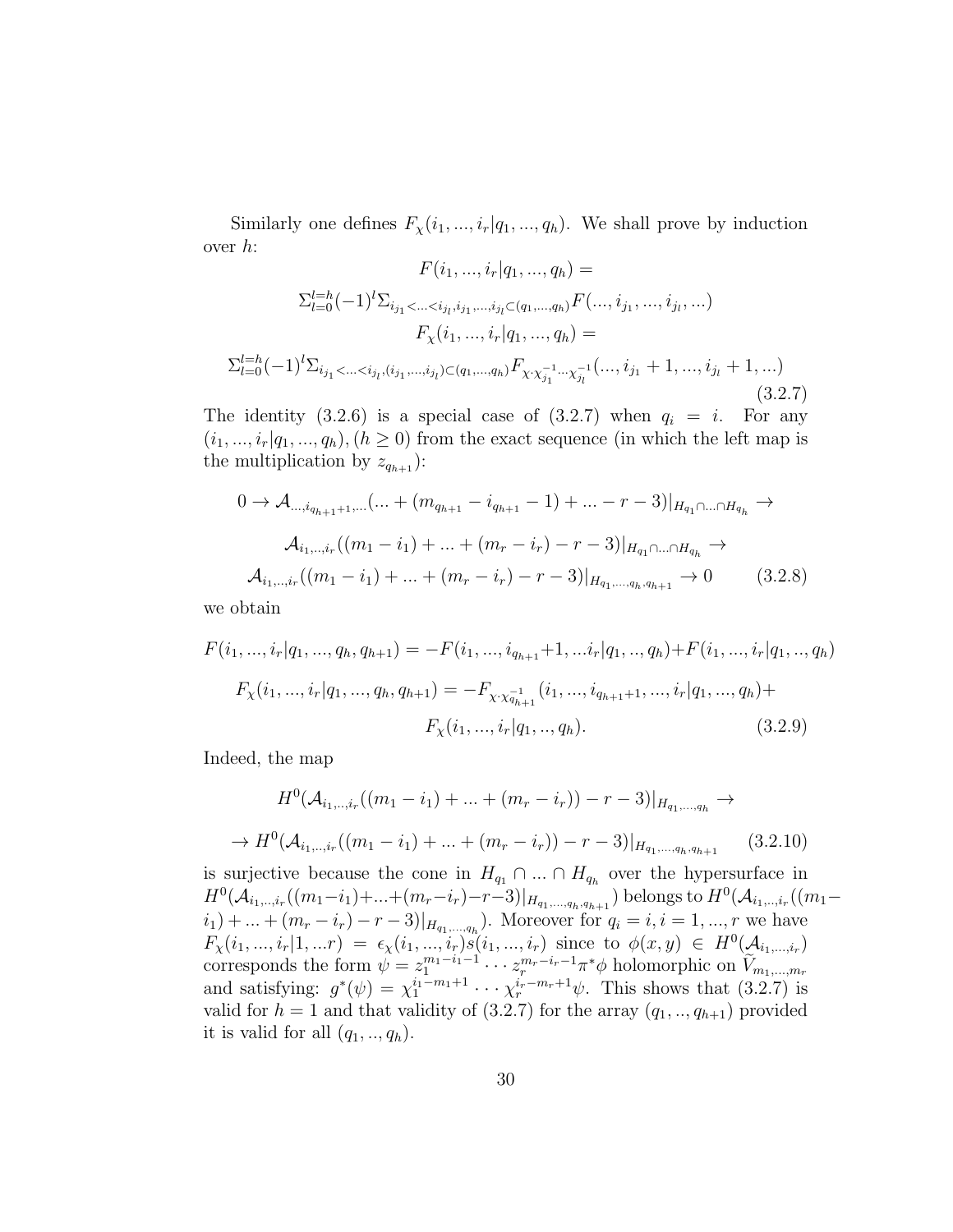Step 3. An explicit formula for  $F(i_1, ..., i_r)$ . Let  $\mathcal{C}(j_1, ..., j_s) = C_{j_1} \cup ... \cup C_{j_s}$ be a curve formed by a union of the components of  $\mathcal C$  and let

$$
F_{\mathcal{C}(j_1,\ldots,j_s)}(i_1,\ldots,i_s) = dim H^1(\mathcal{A}(\mathcal{C}(j_1,\ldots,j_s))_{i_1,\ldots,i_s}((m_{j_1}-i_1)+\ldots+(m_{j_s}-i_s)+s-3).
$$

Note that

$$
i_j = m_j - 1(j \neq j_1, \dots, j_s) \Rightarrow F(i_1, \dots, i_r) = F_{\mathcal{C}(j_1, \dots, j_s)}(i_1, \dots, i_s) \tag{3.2.11}
$$

since the local conditions defining both sheaves coincide (indeed:

$$
\frac{z_1^{i_1} \cdots z_{j_k}^{m_{j_k}-1} \cdots z_r^{i_r} dx \wedge dy}{z_1^{m_1-1} \cdots z_r^{m_r-1}} = \frac{z_1^{i_1} \cdots z_{i_k}^{m_{i_k}-1} \cdots z_r^{i_r} dx \wedge dy}{z_1^{m_1-1} \cdots z_{i_{j_k}}^{m_{j_k}-1} \cdots z_r^{m_r-1}}
$$

as well as the degrees of the curves in the corresponding linear systems. Moreover

 $F_{\mathcal{C}(j_1,...,j_s)}(0,...,0)$ 

is the irregularity of the cover of  $\mathbf{P}^2$  branched over  $\mathcal{C}(j_1, ..., j_s)$  and having the ramification index  $m_i$  over the component  $C_i(i = j_1, ..., j_s)$ .

We solve the recurrence relation  $(3.2.6)$  subject to the "initial condition" (3.2.11). It is convenient to view each relation (3.2.6) as the one connecting the values of the function defined at the vertices of the integer lattice in the parallelepiped  $0 \le x_i \le m_i$ ,  $(i = 1, ..., r)$ . Each equation connects the values of this function at the vertices of a parallelepiped with sides equal to 1. It is clear that the sum of all equations (3.2.6) yields:

$$
F(0, ..., 0) = \sum_{0 \le i_s < m_s - 1} s(i_1, ..., i_r) + \sum_{l=1}^{l=r-1} \sum_{(j_1 < ... < j_l)} F_{\mathcal{C}(j_1, ..., j_l)}(0, ...0)
$$
\n
$$
F_{\chi}(0, ..., 0) = \sum_{0 \le i_s < m_s - 1} \epsilon_{\chi}(i_1, ..., i_r) s(i_1, ..., i_r) + \sum_{l=1}^{l=r-1} \sum_{(j_1 < ... < j_l)} F_{\mathcal{C}(j_1, ..., j_l)}(0, ..., 0)
$$
\n
$$
(3.2.12)
$$

Remark. Alternative derivation of (3.2.12).

Sheaves  $A_{\Delta}(d_1 + ... + d_r - r - 2 - [\sum_j \frac{d_j(i_j+1)}{m_j}]$  $\frac{m_j+1}{m_j}$ ) admit the following interpretation also yielding (3.2.12). Let us consider the following global version of the diagram (2.3.1):

$$
\begin{array}{ccc}\n\bar{V}_{m_1,\dots,m_r} & \stackrel{\bar{\pi}}{\rightarrow} & Y_{\mathcal{C}} \\
\downarrow \bar{\rho} & & \downarrow \rho \\
V_{m_1,\dots,m_r} & \stackrel{\pi}{\rightarrow} & \mathbf{P}^2\n\end{array} \tag{3.2.13}
$$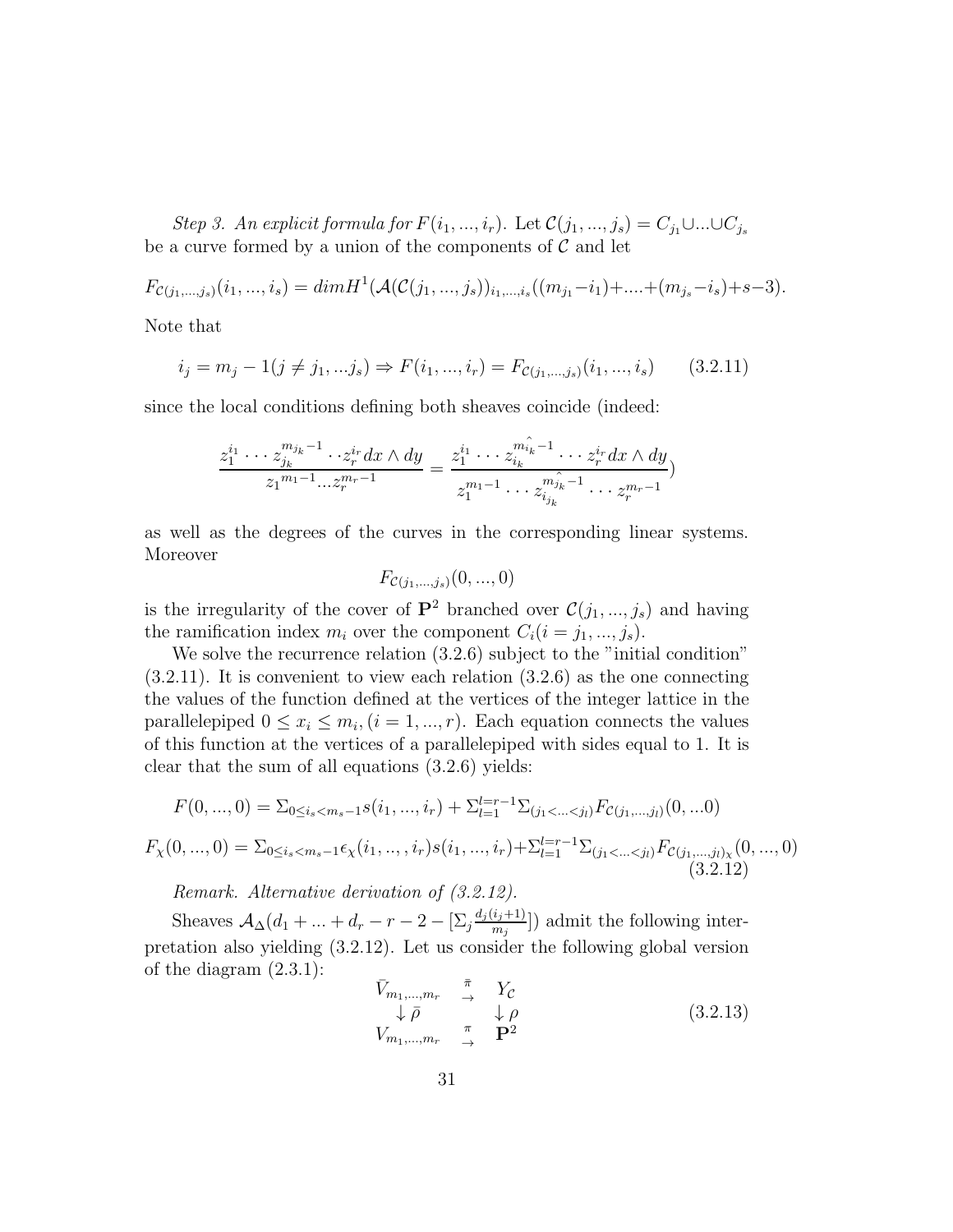Here  $\rho: Y_{\mathcal{C}} \to \mathbf{P}^2$  is an embedded resolution of singularities of  $\mathcal{C}$  which are worse than nodes,  $\bar{V}_{m_1,...,m_r}$  is the normalization of  $\bar{V}_{m_1,...,m_r} \times_{\mathbf{P}^2} Y_{\mathcal{C}}$  and  $\bar{\pi}, \bar{\rho}$ are the obvious projections. Let

$$
\bar{\pi}_{*}(\mathcal{O}_{\bar{V}_{m_1,\dots,m_r}}) = \oplus \mathcal{L}_{\chi_1^{i_1}\cdots\chi_r^{i_r}}^{-1}
$$
\n(3.2.14)

be the decomposition by the characters of the Galois group acting on  $\bar{\pi}_*(\mathcal{O}_{\bar{V}_{m_1,...,m_r}})$ . Then we have:

$$
\mathcal{A}_{\Delta}(\Sigma_j d_j - 3 - [\Sigma_j \frac{d_j(i_j + 1)}{m_j}]) = \rho_*(\bar{\pi}_*(\Omega_{\bar{V}_{m_1,\dots,m_r}}) \otimes \mathcal{L}_{\chi(m_1 - (i_1 + 1),\dots,m_r - (i_r + 1)))})
$$
\n(3.2.15)

where  $\Delta$  is the polytope of quasiadjunction containing  $\left(\frac{i_1+1}{m_1}, \ldots, \frac{i_r+1}{m_r}\right)$  $\frac{r+1}{m_r}$ ). Indeed it follows from  $(2.3.8)$  that a germ  $\phi$  of a holomorphic function belongs to the sheaf in the left side of  $(3.2.15)$  if and only if the order of  $\phi$  along an exceptional curve  $E_k \subset Y_{\mathcal{C}}$  satisfies:  $\operatorname{ord}_{E_k} \phi \geq \sum a_{k,j} \left( \frac{m_j - (i_j + 1)}{m_j} \right)$  $\frac{-(i_j+1)}{m_j}-c_k$  and the sheaf on the left is a subsheaf of  $\mathcal{O}_{\mathbf{P}^2}([\Sigma_j d_j(\frac{m_j-(i_j+1)}{m_j}$  $\binom{-(i_j+1)}{m_j}$ ) with the quotient having a zero-dimensional support. One readily sees that the sheaf on the right has the same local description. This identity also implies (3.2.12) as follows from Serre's duality and (3.2.14).

Step 4. A vanishing result.

If  $\Delta$  is a polytope of quasiadjunction,  $\Xi_k = \{(x_1, ..., x_r) \in \mathcal{U} | k \leq d_1 x_1 +$ ... +  $d_rx_r < k + 1$ } and k is such that  $\Delta \cap \Xi_k \neq \emptyset$  then

$$
H^{1}(\mathcal{A}_{\Delta}(d-r-2-k)) = 0 \qquad (3.2.16)
$$

unless  $\Delta$  is a contributing polytope of quasiadjunction and  $\Delta \cap \Xi_k$  is a face of quasiadjunction.

If  $\Delta$  isn't contributing (cf. 2.6.2), then the intersection  $\Delta \cap \Xi_k$  has a positive volume. If  $X(n)$  is the number of points  $\left(\frac{i}{n},\ldots,\frac{i}{n}\right)$  $\frac{i}{n}$ ) in the latter, it follows from  $(3.2.12)$  that we have  $b_1(\mathcal{C}, n) \geq dim H^1(\mathcal{A}_{\Delta}(d-r-2-k)) \cdot X(n)$ . We have  $X(n) > C \cdot n^r$  for some non zero constant C. Therefore we get contradiction with Corollary (1.3.3) unless  $dim H^{1}(A_{\Delta}(d-r-2-k)) = 0.$ 

Step 5. End of the proof. Step 4 and the formula (3.2.12) give a) and b) of the theorem in the case  $m_i \geq d_i$  for  $i = 1, ..., i_r$ .

If  $\chi$  is a character of  $\mathbf{Z}_{m_1} \oplus ... \oplus \mathbf{Z}_{m_r}$  acting on  $H^0(\Omega^1_{\tilde{V}_{m_1,...,m_r}}) = H^{1,0}(\tilde{V}_{m_1,...,m_r})$ then  $\bar{\chi}$  is a character with eigenspace of the same dimension for the action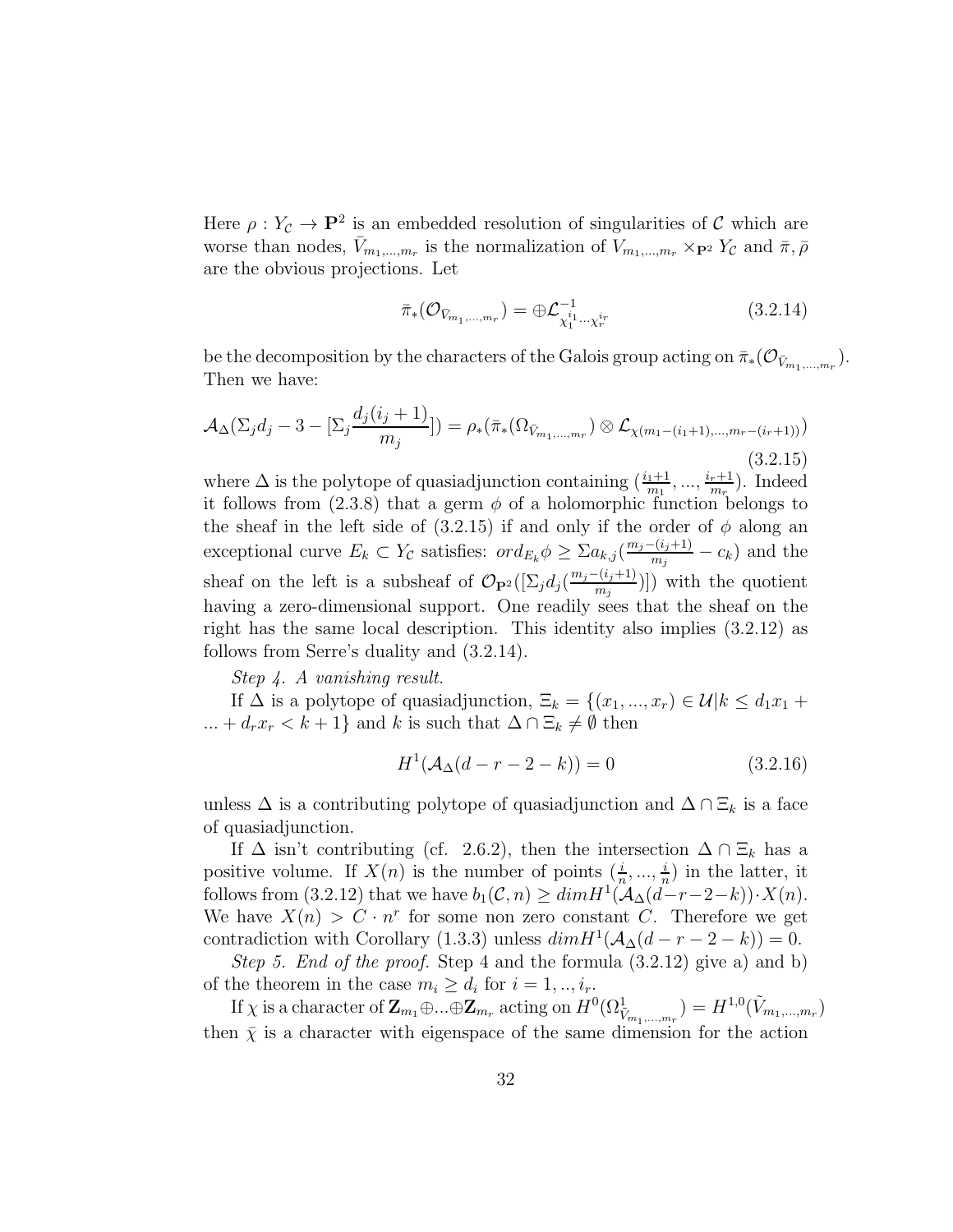of  $\mathbf{Z}_{m_1} \oplus ... \oplus \mathbf{Z}_{m_r}$  on  $H^{0,1}(\tilde{V}_{m_1, ..., m_r})$ . Hence part b) and Sakuma formula (cf. 1.3.2) imply that a points  $\left(\dots \frac{i_j+1}{m}\right)$  $\frac{j+1}{m_j}$ ...) belongs to a contributing face of  $\Delta$  or its conjugate if and only if  $\left( \ldots, exp(2\pi\sqrt{-1}\frac{i_j+1}{m_j}\right)$  $\binom{j+1}{m_j}$ ,...) belongs to *i*-th characteristic variety with  $i = dim H^1(A_\Delta(d_1 + ... + d_r - r - 3 - k(\Delta))$ . Since a characteristic variety is a translated by a point of finite order subtorus (cf. 1.4.2) this implies c). Now the remaining cases of the formula a) follows from Sakuma's result (1.3.2.2).

# 3.3 Examples.

In 2.6.4 we did describe systems of equations for faces of quasiadjunction in the case of arrangements of lines. To determine if a set of solutions of the system corresponding to a face  $\delta$  actually corresponds to a component of characteristic variety one should

a) calculate the superabundance (3.1.2) of the corresponding linear system and

b) decide the "amount of translation" i.e. to normalize the system of equations so that the g.c.d. of minors of the left hand sides of (2.6.1) will be equal to one.

In any event, if superabundance is not zero, then clearly the component of characteristic variety will be a connected component of the subgroup given by the equations:  $exp(L_P) = 1$  with P running through all vertices singled out by the face of quasiadjunction.

*Example 1.* Let us calculate the irregularity of the abelian cover of  $\mathbf{P}^2$ branched over the arrangement  $L : uv(u - v)w = 0$  and corresponding to the homomorphism  $H_1(\mathbf{P}^2 - L) = \mathbf{Z}^3 \to (\mathbf{Z}/n\mathbf{Z})^3$ . The only nontrivial ideal of quasiadjunction is the maximal ideal of the local ring with corresponding polytope of quasiadjunction:  $x + y + z > 1$ . Hence the irregularity of the abelian cover is  $Card{(i,j)}|0 \lt i \lt n, 0 \lt j \lt n, \frac{i}{n} + \frac{j}{n} + \frac{k}{n} =$  $1\} \cdot dim H^1(\mathcal{J}(3-3-1))$  where  $\mathcal{J} = Ker\mathcal{O} \rightarrow \mathcal{O}_P$  where  $P: u = v = 0$ .  $\mathcal{J}$ has the following Koszul resolution:

$$
0 \to \mathcal{O}(-2) \to \mathcal{O}(-1) \oplus \mathcal{O}(-1) \to \mathcal{J} \to 0
$$

which yields  $H^1(\mathcal{J}(-1)) = H^2(\mathcal{O}(-3)) = \mathbf{C}$ . Now the counting points on  $x + y + z = 1$  yields  $\frac{n^2-3n+2}{2}$  $\frac{3n+2}{2}$  as the irregularity of the abelian cover.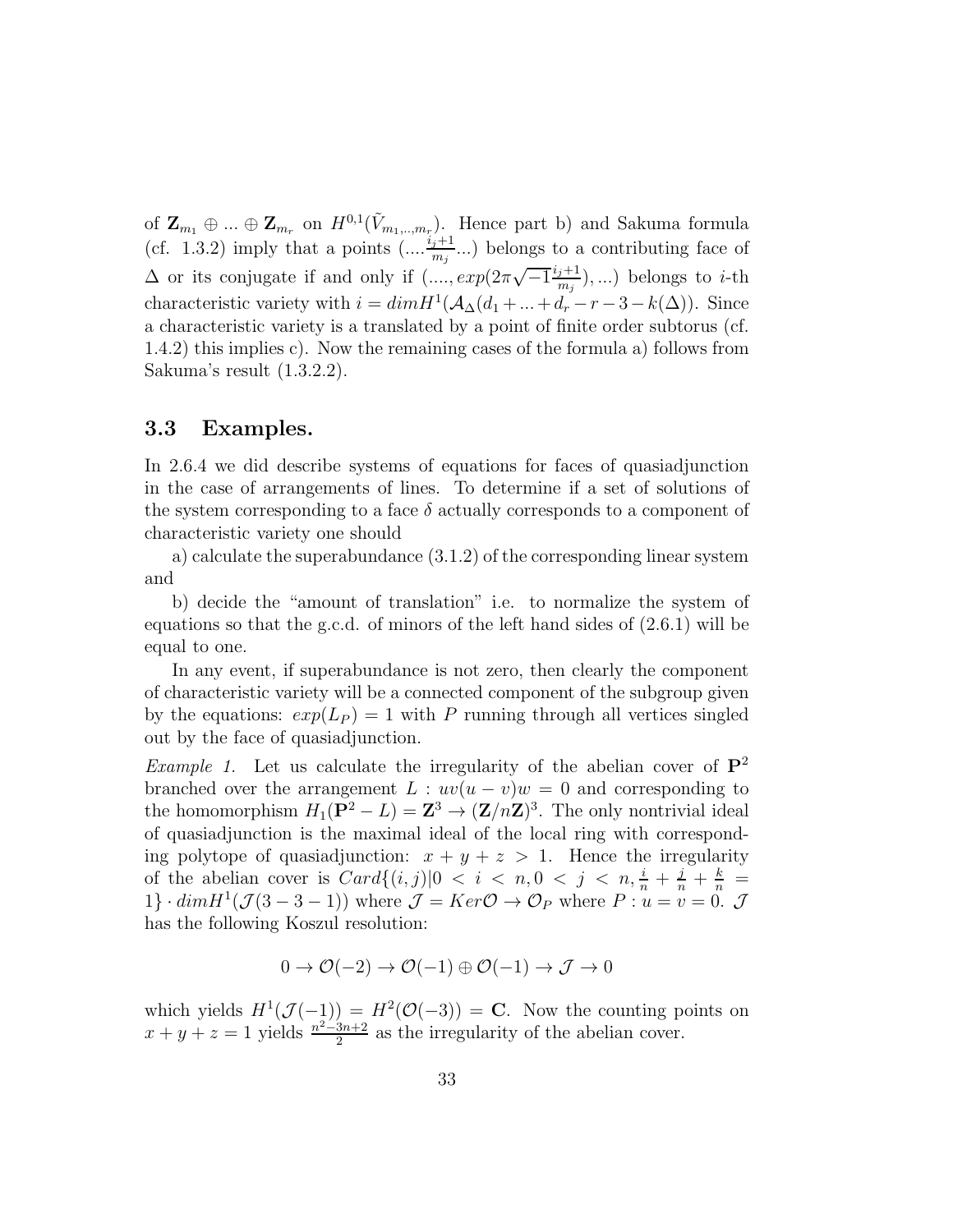Example 2. Let us consider the arrangement formed by the sides of an equilateral triangle  $(x_1, x_2, x_3)$  and its medians  $(x_4, x_5, x_6)$  arranged so that the vertices are the intersection points of  $(x_1, x_2, x_4), (x_2, x_3, x_5)$  and  $x_3, x_1, x_6$  respectively (Ceva arrangement cf. [BHH]). It has 6 lines, 4 triple and 3 double points. The polytopes of quasiadjunction are the connected components of the partition of  $\mathcal{U} = \{(x_1, \ldots, x_6) | 0 \le x_i \le 1, i = 1, \ldots 6\}$  by the hyperplanes:

$$
x_1 + x_2 + x_4 = 1, x_2 + x_3 + x_5 = 1, x_3 + x_1 + x_6 = 1, x_4 + x_5 + x_6 = 1
$$
 (3.3.1)

The only face of a polytope of quasiadjunction which belongs to a hyperplane  $H_k: x_1 + x_2 + x_3 + x_4 + x_5 + x_6 = k, k \in \mathbb{Z}$  is formed by set of solutions of the system of all 4 equations (3.3.1). This face belongs to  $H_2$  and is the only contributing face. Hence the irregularity is equal to  $N \cdot dim H^1(\mathcal{J}(6-3-2))$ where N is the number of solutions (3.3.1) of the form  $x_i = \frac{j}{n}$  $\frac{j}{n}$ . To calculate  $dim H^{1}(\mathcal{J}(6-3-2))$  notice that 4 triple points form a complete intersection of two quadrics. This yields  $H^1(\mathcal{J}(1)) = H^2(\mathcal{O}(-3)) = \mathbf{C}$ .

It follows from (3.3.1) that the only essential torus is a component of subgroup:

$$
t_1 t_2 t_4 = 1, t_2 t_3 t_5 = 1, t_1 t_3 t_6 = 1, t_4 t_5 t_6 = 1 \tag{3.3.2}
$$

This subgroup has two connected components:

$$
(u, v, u^{-1}v^{-1}, u^{-1}v^{-1}, u, v), (-u, -v, -u^{-1}v^{-1}, u^{-1}v^{-1}, u, v), \quad u, v \in \mathbb{C}^*
$$
\n(3.3.3)

The second component is a translation of the first by  $(1, 1, 1, -1, -1, -1)$ , a point of order 2. Since (3.3.1) admits an integral solution image under the exponential map of the contributing face does contains trivial character and hence the subgroup in (3.3.3) is the essential torus.

There are also 4 nonessential tori corresponding to each of triple points:

$$
t_1 t_2 t_3 = 1, t_i = 1, i \neq 1, 2, 3
$$
  
\n
$$
t_5 t_2 t_3 = 1, t_i = 1, i \neq 5, 2, 3
$$
  
\n
$$
t_4 t_6 t_3 = 1, t_i = 1, i \neq 4, 6, 3
$$
  
\n
$$
t_4 t_5 t_6 = 1, t_i = 1, i \neq 4, 5, 6
$$
  
\n(3.3.3)

Let us consider the abelian cover of  $\mathbb{C}^2$  corresponding to the homomorphism  $H_1(\mathbf{C}^2 - C) \to (\mathbf{Z}/n\mathbf{Z})^6 / \mathbf{Z}/n\mathbf{Z}$  (embedding of the quotiented subgroup is diagonal). Then each of five tori contributes the same number into irregularity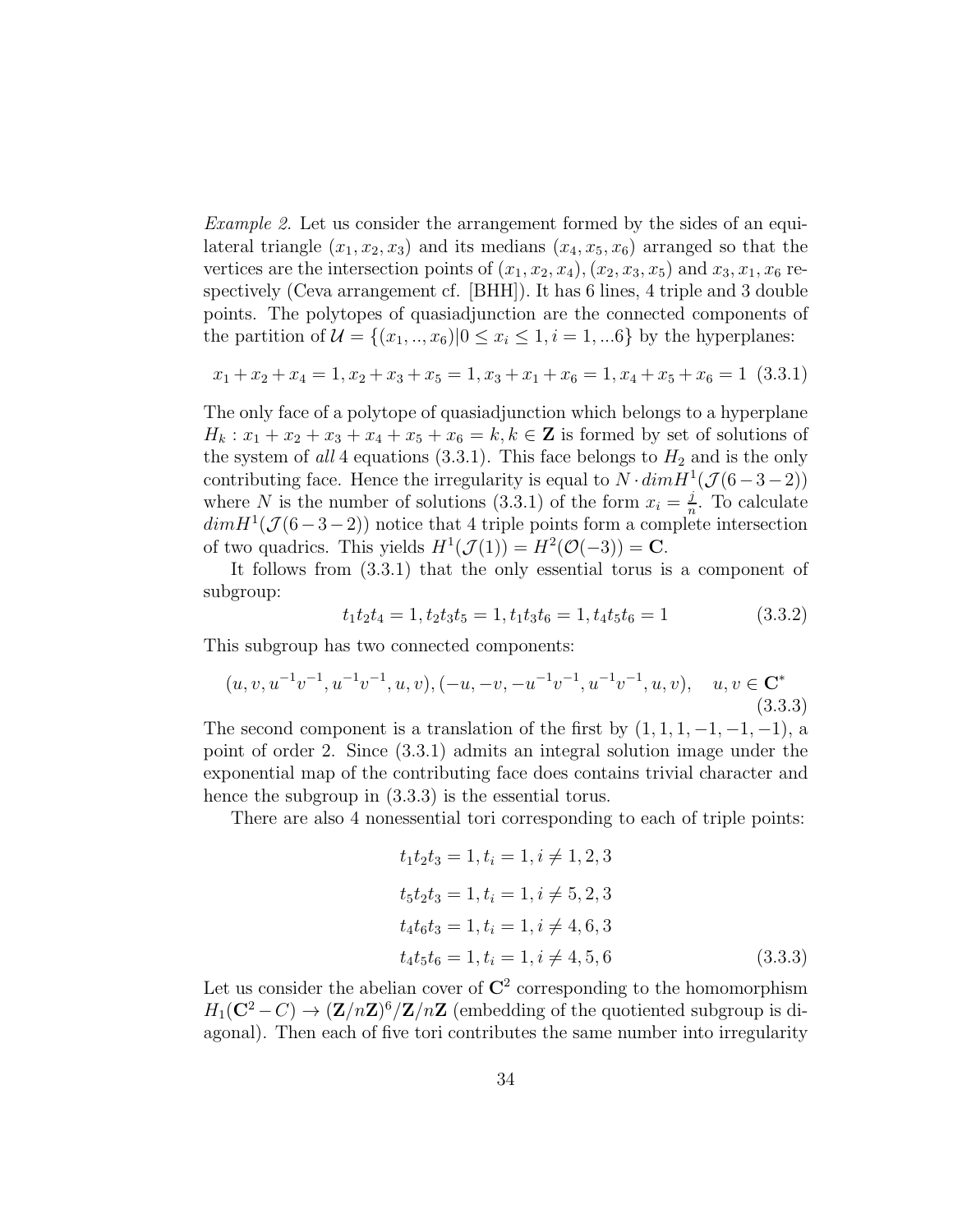equal to  $\frac{n^2-3n+2}{2}$  $\frac{3n+2}{2}$ , i.e. the irregularity of the abelian cover of  $\mathbb{CP}^2$  is  $5\frac{n^2-3n+2}{2}$ 2 (e.g., for  $n = 5$  the irregularity is 30, cf. [I]).

Example 3. Let us calculate the characteristic varieties of the union of 9 lines which are dual to nine inflection points on a non singular cubic curve  $C \subset \mathbf{P}^2(\mathbf{C})$ . This arrangement in  $\mathbf{P}^{2*}(\mathbf{C})$  has 12 triple points corresponding to 12 lines determined by the pairs of the inflection points of  $C$ . One can view inflection points of C as the points of  $\mathbf{F}_3^2$  ( $\mathbf{F}_3$  is the field with 3 elements) i.e. as the points of the affine part in a projective plane  $\mathbf{P}^2(\mathbf{F}_3)$ . The triple points of this arrangement then can be viewed as lines in  $\mathbf{P}^2(\mathbf{F}_3)$  different from the line at infinity (i.e. the complement to the chosen affine plane). In dual picture one identifies triple points of this arrangement with points of the dual plane  $\mathbf{P}^{2*}(\mathbf{F}_3)$  different from a fixed point P corresponding to the line at infinity. Then the lines of this arrangement in  $\mathbf{P}^{2*}(\mathbf{C})$  are identifies with the lines in  $\mathbf{P}^{2*}(\mathbf{F}_3)$  not passing through the fixed point P.

Each essential component corresponds to a collection of vertices  $\mathcal S$  (cf.  $(2.6.4)$ , example 2). The structure of the system of equations  $(2.6.1)$  shows that  $\frac{|S|}{k} = \frac{r}{m} = 3$ . Hence one has either:

- a)  $|S| = 3, k = 1$  or
- b)  $|S| = 6, k = 2$  or
- c)  $|\mathcal{S}| = 9, k = 3$  or
- d)  $|S| = 12, k = 4.$

Cases a) and b) will not define non empty tori since in this case  $r^2 > 9|\mathcal{S}|$ (cf. corollary  $4.1$ ).

In the case c) each collection  $S$  is determined by one of 4 choices of a line  $ℓ$  through  $P$  and consists of 9 points in  $\mathbf{P}^{2*}(\mathbf{F}_3)$  in the complement to the chosen line. In this case the corresponding homogeneous system has rank 7 i.e. a 2-dimensional space of solutions. Moreover,  $dim H^1(\mathbf{P}^{2*}(\mathbf{C}), \mathcal{I}(9-3-$ 3)) = 1 since the points on  $\mathbf{P}^{2*}(\mathbf{C})$  corresponding to 9 points in  $\mathbf{P}^{2*}(\mathbf{F}_3)$  in the complement to a line  $p \subset \mathbf{P}^{2*}(\mathbf{F}_3)$  form a complete intersection of two cubics. These cubics formed by the unions of triples of lines in  $\mathbf{P}^{2*}(\mathbf{C})$  corresponding to triple of lines in  $\mathbf{P}^{2^*}(\mathbf{F}_3)$  passing through a point of  $\ell$ . Indeed, for a given  $P_1, P_2 \in \ell$  and a point  $Q$  on  $\mathbf{P}^{2*}(\mathbf{F}_3)$  outside of  $\ell$ , there are exactly 2 lines in  $\mathbf{P}^{2*}(\mathbf{F}_3)$  intersecting at this point and passing respectively through  $P_1$  and  $P_2$ . The same incidence relation is valid on  $\mathbf{P}^{2*}(\mathbf{C})$ .

In the case d) the homogeneous system has rank 9, i.e. the corresponding system does not define a torus.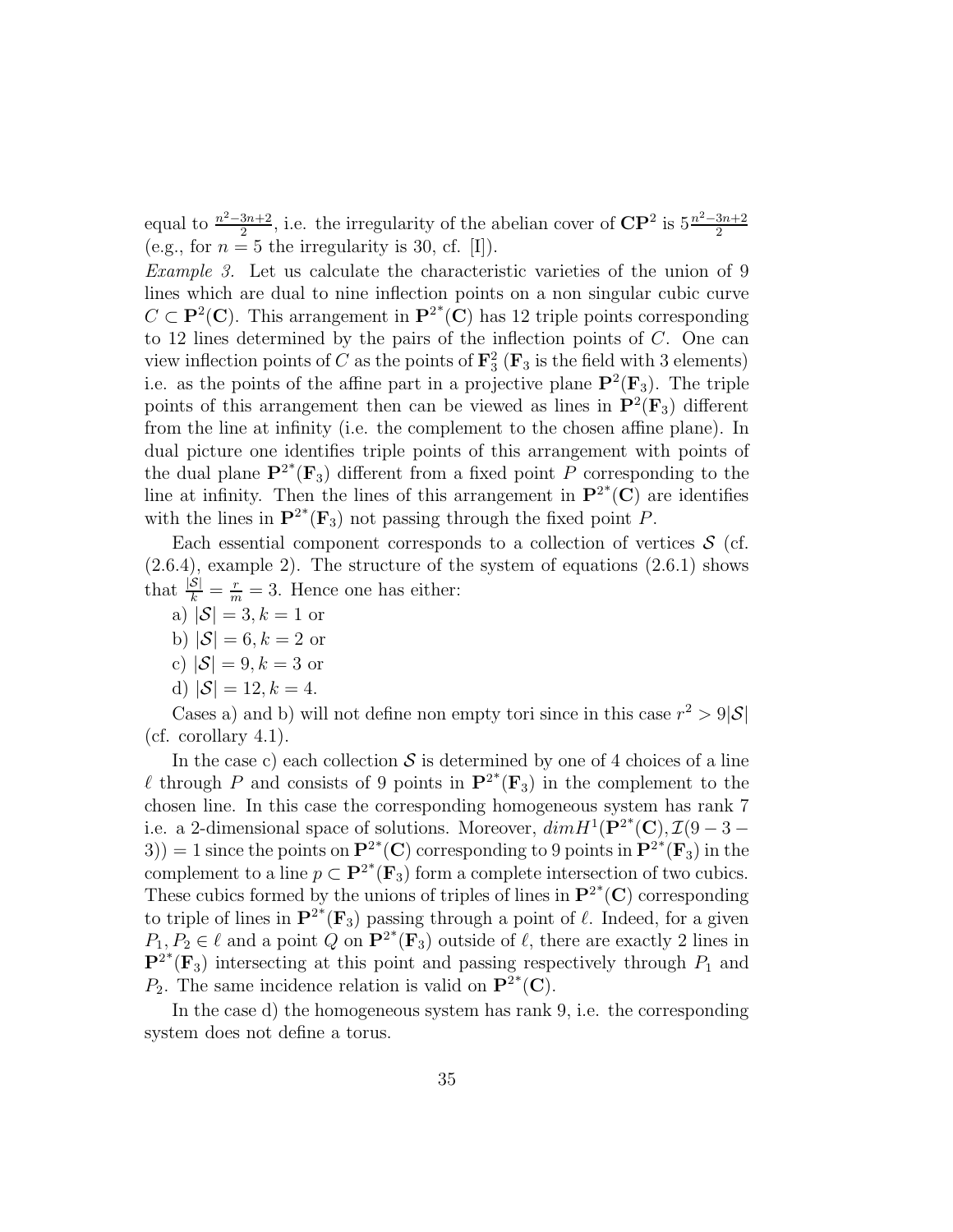Non essential tori correspond to subarrangements with number of lines divisible by  $m = 3$  (cf. 2.6.3). There are 12 triples of lines corresponding to each of triple points each defining a 2-torus. A collection of 6 lines should have 4 triple points but the arrangement of this example does not contain such subarrangements.

Therefore we have 16 2-dimensional tori. In the abelian cover of  ${\bf C}^2$  which sends each generator of  $H_1(\mathbf{C}^2 - \mathcal{C})$  to a generator of  $\mathbf{Z}/n\mathbf{Z}$  contributing tori are the essential torus of this arrangement and subtori corresponding to subarrangements formed by triple of lines defined by the triple points. Each torus contributes  $\frac{(n-1)(n-2)}{2}$  to the Betti number i.e. the total Betti number of this cover is  $16 \times \frac{(n-1)(n-2)}{2}$  $\frac{\ln(n-2)}{2}$ . These tori can be explicitly described as follows. Defining equations of non essential tori are products of 3 generators  $t_i$ 's corresponding to a triple of points in  $\mathbf{F}_3^2$  belonging to a line with the rest of  $t_i$  is 1. Each of essential tori is given by 9 equations  $t_i t_j t_k = 1$  where  $(i, j, k)$ are the triples of points  $\mathbf{F}_3^2$  (which interpreted as the lines of the arrangement) which belong to lines not passing through a fixed point at infinity.

If the point at infinity is  $(1, -1, 0)$ , then the lines not passing through it are:  $x + z = 0, x - z = 0, x = 0, y = 0, x - y = 0, x - y + z = 0, x - y - z = 0$  $0, y + z = 0, y - z = 0$  i.e. the corresponding torus satisfies:

$$
t_{20}t_{21}t_{22} = 1, t_{10}t_{11}t_{12} = 1, t_{00}t_{01}t_{02} = 1, t_{00}t_{10}t_{20} = 1, t_{00}t_{11}t_{22} = 1,
$$
  

$$
t_{01}t_{12}t_{20} = 1, t_{02}t_{10}t_{21} = 1, t_{02}t_{12}t_{22} = 1, t_{01}t_{11}t_{21} = 1
$$
 (3.3.4)

where the points of the complement to  $z = 0$  (i.e. the lines in  $\mathbf{P}^{2*}(\mathbf{C})$ ) are labeled as:

$$
(0,0), (0,1), (0,2), (1,0), (1,1), (1,2), (2,0), (2,1), (2,2)
$$

The corresponding torus can be parameterized as

$$
t_{00} = t, t_{01} = s, t_{02} = t^{-1}s^{-1}, t_{10} = s, t_{11} = t^{-1}s^{-1}, t_{12} = t,
$$
  

$$
t_{20} = t^{-1}s^{-1}, t_{21} = t, t_{22} = s.
$$

The equations for other essential tori, corresponding to choices of the point at infinity as respectively:  $(1, 1, 0), (1, 0, 0), (0, 1, 0)$  can be obtained from (3.3.4) by applying linear transformation to the indices which takes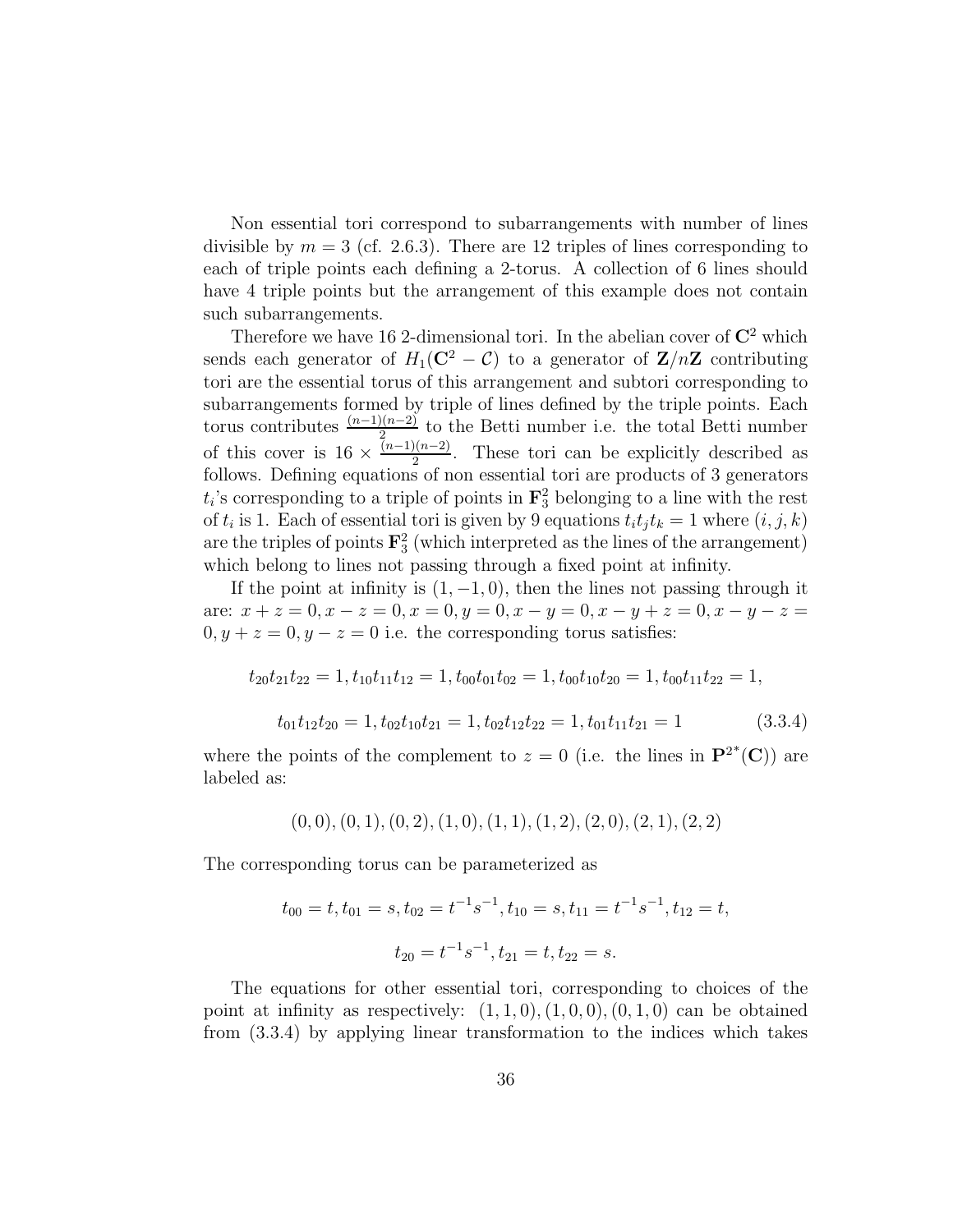$(1, -1, 0)$  to respective point. For  $(x, y) \rightarrow (x, -y)$  which takes  $(1, -1, 0)$  to  $(1, 1, 0)$  we obtain:

$$
t_{20}t_{22}t_{21} = t_{10}t_{12}t_{11} = t_{00}t_{02}t_{01} = t_{00}t_{10}t_{20} = t_{00}t_{12}t_{21} =
$$

$$
t_{02}t_{11}t_{20} = t_{01}t_{10}t_{22} = t_{01}t_{11}t_{21} = t_{02}t_{12}t_{21} = 1
$$
  
For  $(x, y) \rightarrow (x, x + y)$  which takes  $(1, -1, 0)$  to  $(1, 0, 0)$  we obtain:  

$$
t_{22}t_{20}t_{21} = t_{11}t_{12}t_{10} = t_{00}t_{01}t_{02} = t_{00}t_{11}t_{22} = t_{00}t_{12}t_{21} =
$$

$$
t_{01}t_{10}t_{20} = t_{02}t_{11}t_{20} = t_{02}t_{10}t_{21} = t_{01}t_{12}t_{20} = 1
$$

For  $(x, y)$  →  $(x + y, y)$  which takes  $(1, -1, 0)$  to  $(0, 1, 0)$  we have:

$$
t_{20}t_{01}t_{12} = t_{10}t_{21}t_{02} = t_{00}t_{11}t_{22} = t_{00}t_{10}t_{20} = t_{00}t_{21}t_{12}
$$

$$
t_{11}t_{01}t_{20} = t_{22}t_{10}t_{01} = t_{22}t_{02}t_{12} = t_{11}t_{21}t_{01}.
$$

Example 4. Let us consider the curve of degree 4 which has one ordinary point of multiplicity 4. Faces of the polytopes of quasiadjunction are  $H_1$ :  $x_1 + x_2 + x_3 + x_4 = 1$  (resp.  $H_2 : x_1 + x_2 + x_3 + x_4 = 2$ ). The number of points  $\left(\frac{i_1}{n},\frac{i_2}{n}\right)$  $\frac{i_2}{n}, \frac{i_3}{n}$  $\frac{i_3}{n},\frac{i_4}{n}$  $\frac{i_4}{n}$ ) on  $H_1$  (resp.  $H_2$ ) is  $\frac{(n-1)(n-2)(n-3)}{6}$  (resp.  $\frac{1}{3}(n-1)(2n^2-1)$  $(4n + 3)$ . The ideal corresponding to the polytope of quasiadjunction with the face  $H_1$  (resp.  $H_2$ ) is  $\mathcal{M}^2$  (resp.  $\mathcal M$  the maximal ideal of the local ring) and the level of the supporting face  $H_1$  (resp.  $H_2$ ) is 1 (resp. 2). Moreover  $dim H^1(\mathbf{P}^2, \mathcal{J}_{\mathcal{M}^{3-l}}(4-3-l))$  is 2 (resp. 1) for  $l=1$  (resp. for  $l = 2$ ). Hence the irregularity of the cover corresponding to homomorphism  $H_1(\mathbf{P}^2 - \cup_{i=1,2,3,4} L_i) \rightarrow \mathbf{Z}/n\mathbf{Z}$  is equal to

$$
2 \times \frac{1}{6}(n-1)(n-2)(n-3) + \frac{1}{3}(n-1)(2n^2 - 4n + 3) + 4\frac{1}{2}(n-1)(n-2) =
$$
  
(n-1)(n<sup>2</sup> - n - 1). (3.3.5)

This implies that the characteristic variety in this case is just

$$
t_1t_2t_3t_4=1
$$

The latter contains  $(n-1)^3 - (n-1)(n-2) = (n-1)(n^2 - 3n + 3)$  points with coordinates in  $\mu_n$  and the Betti number of the branched cover from Sakuma's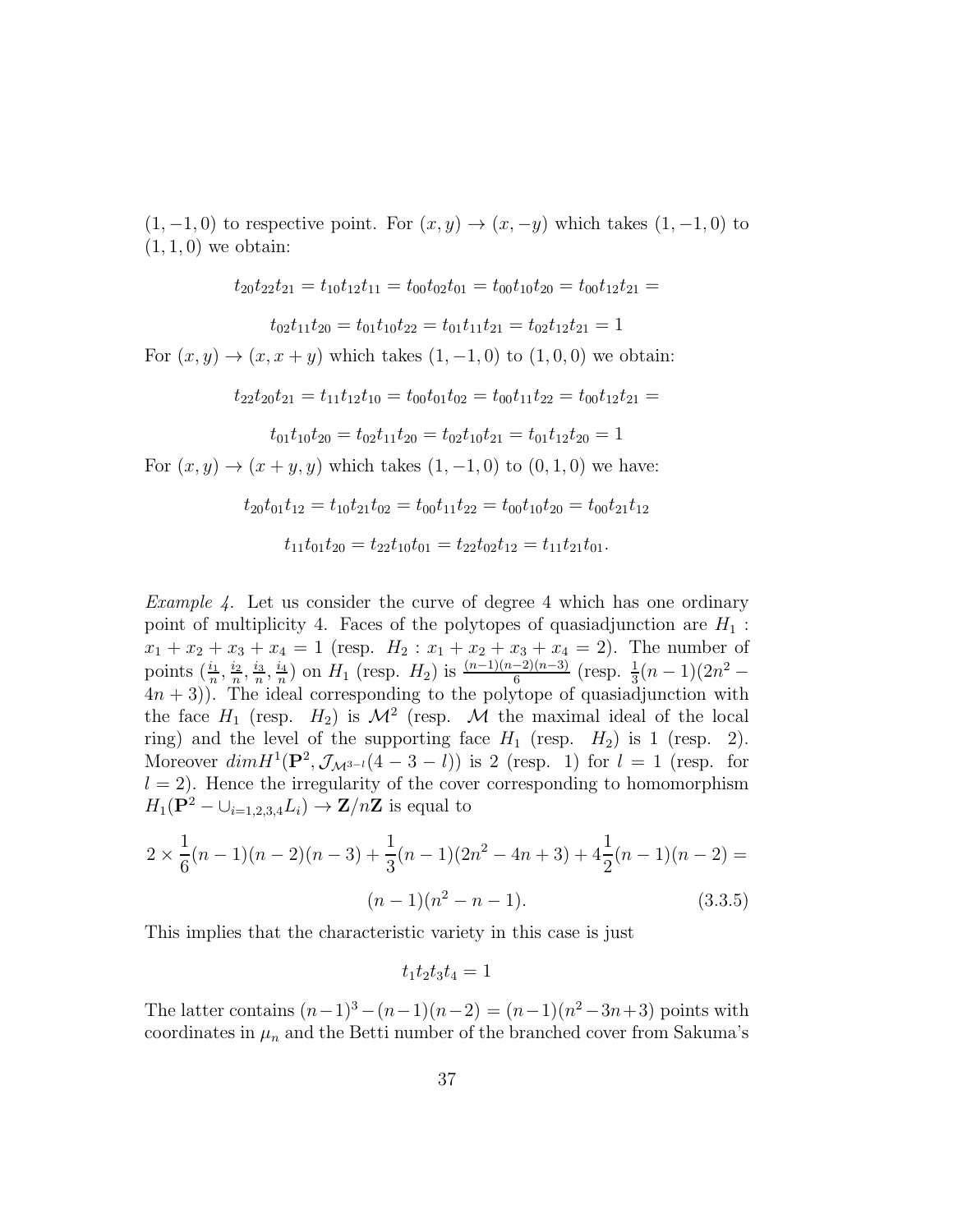formula is equal to  $2(n-1)(n^2-3n+3)+4(n-1)(n-2) = 2(n-1)(n^2-n-1)$ .

Example 5. Let us consider the arrangement formed by 12 lines which compose 4 degenerate fibers in a Hesse pencil of cubics formed by a non singular cubic curve and its Hessian. For example one can take the following pencil:

$$
x^3 + y^3 + z^3 - 3\lambda xyz = 0
$$

This arrangement has 9 points of multiplicity 4 (inflection points of non singular cubic). In  $\mathbb{C}^{*12}$  there are 10 tori of dimension 3 which are defined by 9 quadruples of lines corresponding to 9 quadruple points and one 3 torus corresponding to the whole configuration. Contribution into the first Betti number an abelian cover also comes from 94 tori of dimension 2: 2-tori corresponding to triples of lines forming each of 9 quadruple points (total 36 2-tori), 2-tori corresponding to configurations of 9 lines formed by triples of 4 special fibers of the pencil (total 4 2-tori) and 54 2-tori corresponding to configurations of 6 lines passing through 4 inflection points no three of which belong to a line (since the choice of 4 points must be made among points of affine space over  $\mathbf{F}^3$  the ordered collection can be made in  $9 \times 8 \times 6 \times 3$ way and  $54 = 9 \cdot 8 \cdot 6 \cdot 3/24$ . In particular, the irregularity of the cover with the Galois group  $(\mathbf{Z}/3\mathbf{Z})^2$  is equal to 154 (cf. [I]). Indeed the contribution of each 2-torus into the first Betti number is 2 and in the case of 3-tori the contribution is 6, since the 3-torus contains 6 points with coordinates  $\frac{i}{3}$ . Since the depth of 3-tori is 2 the first Betti number is equal to  $6 \times 10 \times 2 + 94 \times 2$ .

# 4 The structure of characteristic varieties of algebraic curves.

In this section we describe sufficient conditions for the vanishing of cohomology of linear systems which appear in description of characteristic varieties given in section 3. This, therefore, yields conditions for absence of essential components. In the cyclic case one obtains triviality of Alexander polynomial.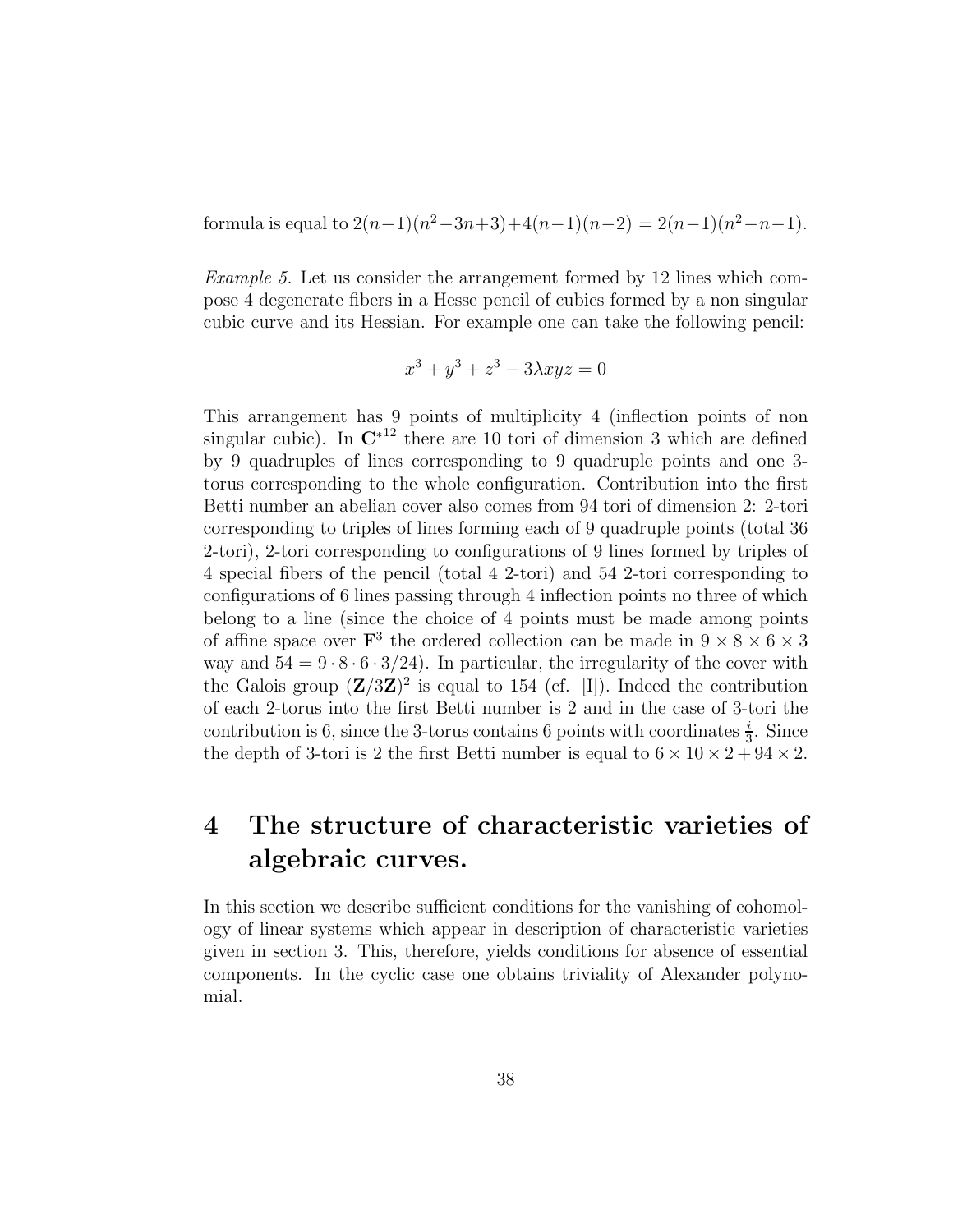# 4.1 Absence of characteristic varieties for curves with small number of singularities.

4.1.1

**Theorem 4.1.1** Let C be a plane curve as above. Suppose that  $\rho: Y \to \mathbf{P}^2$ is obtained by a sequence of blow ups such that the proper preimage  $\tilde{\mathcal{C}}$  of  $\mathcal{C}$  in Y has only normal intersection with the exceptional set and satisfies  $\tilde{\mathcal{C}}^2 > 0$ . Then C has no essential characteristic subvarieties.

Corollary 4.1.2 1. Let  $C$  be an irreducible curve which has ordinary cusps and nodes as the only singularities. If the number of cusps is less than  $\frac{d^2}{6}$ 6 then the Alexander polynomial of  $\mathcal C$  is equal to 1.

2. Let  $\mathcal H$  be an arrangement consisting of d lines and which has N points of multiplicity m. Let  $l(\delta)$  be the level of a face of quasiadjunction for the complement to H. If  $d^2 > m^2N$  then the superabundance is zero for the system of curves of degree  $d - 3 - l(\delta)$  which local equations belong to the ideal of quasiadjunction corresponding to  $\delta$  at the points of multiplicity m.

Remark. One can compare corollary 1 with Nori's results (cf. [N]). The latter yields that the fundamental group of the complement to a curve of degree d with  $\delta$  nodes and  $\kappa$  cusps is abelian if  $d^2 > 6\kappa + 2\delta$  while a weaker inequality  $d^2 > 6\kappa$  yields the triviality of the Alexander polynomial. For example, for the branching curve of a generic projection of a smooth surface of degree N in  $\mathbf{P}^3$  one has  $d^2 > 6\kappa$  for  $N > 4$  but  $d^2 < 6\kappa + 2\delta$  for  $N > 2$ . The fundamental groups of these curves are non abelian for  $N > 2$  and the Alexander polynomial for  $N = 3, 4$  is equal to  $t^2 - t + 1$  (cf. [L2]).

Proof of the theorem. We should show that for any contributing face of quasiadjunction  $\delta$  we have  $dim H^1(\mathbf{P}^2, \mathcal{A}_{\delta}(\Sigma d_i - 3 - l(\delta))) = 0$ . If  $\rho: Y \to \mathbf{P}^2$ is a blow up of  $\mathbf{P}^2$ , satisfying conditions of the theorem, then we have:

$$
\mathcal{A}_{\delta}(\Sigma_i d_i - 3 - l(\delta)) = \rho_*(\omega_Y \otimes \mathcal{O}_Y(\gamma \tilde{\mathcal{C}}) \otimes \mathcal{O}_Y(\Sigma \epsilon_k E_k))
$$
(4.1.1)

for some rational  $\gamma > 0$  and  $0 \leq \epsilon < 1$ . More precisely,  $\gamma = \frac{1}{\Sigma_{i\ell}}$  $\frac{1}{\Sigma_i d_i} \cdot \Sigma_i d_i (1$  $j_i+1$  $\frac{i+1}{m_i}$ ) for some choice of  $\left( \ldots, \frac{j_i+1}{m_i} \right)$  $\binom{i+1}{m_i}$ ,...) belonging to the face  $\delta$  (with  $\epsilon_k$  a priori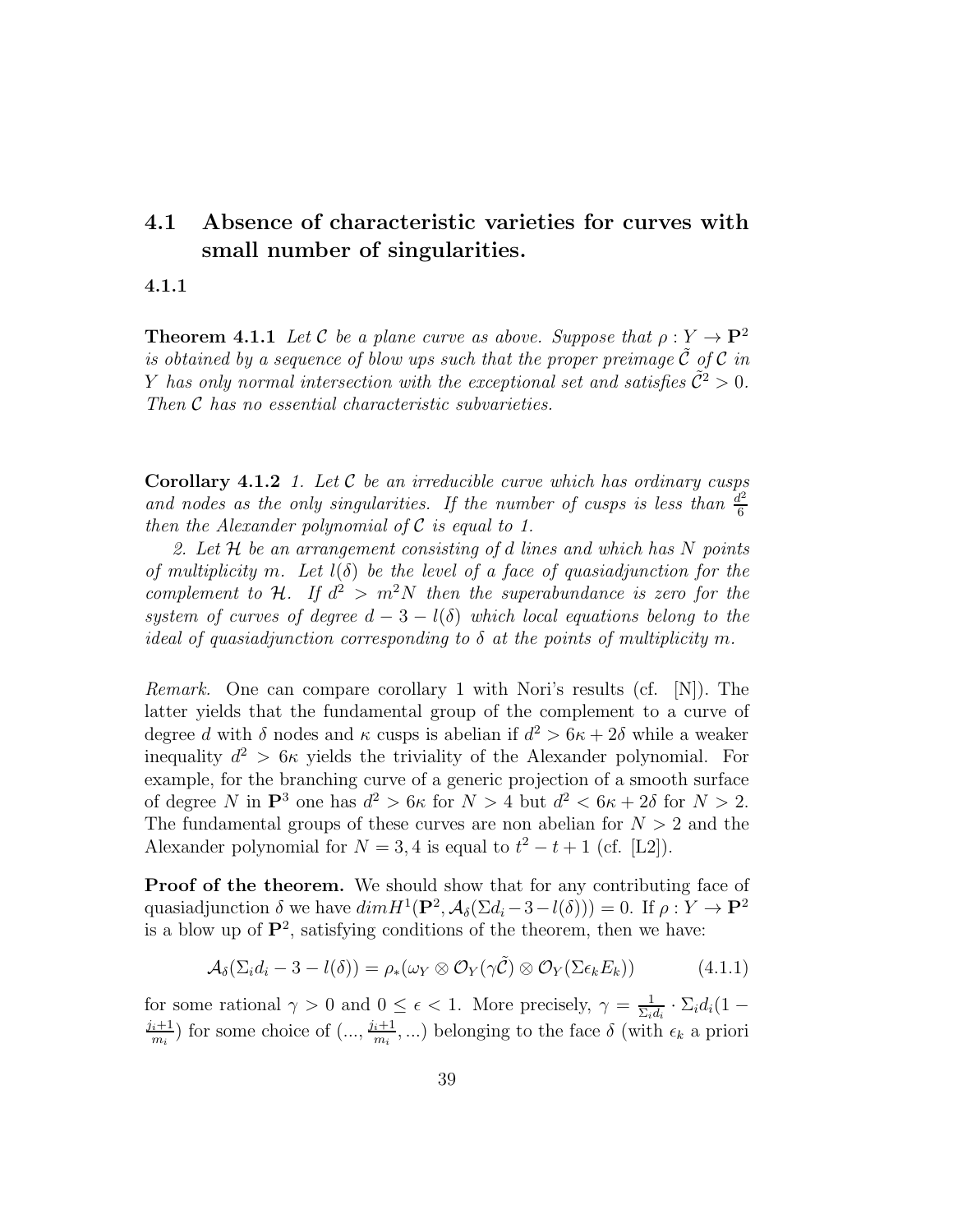depending on this choice). Indeed, from (2.3.6) and the discussion after, the multiplicity  $f_k(\phi)$  along an exceptional curve  $E_k$  of the pull back on Y of a germ in the ideal of quasiadjunction with parameters  $(j_1, ..., j_r|m_1, ..., m_r)$ such that  $(\frac{j_1+1}{m_1}, ..., \frac{j_r+1}{m_r})$  $\frac{r+1}{m_r}$ )  $\in \delta$  satisfies:

$$
f_k(\phi) \geq [\Sigma_i a_{k,i}(1 - \frac{j_i + 1}{m_i}) - c_k]
$$
\n(4.1.1.1)

Hence

$$
A_{\delta} = \rho_{*}(\otimes_{k} \mathcal{O}_{Y}((c_{k} - [\Sigma_{i} a_{k,i} - a_{k,i}(\frac{j_{i}+1}{m_{i}})])E_{k}))
$$
\n(4.1.1.2)

We have:  $l(\delta) = \sum_i d_i \frac{j_i+1}{m_i}$  $\frac{i+1}{m_i}$  and  $\mathcal{O}_{\mathbf{P}^2}(C_i) = \mathcal{O}_{\mathbf{P}^2}(d_i)$ . Therefore

$$
\rho_*(\otimes_k \mathcal{O}_Y((c_k - [\Sigma_i a_{k,i} - a_{k,i}(\frac{j_i + 1}{m_i})])E_k)) \otimes \mathcal{O}_{\mathbf{P}^2}(-3) \otimes \mathcal{O}_{\mathbf{P}^2}(\Sigma_i C_i(1 - \frac{j_i + 1}{m_i}))
$$
\n(4.1.1.3)

 $A_{\delta}(\Sigma_i d_i - 3 - l(\delta)) =$ 

Since

$$
\omega_Y = \otimes_k \mathcal{O}_Y(c_k E_k) \otimes \rho^*(\mathcal{O}_{\mathbf{P}^2}(-3))
$$

and

$$
\otimes_k \mathcal{O}_Y(a_{k,i}(1-\frac{j_i+1}{m_i})E_k) \otimes \mathcal{O}(\tilde{\mathcal{C}})^{\frac{d_i}{\Sigma d_i}} = \rho^*(\mathcal{O}_{\mathbf{P}^2}(C_i(1-\frac{j_i+1}{m_i}))) \quad (4.1.1.4)
$$

(because  $\mathcal{O}_{\mathbf{P}^2}(C_i) = \mathcal{O}_{\mathbf{P}^2}(1)^{d_i} = \mathcal{O}_{\mathbf{P}^2}(\mathcal{C})^{\frac{d_i}{\Sigma_i d_i}}$ ), we see that (4.1.1.3) yields  $(4.1.1)$  with  $\epsilon_k = {\sum_i a_{k,i}(1 - \frac{j_i+1}{m_i})}$  $\binom{i+1}{m_i}$  where  $\{x\} = x-[x]$  is the fractional part.

The Kawamata-Viehweg vanishing theorem (cf. for example [Ko]) implies that the cohomology of the sheaf  $\omega_Y \otimes \mathcal{O}_Y(\gamma \mathcal{C}) \otimes \mathcal{O}_Y(\Sigma \epsilon_k E_k)$  is trivial in positive dimensions if  $\tilde{\mathcal{C}}$  is big and nef. But this follows from the assumptions of the theorem. Finally, the exact sequence  $0 \to E_2^{1,0} \to H^1(Y,\mathcal{F})$  of lower degree terms in the Leray spectral sequence  $H^p(\mathbf{P}^2, R^q \rho_* \mathcal{F}) \Rightarrow H^{p+q}(Y, \mathcal{F})$ for the sheaf  $\mathcal{F} = \omega_Y \otimes \mathcal{O}_Y(\gamma \tilde{\mathcal{C}}) \otimes \mathcal{O}_Y(\Sigma \epsilon_k E_k)$  yields  $H^1(\mathbf{P}^2, \mathcal{A}_{\delta}(\Sigma_i d_i - 3 - \mathcal{C}_{\delta})).$  $l(\delta))) = 0.$ 

Proof of the Corollary. For each blow up at an ordinary point of multiplicity m of a curve C we have  $\tilde{C}^2 = C^2 - m^2$  where  $\tilde{C}$  is the proper preimage of C. Hence  $\mathcal{O}(\tilde{\mathcal{H}})$  is big if  $d^2 > m^2N$ . The case of ordinary cusps is similar.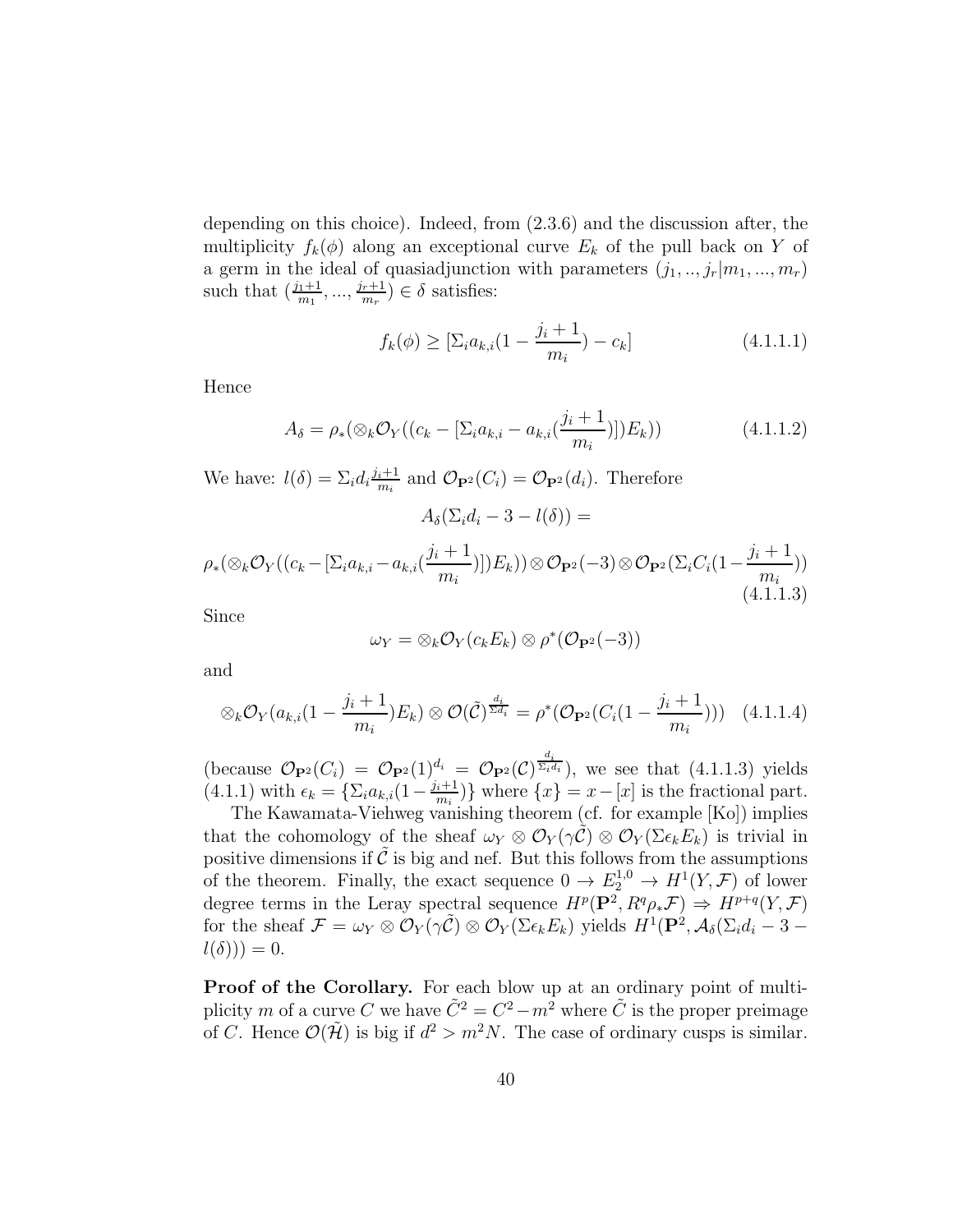#### 4.1.2 Dimensions of components of characteristic varieties.

This theorem imposes restrictions on the dimensions of the contributing faces and hence on the dimensions of characteristic varieties. For example, let us consider an arrangement of lines with at most triple points as singularities. Then each contributing face is the intersection of hyperplanes defining the only local polytope of an ordinary triple point. These hyperplanes are given by the equations of the form  $x_i + x_j + x_k = 1$  where  $(i, j, k)$  are the indices corresponding to the lines through the triple point. The matrix of this system therefore has the property that in each row only 3 non zero entries are equal to 1, any two rows have at most one non zero entry in the same column and the number of rows is at least  $\frac{d^2}{9}$  (since by the corollary only in this case one can get a contributing face with  $H^1 \neq 0$ . In particular, the number of non zero entries in the matrix is at least  $\frac{d^2}{3}$  $\frac{d^2}{3}$ . The rank of this system is at least  $\frac{d}{3}$ . Indeed, the matrix contains a column with at least  $\frac{d}{3}$  1's. On the other hand, if a column s contains k non zero entries in rows  $v_1, \ldots, v_k$ , then these rows are linearly independent since the left hand side of a relation  $\Sigma \lambda_i v_i = 0$  has  $\lambda_i$  as the entry of the column different from the s-th and in which  $v_i$  has a non zero entry. In particular in the arrangement of d lines, the dimension of characteristic variety is at most  $\frac{2d}{3}$ . For the components containing a trivial character, the dimension is at most 2, since by [Ar] such component induces the map onto  $\mathbf{P}^1$  minus three point such that pull backs of rank one local systems from the latter form the component (cf. footnote in section 1 and  $|LY|$ ).

Problem. Let m be the maximal number of components which meet at a singular point of  $\mathcal C$ . Is it true that the dimension of each component of the characteristic variety of C is at most  $m-1$ ?

# 4.2 Translations of the tori forming characteristic varieties and the degrees of irreducible components of C

**Theorem 4.2.1** Let  $a_{\delta}$  be g.c.d. of non zero minors of maximal order in a system of equations with integer coefficients which set of solutions contains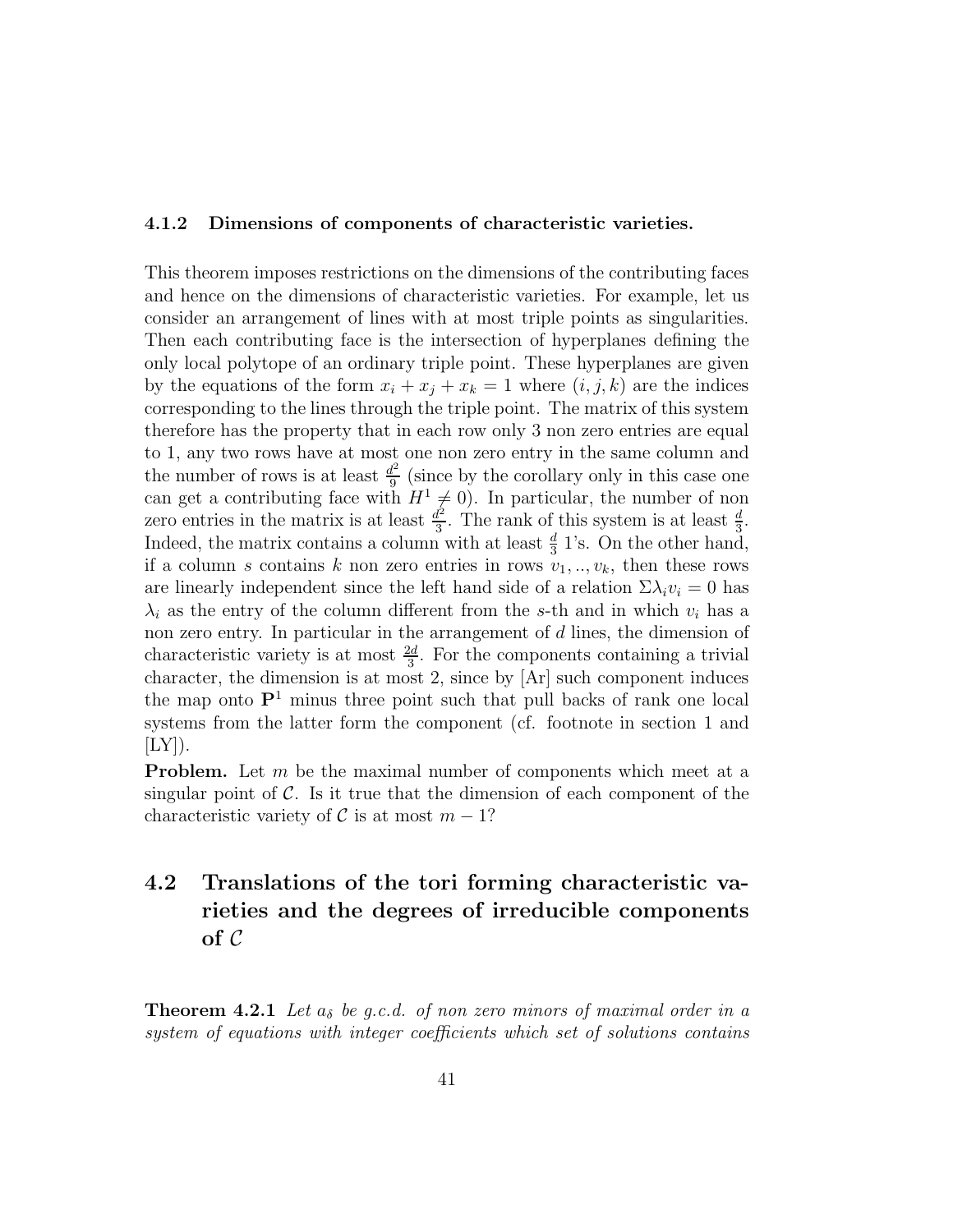a face of quasiadjunction  $\delta$  with the dimension of the set of solutions equal to dim $\delta$ . Let  $d_i = degC_i$ .

a) Each irreducible essential component of CharC, belongs to a coset of a subtorus of Hom $(H_1(\mathbf{C}^2 - \mathcal{C}), \mathbf{C}^*)$  of order dividing  $a_{\delta}$ . In particular each irreducible essential component belongs to a coset of order equal to the order of the face (cf. 2.4.2 and 2.6.2).

b) Each essential component belongs to a codimension one subtorus of Hom $(H_1(C^2-))$  $(C)$ ,  $C^*$ ) translated by a point of the order dividing  $\rho = g.c.d.(d_1, ..., d_r)$ .

Proof. Any component of a characteristic variety is a Zariski closure of the image under the exponential map of a contributing face  $\delta$  with the equation  $d_1x_1 + ... + d_rx_r = l(\delta)$ . This yields b) (it also follows from Cor.3.3 from  $[L3]$ .

It follows from theorem 3.1 c) that irreducible essential component is a connected component of the subgroup of  $\text{Hom}(H_1(\mathbf{C}^2 - \mathcal{C}), \mathbf{C}^*)$  belongs to a subgroup

$$
\chi_1 = \dots = \chi_r = 1 \tag{4.2.1.1}
$$

where  $\chi_i$  is the character of  $\text{Hom}(H_1(\mathbf{C}^2 - \mathcal{C}), \mathbf{C}^*)$  having form  $exp(L_i)$ where  $L_i$  is the form with integer coefficients such that  $L_i = l_i, l_i \in \mathbf{Z}$ are the equations defining the face of quasiadjunction. The order of the group of cosets of the group  $(4.2.1.1)$  by its connected component of identity is the order of the torsion of its group of characters. The latter is Char(Hom $(H_1(\mathbf{C}^2 - C), \mathbf{C}^*)/(\chi_1, \ldots \chi_r)$ . This yields a).

# 4.2.2 Linear systems corresponding to different faces of quasiadjunction.

Another byproduct of results in section 3 is equality of superabundances of linear systems of curves defined by rather different local conditions.

**Proposition 4.2.2** a) Let  $\delta$  and  $\delta'$  be two faces of global polytopes quasiadjunction such that the Zariski closures of  $exp(\delta)$  and  $exp(\delta')$  coincide. Then if  $\delta$  is a contributing face then  $\delta'$  is also contributing and  $H^1(\mathcal{A}_{\delta}(d-3-l(\delta)))$  $H^1(\mathcal{A}_{\delta'}(d-3-l(\delta')).$ 

b) Let  $\alpha \in \mathbf{Q}$  is such that  $\alpha \cdot q.c.d(d_1, ..., d_r)$  is the level of a face of quasiadjunction  $\delta$  and  $\sigma \in Gal(\mathbf{Q}(exp(2\pi i\alpha))/\mathbf{Q})$  such that  $\sigma(exp(2\pi i\alpha)) = exp(2\pi i\beta)$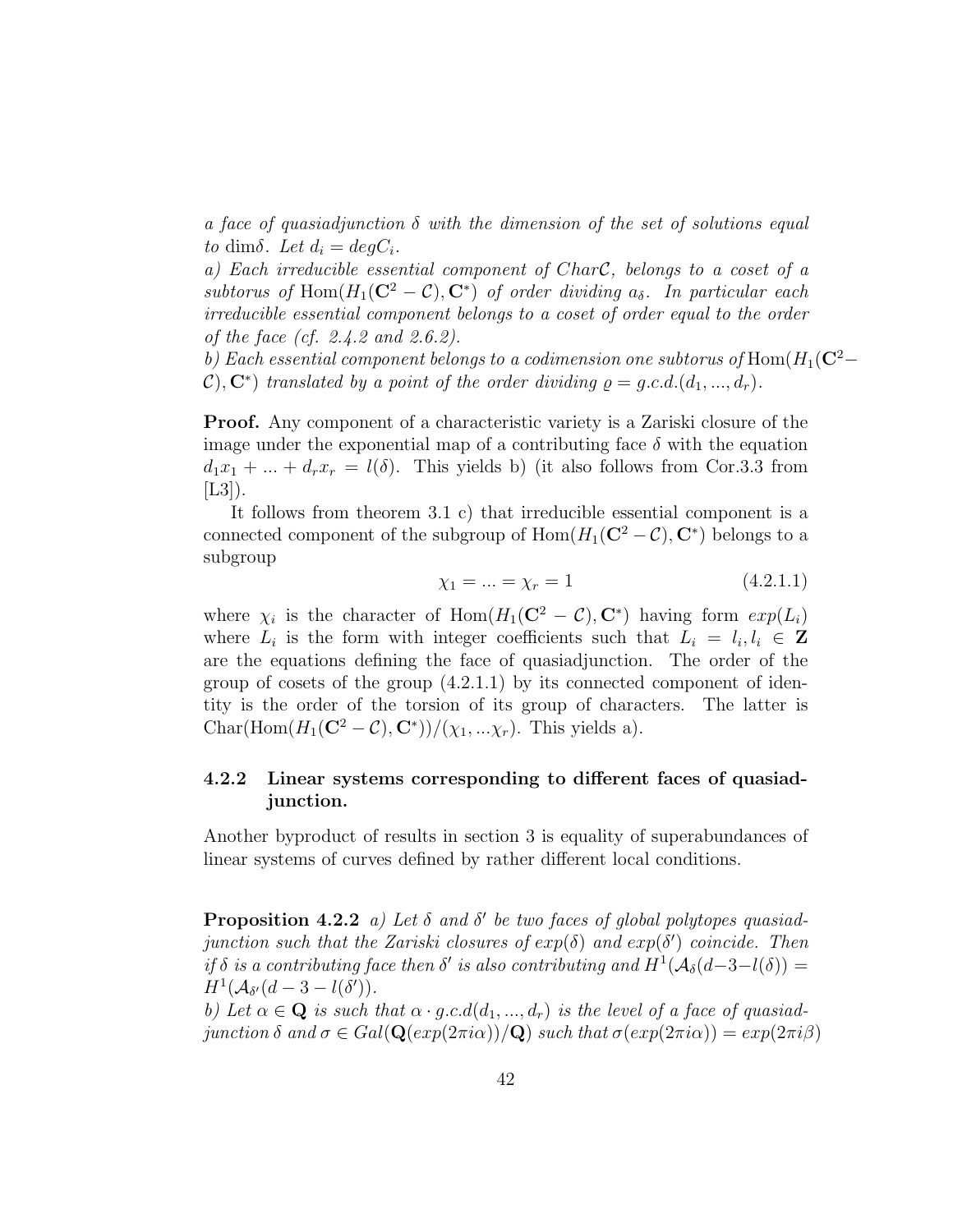with  $0 < \beta < 1$ . Then  $\beta$  is equal to  $\frac{l(\delta')}{q \in d(d)}$  $\frac{l(\delta')}{g.c.d(d_1,..,d_r)}$  for some face of quasiadjunction  $\delta'$  and  $H^1(\mathcal{A}_{\delta}(\Sigma_i d_i - 3 - l(\delta))) = H^1(\mathcal{A}_{\delta'}(d - 3 - l(\delta'))).$ 

**Proof.** a) Since Zariski closures of  $exp(\delta)$  and  $exp(\delta')$  are the same the corresponding to  $\delta$  and  $\delta'$  components of the characteristic variety are the same. If the depth of this component of characteristic variety is  $i$ , then the dimension of each of the cohomology group in the statement equals to i and the result follows.

b) Since i-th characteristic variety is defined over **Z** the Galois group  $Gal(\mathbf{Q}/\mathbf{Q})$ acts on the set of its irreducible components. Since irreducible component corresponding to  $\delta$  is a translation by  $exp(2\pi\sqrt{-1}\alpha)$  of a subgroup of  $H^1(\mathbf{C}^2-\mathcal{C}, \mathbf{C}^*)$  defined over **Z**, it follows that  $\sigma$  takes the component corresponding to  $\delta$  into translation of the same subgroup by  $exp(2\pi\sqrt{-1}\beta)$ . This translation is a Zariski closure of  $exp(2\pi\sqrt{-1}\delta')$  for some face  $\delta'$ . It does satisfy the conclusions of b).

#### 4.2.3 Remarks.

1. For irreducible curves the order of each face of quasiadjunction is a root of a local Alexander polynomial. So the divisibility theorem from [L1] is a special case of 4.2.1.

2. One of the consequences of 4.2.1 is a non trivial restriction on an abstract group which is necessary to satisfy in order that the group can be realized as the fundamental group of an arrangement. For example  $t_1 \cdots t_r = -1$  cannot be a component of characteristic variety of arrangement of r lines since it is cannot belong to an intersection of subgroups of  $\mathbb{C}^{*r}$ .

3. As an illustration to 4.2.2b), let us consider an irreducible curve of degree d with singularities locally isomorphic to singularity  $x^2 = y^5$ . If the linear system consisting of curves of degree  $d-3-\frac{d}{10}$  with local equations belonging to ideals of quasiadjunction of all singular points corresponding to the constant of quasiadjunction  $\frac{1}{10}$  is superabundant, then the linear system of curves of degree  $d-3-\frac{3d}{10}$  with local equations in the ideals of quasiadjunction corresponding to  $\frac{3}{10}$  is also superabundant and the superabundances are equal.

4. An example of faces of quasiadjunction with the same Zariski closure of the images of the exponential map as in a) of the proposition is given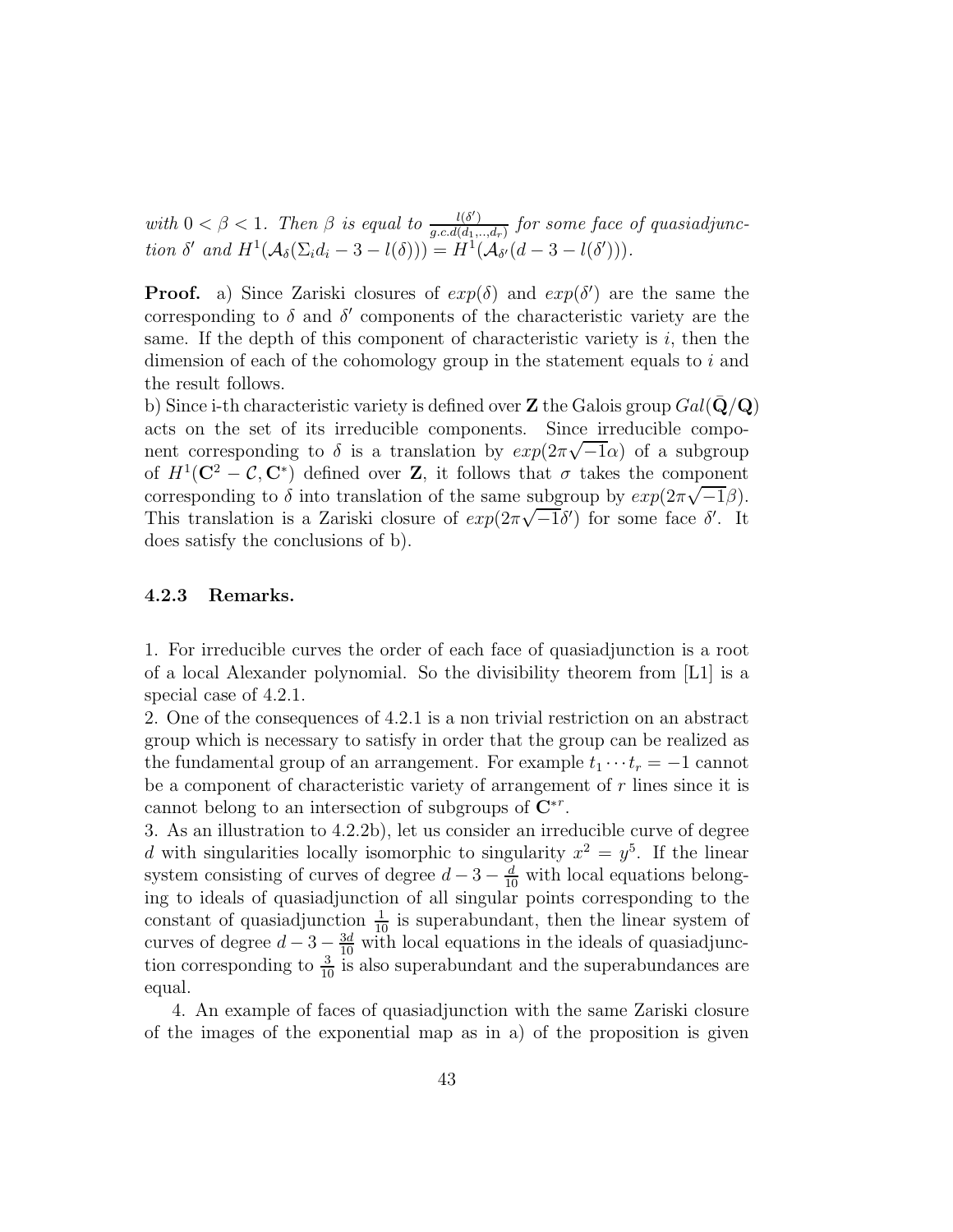by  $x_1 + ... x_m = i, x_1 + ... + x_m = j, 0 \le i, j \le m - 2$  which are the faces of quasiadjunction for the complement to m lines through a point (cf. 2.5) example 3).

# 5 Resonance conditions for rank one local systems on complements to line arrangements.

# 5.1 Complexes associated with arrangements.

Let  $\mathcal{L} = \bigcup_{i=1,\dots,r} L_i$  be an arrangement of lines in  $\mathbb{C}^2$ . We shall assume for convenience (cf. (1.2.3)) that the line at infinity is transversal to all lines in L. Let  $l_i(x, y) = 0$  be the equation of  $L_i$  and  $\eta_i = \frac{1}{2\pi}$  $2\pi i$  $dl_i$  $\frac{dl_i}{l_i}$ . Let  $A^i(i=0,1,2)$ be the subspace generated by the forms  $\eta_{j_1} \wedge ... \wedge \eta_{j_i}$  in the space  $H^0(\Omega^i(*\mathcal{L}))$ of meromorphic forms with poles along  $\mathcal{L}$ . Let

$$
\omega = \Sigma \eta_i \cdot s_i, s_i \in \mathbf{C} \tag{5.1.1}
$$

The exterior product with  $\omega$  defines the complex:

$$
A^{\bullet}_{\omega}: 0 \to A^0 \to A^1 \to A^2 \to 0 \tag{5.1.2}
$$

If  $s_i = 0$ ,  $(i = 1, ..., r)$ , then the cohomology groups of  $A^{\bullet}$  are isomorphic to the cohomology groups of  $\mathbb{C}^2-\mathcal{L}$  (cf. [Br]). On the other hand, the collection  $s_* = (s_1, ..., s_r)$  defines the map  $\pi_1(\mathbb{C}^2 - \mathcal{L}) \to \mathbb{C}^*$  which sends  $\gamma_i$  (cf. (1.1)) to  $exp(2\pi\sqrt{-1}s_i)$  and hence the local system which we shall denote  $\mathcal{A}_{s_*}$ . A theorem from [ESV] (p.558), in the case of line arrangements, asserts that

$$
H^{i}(\mathcal{A}_{s_*}) = H^{i}(A^{\bullet}_{\omega})
$$
\n(5.1.3)

provided the following non resonance condition is satisfied. For any point singular point P of  $\mathcal L$  of multiplicity  $m > 2$ , if the lines through P are  $l_{i_1}, ..., l_{i_m}$ , then

$$
s_{i_1} + \dots + s_{i_m} \neq n \in \mathbf{N} - 0 \tag{5.1.4}
$$

**Theorem 5.1.1** The isomorphism (5.1.3) takes place, provided

$$
(exp(2\pi i s_1), ..., exp(2\pi i s_r))
$$
\n(5.1.5)

does not belong to the characteristic variety Char<sub>1</sub> of  $\mathbb{C}^2 - \mathcal{L}$ .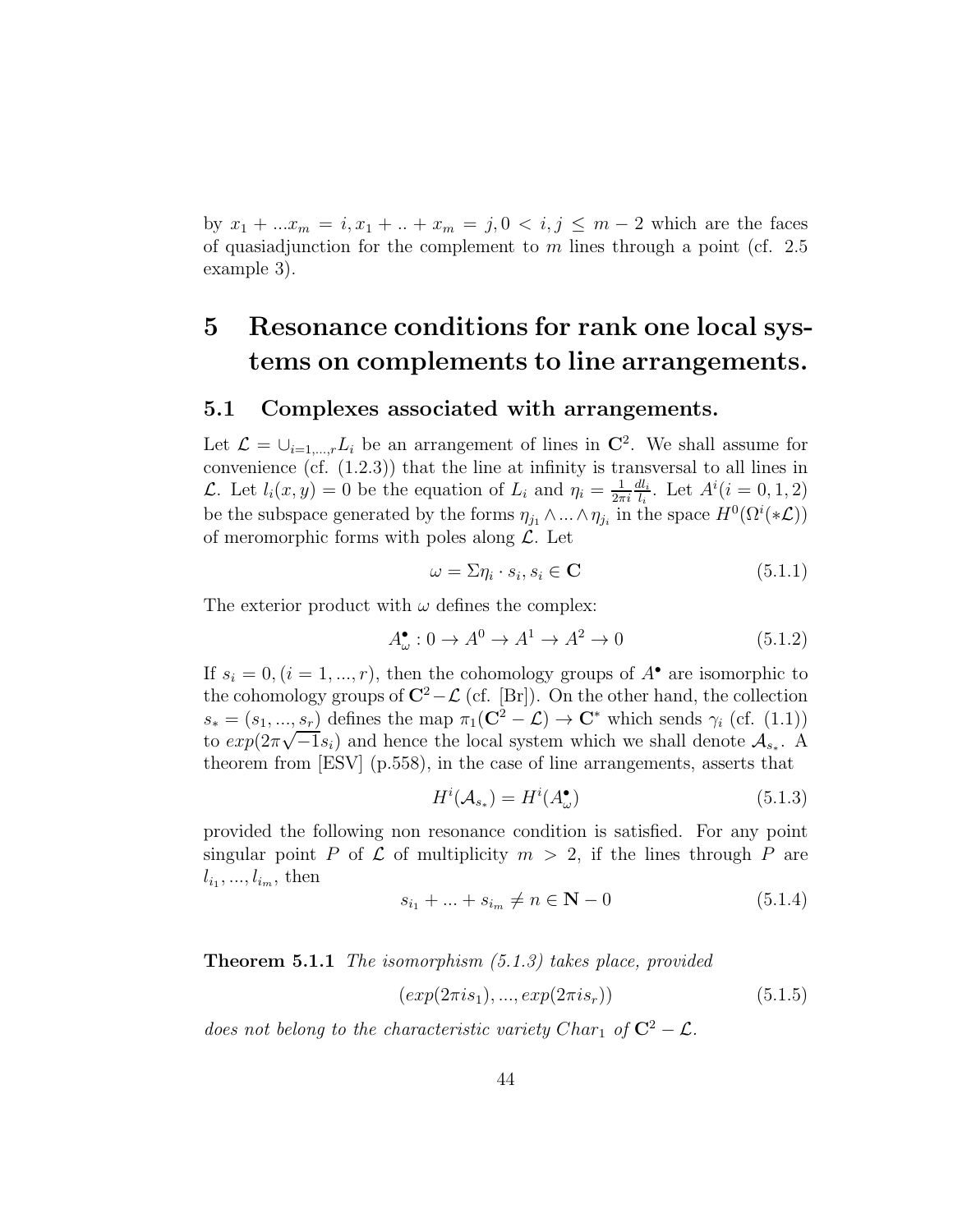### 5.2 Remarks.

1. It is easy to construct examples of local systems for which (5.1.4) is violated but for which (1.5.3) takes place. Indeed, the image under the exponential map onto the torus  $\mathbb{C}^{*r}$  of those  $(s_1, ..., s_r)$  which violate  $(5.1.4)$ is a union of codimension 1 tori in  $\mathbb{C}^{*r}$ . On the other hand, the characteristic varieties typically have rather small dimension relative to  $r$  (cf.  $(3.3)$ ) and  $(4.1)$ .

2. For arrangements of arbitrary dimension in  $\mathbb{C}^n$  (with  $l_i$  denoting the equations of hyperplanes of the arrangement, rather than lines) we have

$$
H^1(A^\bullet(\mathcal{L}), \omega) = 0,\tag{5.2.1}
$$

provided condition (5.1.5) of the theorem is met. Indeed, for a generic plane  $H \subset \mathbb{C}^n$  the map  $A^i(\mathcal{L}) \to A^i(\mathcal{L} \cap H)$  induced by inclusion is isomorphism for  $i = 0, 1$  and injective for  $i = 2$ . The latter follows from the Lefschetz theorem since  $A^i(\mathcal{L}) = H^i(\mathbb{C}^n - \mathcal{L})$  by [Br]. This yields the isomorphism of cohomology of the complexes  $A^{\bullet}$  for  $\mathcal L$  and  $\mathcal L \cap H$  and hence (5.2.1). Therefore the theorem from  $(5.1)$  (and also from  $(5.4)$ ) holds for arbitrary arrangements.

# 5.3 Proof

We will derive this theorem from the following:

 $a)H^0(A^{\bullet}_{\omega})=H^1(A^{\bullet}_{\omega})=0$ 

b)The euler characteristics of both  $A^{\bullet}_{\omega}$  and  $A_{s_{*}}$  are equal to  $e(\mathbf{C}^{2}-\mathcal{L})$ . To show b) note that the euler characteristic of  $A^{\bullet}$  is  $e(C^2 - \mathcal{L})$  by [Br] and for  $H^{i}(\mathcal{A}_{s*})$  this can be seen by looking at the cochain complex of  $\mathcal{A}_{s*}$ , i.e. (here  $\chi_{s_*}$  is the character of the fundamental group defining the local system A)

$$
C^{i}((\mathbf{C}^{2}-\mathcal{L})\otimes_{\chi_{s*}}\mathbf{C})=\mathbf{C}^{b_{i}}\otimes\mathbf{C}[H_{1}(\mathbf{C}^{2}-\mathcal{L})]\otimes_{\chi_{s*}}\mathbf{C}
$$
(5.3.1)

since the multiplicity of a representation in the regular representation of an abelian group is 1.

On the other hand a) follows since  $dim H^1(A^{\bullet}, \omega) \leq dim H^1(\mathcal{A}_{s_*})$  (cf. [LY]) and the latter group is trivial if (5.1.5) is satisfied.

Now the theorem 5.1 is a consequence of a), b) and  $(1.4.1.1)$ .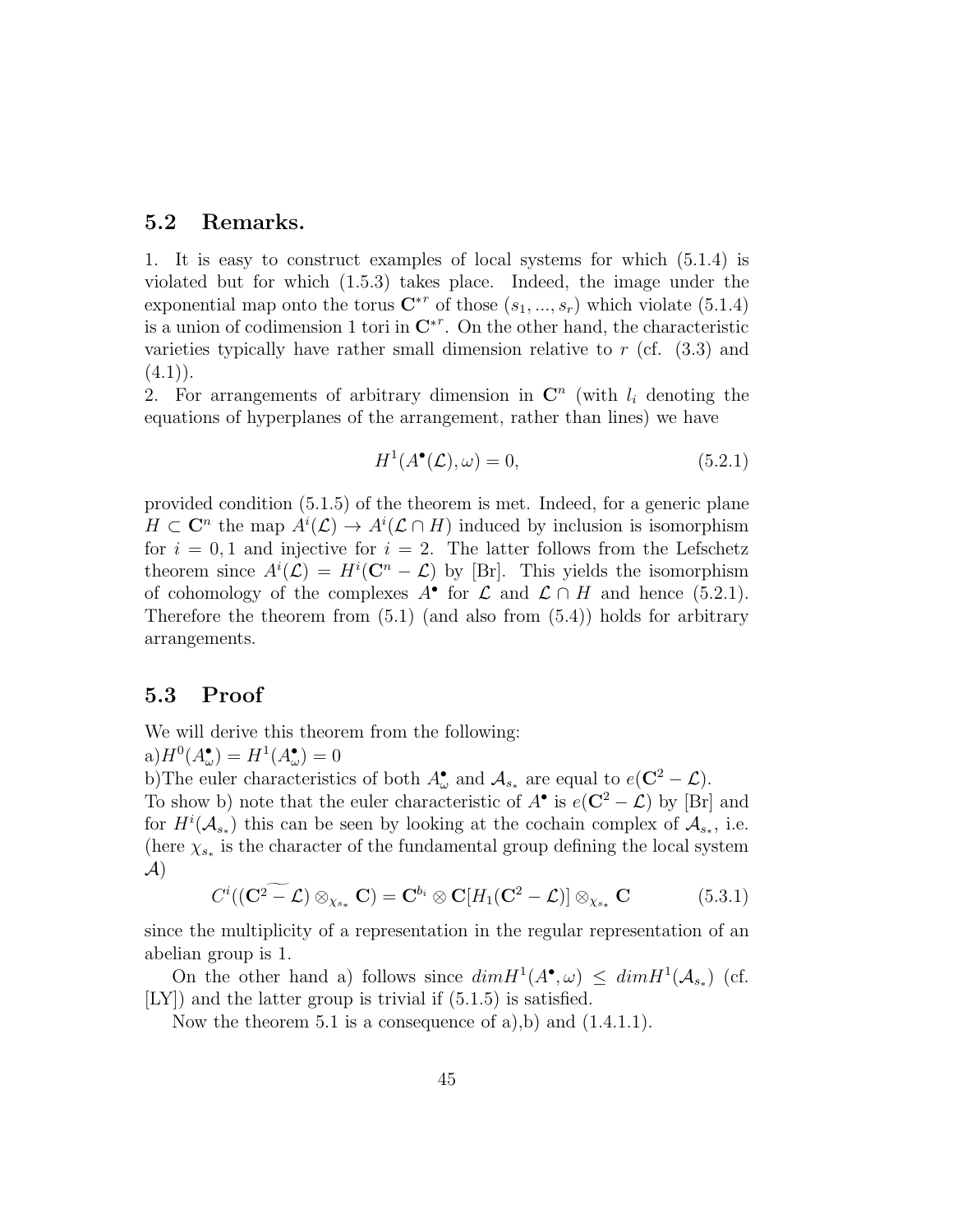### 5.4 Complexes (5.1.2) with non vanishing cohomology.

Complexes  $A^{\bullet}$  for a fixed arrangement  $\mathcal{L}$  are parameterized by the space  $H^0(\mathbf{P}^2, \Omega^1(log(\mathcal{L} \cup L_\infty))) = H^1(\mathbf{C}^2 - \mathcal{L}, \mathbf{C})$ . Let

$$
\mathcal{V}_i = \{ \omega \in H^0(\mathbf{P}^2, \Omega^1(log(\mathcal{L} \cup L_{\infty}))) | H^1(A^{\bullet}, \omega) \ge i \}
$$
(5.4.1)

**Theorem 5.4.1**  $V_i$  is a union of linear space of dimension  $i + 1$ . There is the one to one correspondence between these linear spaces and irreducible components of the characteristic variety  $V_i$  containing the trivial character which have a positive dimension. For such an irreducible component of  $\mathcal{V}_i$  the map which assigns to a form  $\omega$  the point  $(..., exp(2\pi i Res_{L_i}\omega), ...)$ in  $H^1(\pi_1({\bf C}^2-{\cal L}),{\bf C}^*)$  (using identification  $(1.4.1)$ ) is the universal cover of the corresponding component of  $V_i$ .

**Proof.** If  $dim H^1(A^{\bullet}, \omega) > 0$ , i.e. there exist linearly independent with  $\omega$ form  $\eta$  such that  $\eta \wedge \omega = 0$ , then for any form  $\omega'$  in the space spanned by  $\omega$  and  $\eta$  one has  $dim H^1(A^{\bullet}, \omega') > 0$ . Let  $\mathcal V$  be an irreducible component of  $V_i$  in (5.4.1) containing  $\omega$  and having dimension  $k \geq 2$ . For the local system  $L_{\omega'}$  corresponding to each  $\omega' \in \mathcal{V}$  we have  $dim H^1(L_{\omega'}) > 0$ . Indeed we can assume that  $\omega'$  is generic since this only decrease  $H^1(L_{\omega'})$ (cf. [LY]). On the other hand for generic  $\omega'$ , according to [ESV], we have  $dim H^{1}(A^{\bullet}, \omega') = dim H^{1}(L_{\omega'})$ . Therefore  $L_{\omega}$  belongs to an irreducible component, say V, of the characteristic variety of  $\mathbb{C}^2 - \mathcal{L}$ . Since the exponential map is a local homemorphism this component has the dimension equal to at least k. In fact the dimension of this component is exactly k. Assume to the contrary that this dimension is  $l > k$  and let  $f: \mathbb{C}^2 \to \mathbb{P}^1 - \cup_{i=1}^{i=k+1} p_i$  be the map on a curve of general type (cf. (1.4.2) and [Ar], Prop. 1.7) corresponding to the component V. Then the pull back of form  $H^0(\mathbf{P}^1, \Omega^1(log(\cup p_i)))$ gives l-dimensional space of forms on  $\mathbb{C}^2 - \mathcal{L}$  for which the wedge with  $\omega$ is zero (note that the map  $f^*$  is injective on  $H^1$ ) and we have a contradiction. Let  $t_1^{a_{1,j}}$  $t_1^{a_{1,j}}...t_r^{a_{r,j}} = 1(j = 1,...s)$  be the equations defining V (cf. 4.2). Then  $\omega$  belongs to the union of affine subspaces of  $H^0(\mathbf{P}^2, \Omega^1(log(\mathcal{L} \cup L_{\infty}))$ given by  $Q_j = \sum a_{i,j} x_i = n_j, n_j \in \mathbb{Z}, j = 1, ..., s$ . Since  $dim H^1(A^{\bullet}, \lambda \omega) =$  $dim H^1(A^{\bullet}, \omega), \lambda \in \mathbf{C}^*$  we see that  $n_j = 0$  for any j. Hence V is a linear space of dimension k (and  $i = dim H^1(A^{\bullet}, \omega) = dim H^1(L_{\omega}) = k - 1$ ).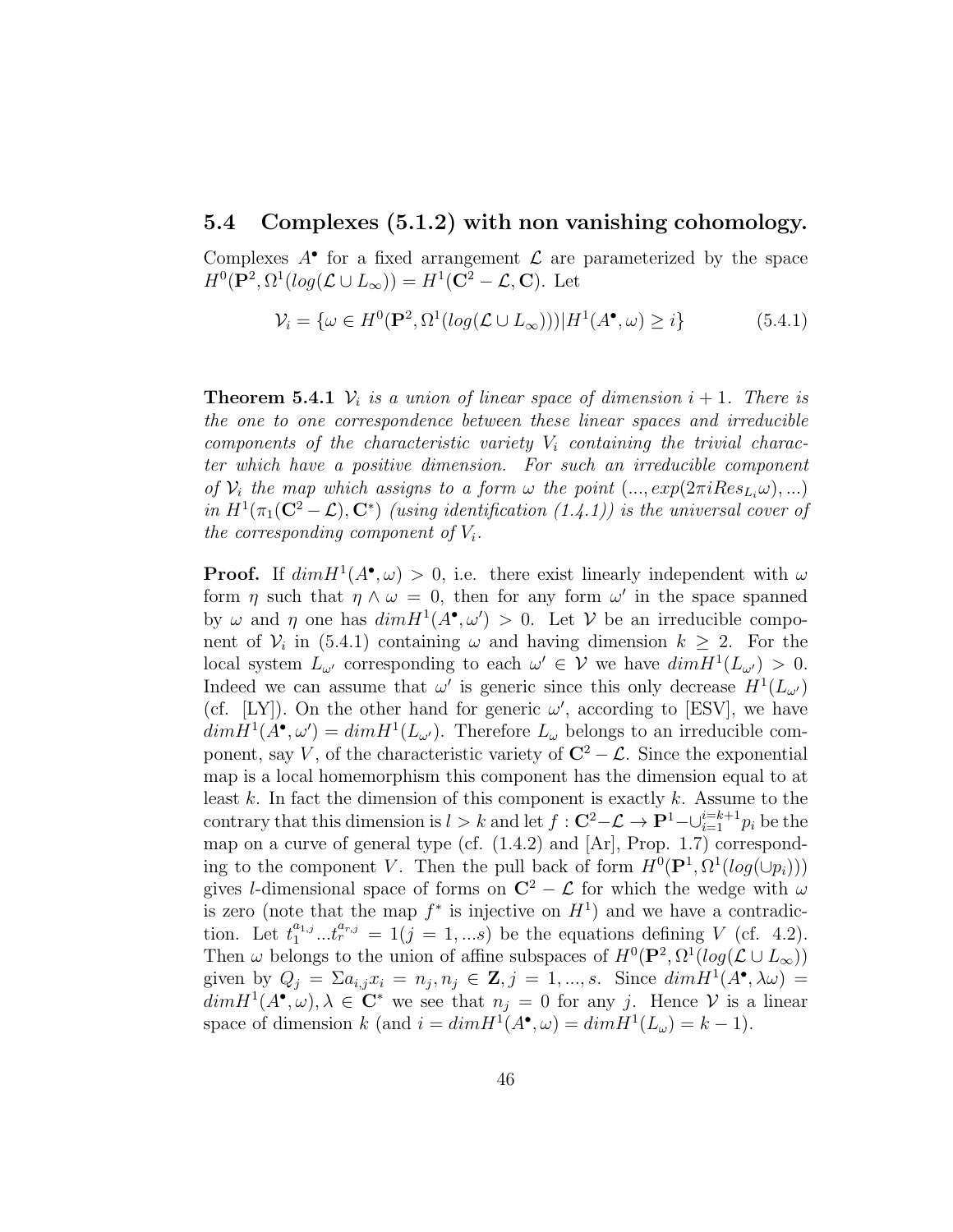# 5.5 Combinatorial calculation of characteristic varieties.

A consequence of the theorem 5.4 is that the irreducible components of the characteristic varieties containing the identity element of  $H^1(\mathbf{C}^2 - \mathcal{L}, \mathbf{C}^*)$ are determined by the cohomology of the complex (5.1.2).  $H^1(A^{\bullet}, \omega)$  is the quotient of  $\{\eta \in A^1 | \eta \wedge \omega = 0\}$  by the subspace spanned by  $\omega$  and can be calculated as follows.

It is easy to see that a 2-form is cohomologous to zero iff its integrals over all 2-cycles belonging to small balls about the multiple points of the arrangement are zeros. The group of such 2-cycles near a point which is the intersection of the lines  $l_{i_1},...,l_{i_m}$  are generated by  $\gamma_{i_j} \times (\gamma_{i_1} + .... + \gamma_{i_m})$ . If  $(\Sigma A_i \eta_i) \wedge \omega$  is cohomologous to zero in  $\Omega^2(\mathbf{C}^2 - \mathcal{L})$  then vanishing of  $\int A_j \eta_j \wedge s_i \eta_i$  over those 2-cycles yields:

$$
A_j(\Sigma s_i) - (\Sigma A_j)s_j = 0 \tag{5.5.1}
$$

Therefore we obtain

$$
A_j = C_v s_j (i f \Sigma_{v \in l_j} s_j \neq 0)
$$
\n
$$
(5.5.2)
$$

$$
\Sigma A_j = 0(i f \Sigma_{v \in l_j} s_j = 0)
$$
\n(5.5.3)

for vertices  $v$  of the arrangements. If we are looking for essential components of the characteristic variety (which we always can assume) then  $s_i \neq 0$  and condition (5.5.2) can be replaced by

$$
\frac{A_j}{s_j} = \frac{A_{j'}}{s_{j'}} \quad if \quad \Sigma_{v \in l_j} s_j \neq 0 \tag{5.5.4}
$$

Now for each subset of the set of vertices such that the system of equation (5.5.3) and supplementing it by equations (5.5.4) for vertices outside of selected subset has a solution non proportional to  $(s_1, ..., s_r)$  we obtain a component  $V$  and hence corresponding component of the characteristic variety. We leave as an exercise to the reader to work out calculations of the characteristic varieties for the examples from section 3 using this method.

# References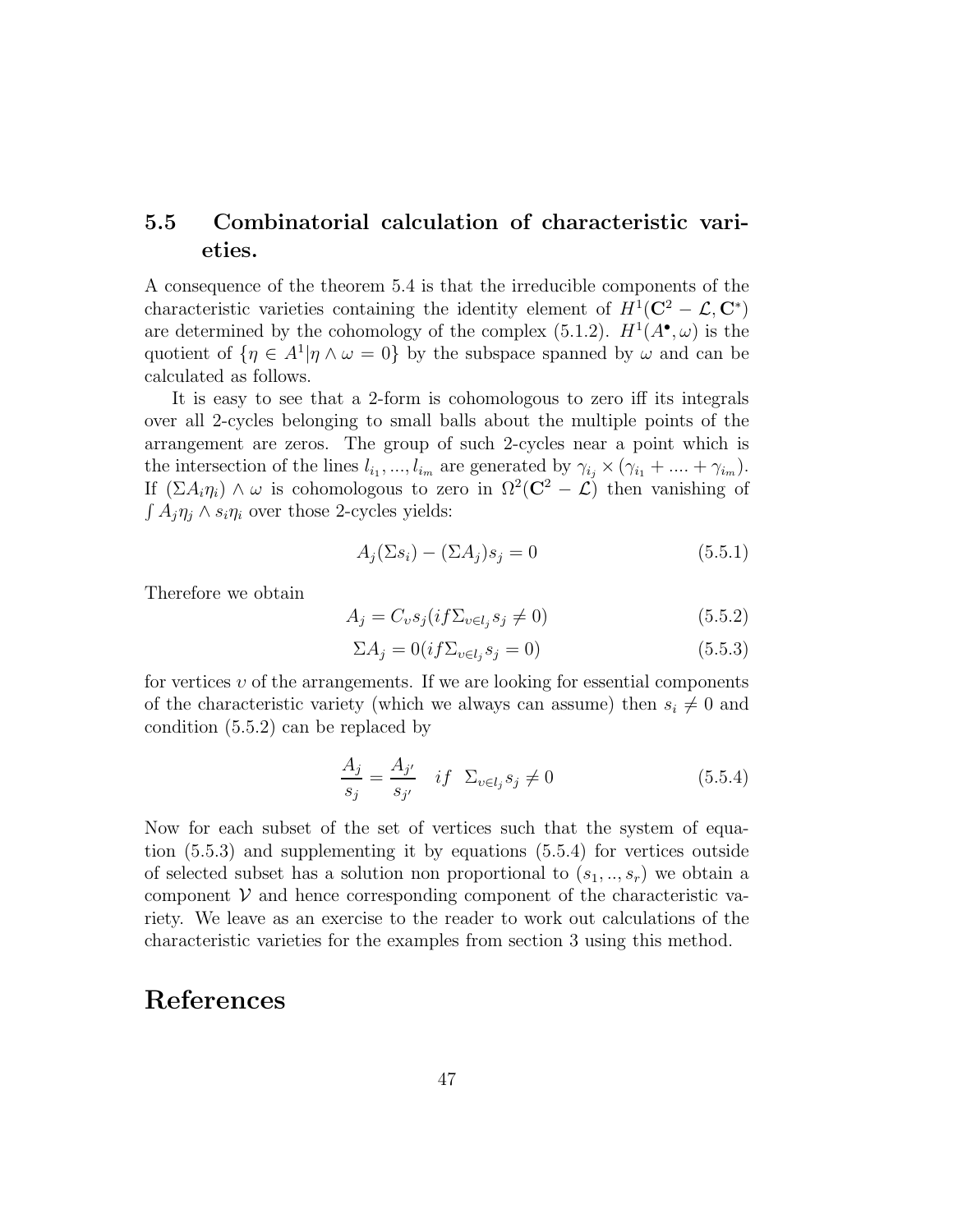- [1] [Ar] Arapura, D., (1997) Geometry of cohomology support loci for local systems, I, J. Alg. geom, 6, 563–597.
- [2] [BE] Buchsbaum D. and Eisenbud D., (1977) What annihilates a module?, J.Algebra, 47, 231-243.
- [3] [BHH] Barthel, G., Hirzebruch, F, Hofer T., (1987) Geradenkonfiguarationen und Algebraishe flächen, Vieweg Publishing, Wiesbaden.
- [4] [BL] Blass P. and Lipman J., (1979) Remarks on adjoints and arithmetic genus of algebraic varieties, Amer. J. of Math, 101, 331–336.
- [5] [Br] Brieskorn E., (1973) Sur les groups des tresses, In Sem. Bourbaki, Lect. Notes in Math. 317 Berlin, Heidelberg, New York, Springer, 21-44.
- [6] [CE] Cartan H. and Eilenberg S., (1956) Homological Algebra, Princeton University Press, Princeton, N.J.
- [7] [CS1] Cohen D. and Suciu A., (1995) On Milnor fibrations of arrangements, *J.London Math. Soc*, **51**, 105-119.
- [8] [CS2] Cohen D. and Suciu A., (1999) Characteristic varieties of arrangements. Math. Proc. Cambridge Phil. Soc. 127, 33–53.
- [9] [De] Deligne P., (1971) Theorie de Hodge II, Publ. Math. I.H.E.S. 40, 5-58.
- [10] [ESV] Esnault H., Schechtman V., and Viehweg E., (1992) Cohomology of local systems on the complement to hyperplanes. Inv. math. 109, 557- 561.
- [11] [F] Falk M., (1997) Arrangements and cohomology. Ann. Comb., 1, 135– 157.
- [12] [GR] Grauert H. and Riemenschneider O., (1970) Inv. Math. 11, 263- 292.
- [13] [Ha] Hartshorne R., (1977) Algebraic Geometry, Springer Verlag, Berlin Heidelberg New York.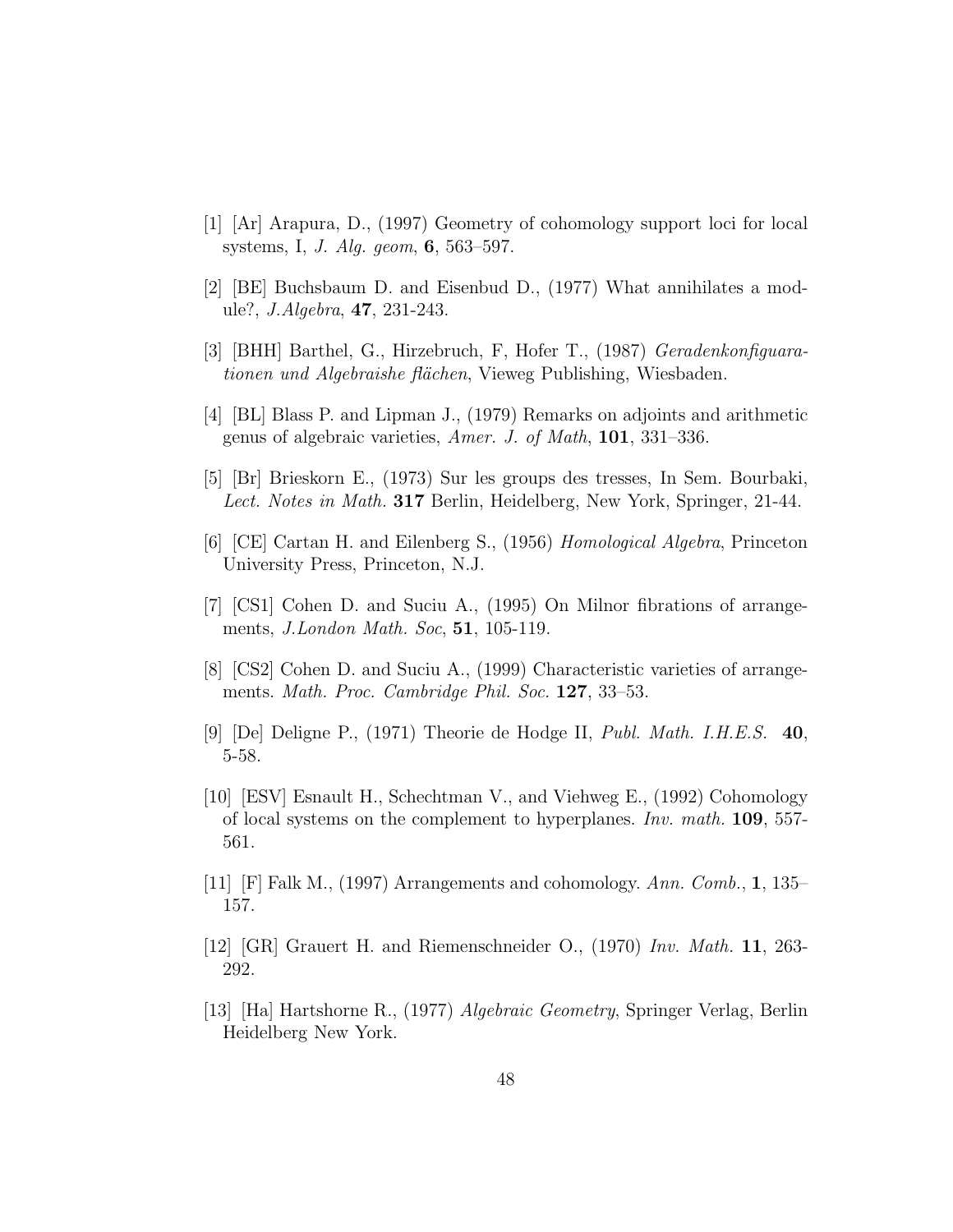- [14] [Hil] Hillman J., (1981) Alexander Ideals of Links Lecture Notes in Math. 895. Springer Verlag, Berlin Heidelberg New York.
- [15] [Hi] Hironaka E., (1997) Multi-polynomial invariants of plane algebraic curves, Singularities and Complex Geometry, Studies in Advanced Mathematics, 5, AMS and International Press, 67-74.
- [16] [I] Ishida M., (1983) The irregularity of Hirzebruch's examples of surfaces of general type with  $c_1^2 = 3c_2$ . *Math. Ann.* **262**, 407-420.
- [17] [vK] van Kampen E.R., (1933) On the fundamental group of an algebraic curve, Amer. J. of Math, 55, 255-260.
- [18] [Ko] Kollar J., (1995) Shafarevich maps and automorphic forms, Princeton University Press.
- [19] [L1] Libgober A., (1982) Alexander polynomials of plane algebraic curves and cyclic multiple planes, Duke Math. J, 49. 833–851.
- [20] [L2] Libgober A., (1983) Alexander invariants of plane algebraic curves, Proc. Symp. Pure Math. 40, AMS. Providence, RI, 135-143.
- [21]  $\lfloor$  L3] Libgober A., (1992) On homology of finite abelian coverings, *Topol*ogy and Applications, 43, 157-166.
- [22] [L4] Libgober A., (1994) Groups which cannot be realized as fundamental groups of the complements to hypersurfaces in  $\mathbb{C}^N$ , Algebraic Geometry and Application, C.Bajaj editor, Springer Verlag, Berlin Heidelberg New York, 203-207.
- [23] [L5] Libgober A., (1996) Position of singularities of hypersurfaces and the topology of their complements, J.Math. Sciences, 82, 3194-3210.
- [24] [L6] Libgober A., (1999) Abelian Covers of projective plane, Singularity theory (Liverpool, 1996), xxi, London Math. Soc. Lecture Note Ser.,  $263$ , Cambridge Univ. Press, Cambridge, 281-289.
- [25] [L7] Libgober A., (2001) Hodge decomposition of Alexander invariants. Preprint, 2001.